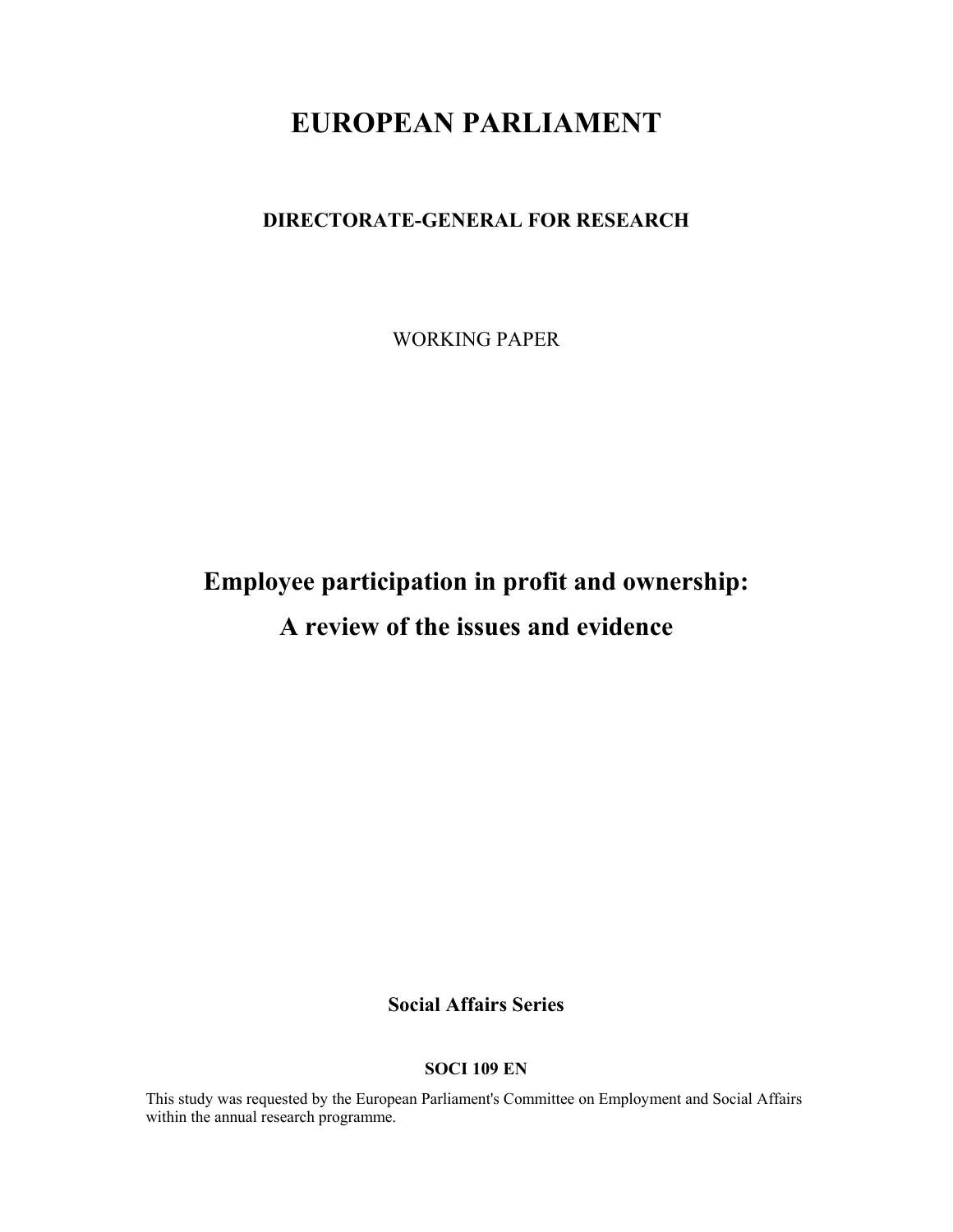This paper is published in the following languages: DE, EN (original), FR.

| Author:               | Virginie PÉROTIN, Professor of Economics and<br>Dr. Andrew ROBINSON, Lecturer in Accounting and Finance at |                                  |  |
|-----------------------|------------------------------------------------------------------------------------------------------------|----------------------------------|--|
|                       |                                                                                                            | Leeds University Business School |  |
| Responsible Official: | Lothar BAUER                                                                                               |                                  |  |
|                       | Division for Social and Legal Affairs                                                                      |                                  |  |
|                       | Tel:                                                                                                       | $(352)$ 4300-22688               |  |
|                       | Fax:                                                                                                       | $(352)$ 4300-27720               |  |
|                       | E-mail:                                                                                                    | DG4-Sociale@europarl.eu.int      |  |
|                       |                                                                                                            |                                  |  |

Manuscript completed in December 2002.

Paper copies can be obtained through:

| obtained through: | Publications service |                                     |  |
|-------------------|----------------------|-------------------------------------|--|
|                   | Tel:                 | $(352)$ 43 00-24053/20347           |  |
|                   | Fax:                 | $(352)$ 43 00-27722                 |  |
|                   | E-mail:              | $DG4$ -Publications@europarl.eu.int |  |

Further information on DG4 publications<br>can be accessed through: www.eu www.europarl.eu.int/studies

Luxembourg, European Parliament, 2003 ISBN: 92-823-1719-6

The opinions expressed in this document are the sole responsibility of the author and do not necessarily represent the official position of the European Parliament.

Reproduction and translation for non-commercial purposes are authorized, provided the source is acknowledged and the publisher is given prior notice and sent a copy.

© European Communities, 2003

Printed in Luxembourg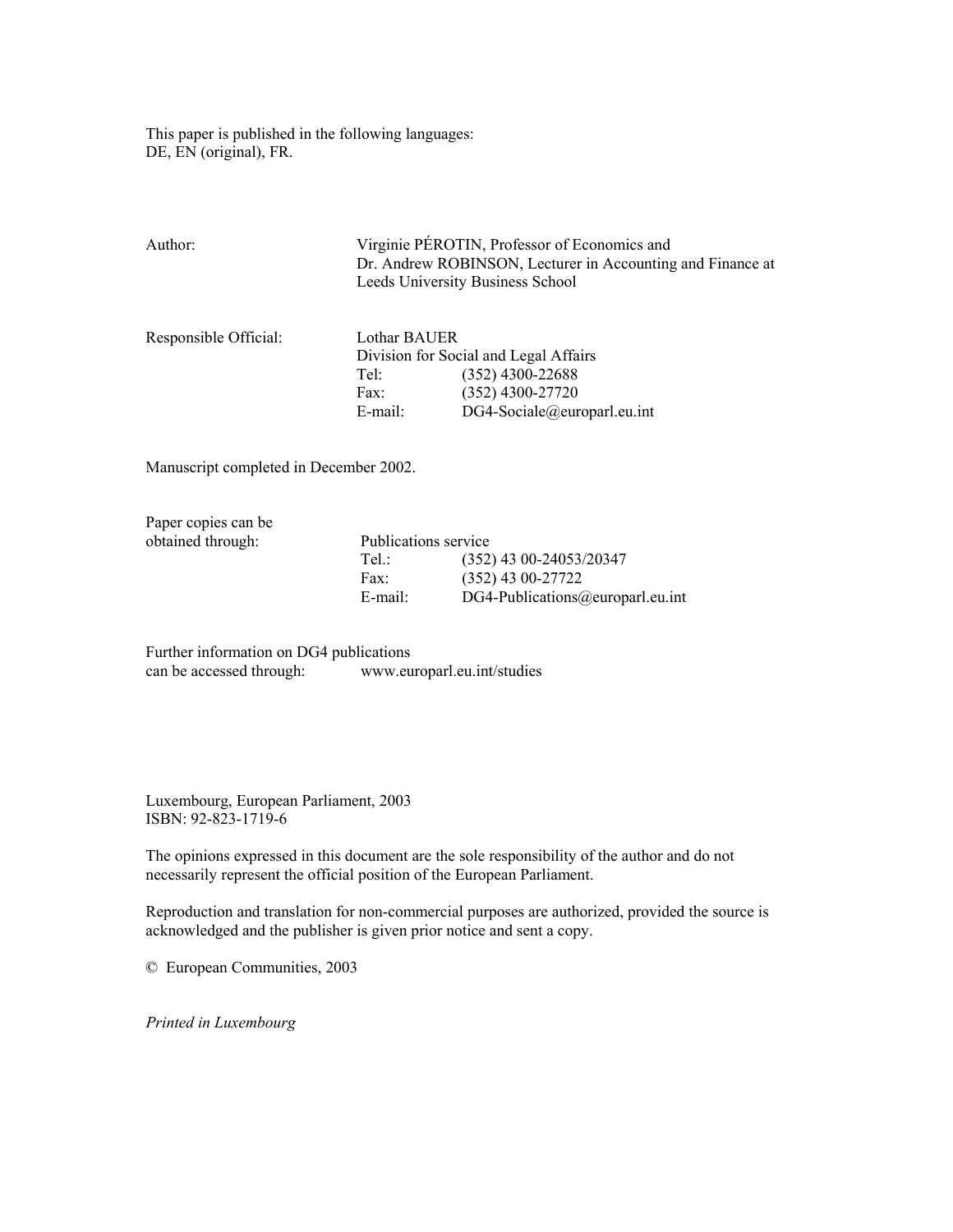# EUROPEAN PARLIAMENT

# DIRECTORATE-GENERAL FOR RESEARCH

WORKING PAPER

# Employee participation in profit and ownership: A review of the issues and evidence

Social Affairs Series

SOCI 109 EN

02-2003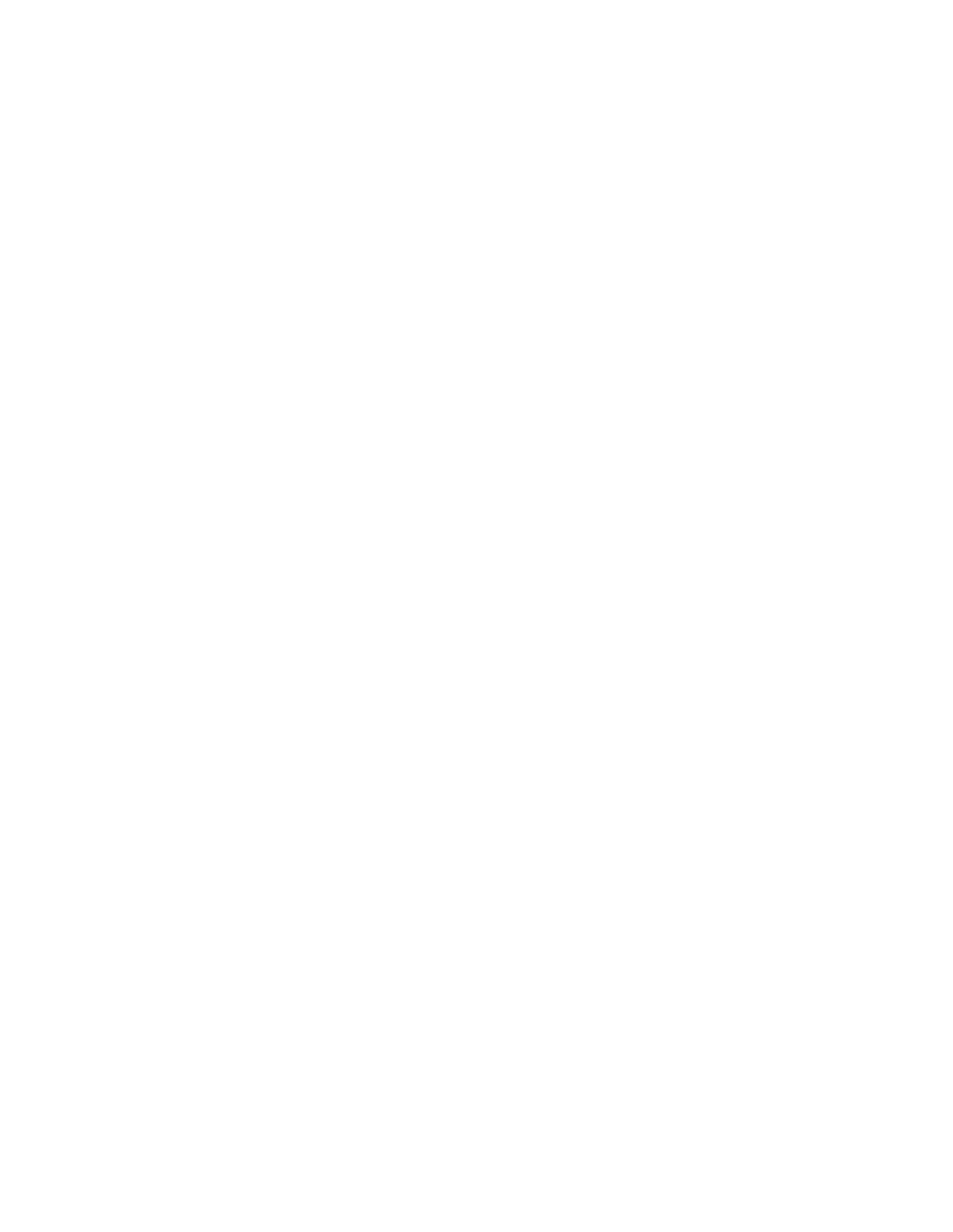# Executive Summary

#### 1. Introduction

Profit sharing and employee share ownership are widespread in the European Union. In the four largest countries, at least 17 million employees, or 19% of private sector employment, are covered by such schemes.

Financial participation is of interest for public policy because it may have positive effects on productivity and employment and could further other public policy objectives like wealth redistribution and economic democracy.

Issues for the design of policy include choosing the most effective form of intervention (e.g. tax concessions or information and education) and which types of financial participation schemes to promote. Only certain types of schemes may have effects of interest for public policy such as increasing productivity or demand for labour. The form of the scheme may also bear on other public policy concerns including risk bearing by employees and the extent of employee participation in governance.

In order to inform debates on these issues, the paper reviews economic analysis of financial participation and international empirical evidence. The evidence is provided by a wealth of studies from more than 20 countries based on information from large samples of enterprises with and without financial participation and using advanced statistical techniques to examine the effects of the schemes while taking into account the other characteristics of the firms concerned.

#### 2. Forms of financial participation

Financial participation includes profit-sharing, under which a portion of profit is paid to employees in addition to their wage, and employee share ownership, under which employees own shares in the company in which they work. Both forms are often combined in the same enterprise.

Like other forms of employee participation, financial participation is characterised by a sharing of property rights with employees. It gives employees a residual right to the firm's surplus. Both profit-sharing and employee share ownership schemes can have a number of varying features (who is eligible, who gets how much, etc) which influence their effects on performance or employment. Neither type of scheme is necessarily associated in practice with any employee participation in governance.

Conditions regarding the sale of their shares by employees determine the liquidity of the shares and the stability of employee ownership. Shares that can be traded easily are more liquid, but employee share ownership may be less stable as a result. There have been contrasting experiences of employee ownership, with unstable forms in the US, among privatised firms in the EU and in many transition countries; and stable employee stock ownership plans in the US and workers' co-operatives in the EU. These experiences suggest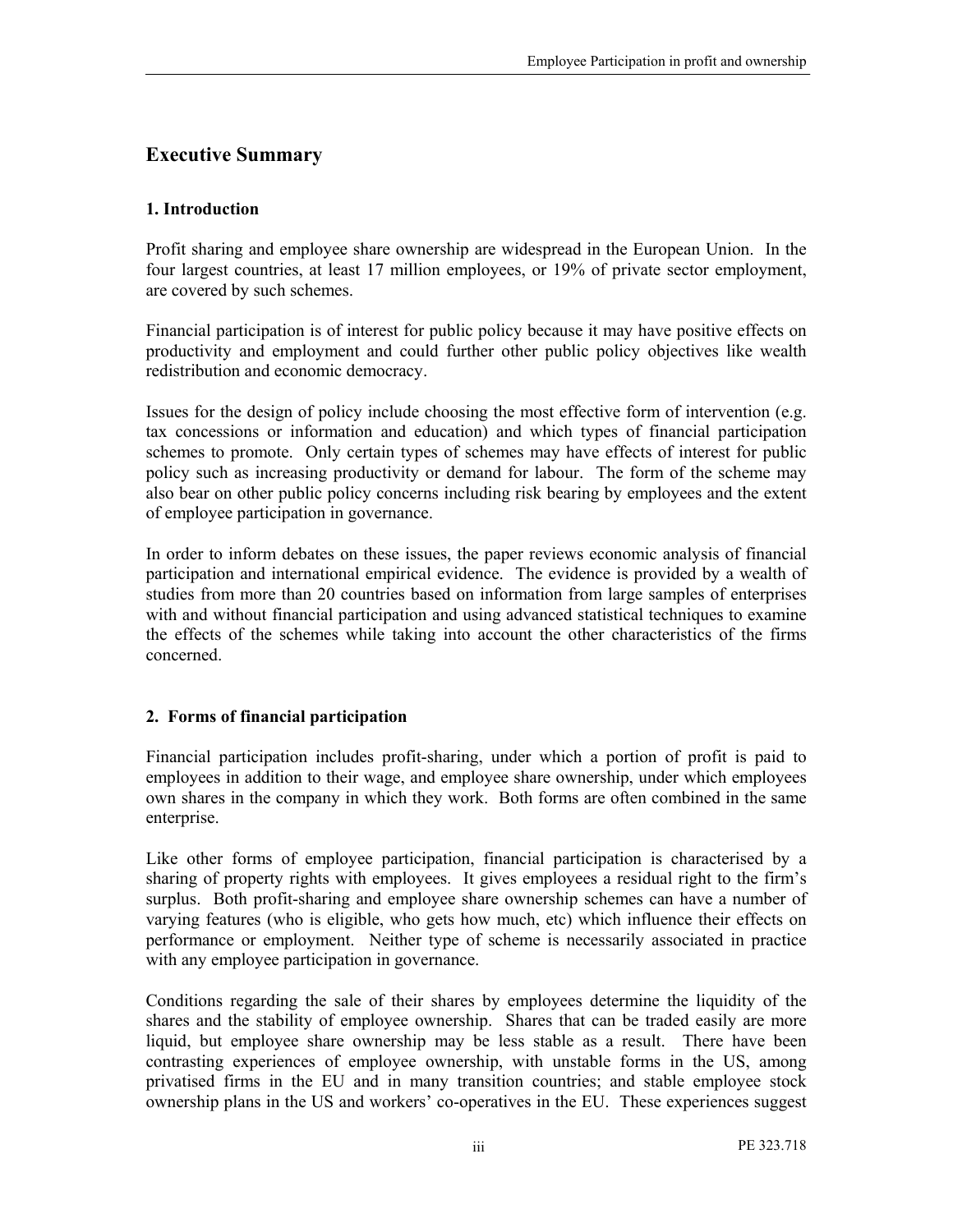that it is important to set up employee ownership in such a way as to reconcile liquidity and stability. Solutions like employee share trusts in conventional firms with some employee ownership, and collectively owned reserves combined with individual capital accounts in cooperatives have been designed to achieve this.

Employee shareholders bear risk on both their wealth and their employment and should be allowed to exercise normal voting rights associated with their shares. Employee share ownership is not an appropriate vehicle for pensions.

#### 3. Which firms have financial participation?

International evidence indicates that tax concessions have helped financial participation to expand in certain countries but have been unnecessary in others. Other factors include national negotiations promoting financial participation.

It is difficult to obtain reliable evidence about what leads individual firms to adopt financial participation. Enterprises are thought to want to offer incentives for their employees to work better and (for share schemes) to stay longer with the firm. International evidence is contradictory as to the size of the firms that adopt financial participation. The evidence suggests that firms that adopt financial participation are *not* more productive before they introduce the schemes. In several countries the schemes seem to be part of a "package" of participatory measures. The presence of trade unions has been associated with both an increasing and a decreasing chance of firms having financial participation depending on the case. This may be related to the fact that the position of unions has varied a lot across countries and in time, and unions have been increasingly involved actively with financial participation schemes in some countries.

#### 4. Effects on productivity

There is remarkable agreement across studies from more than 20 countries covering several tens of thousands of enterprises that financial participation has a positive or neutral effect on productivity. The finding is very robust, even though economic theory would predict both positive and negative effects.

It is thought that financial participation schemes provide employees with incentives to work more and better, communicate information to management and colleagues and co-operate with each other. Insufficient information and participation in governance might leave employees vulnerable to moral hazard and lead to conflict with management.

International evidence suggests that profit-sharing probably has a slightly stronger effect than employee share ownership on total factor productivity, though this may be due to differences in the contexts in which the schemes are implemented and absolute levels of effects are difficult to compare across studies and countries.

Schemes that offer a larger financial involvement have higher productivity effects. Cash profit-sharing schemes seem to have a short-term effect, whereas share schemes, which are more long-term oriented, probably have a more sustained effect.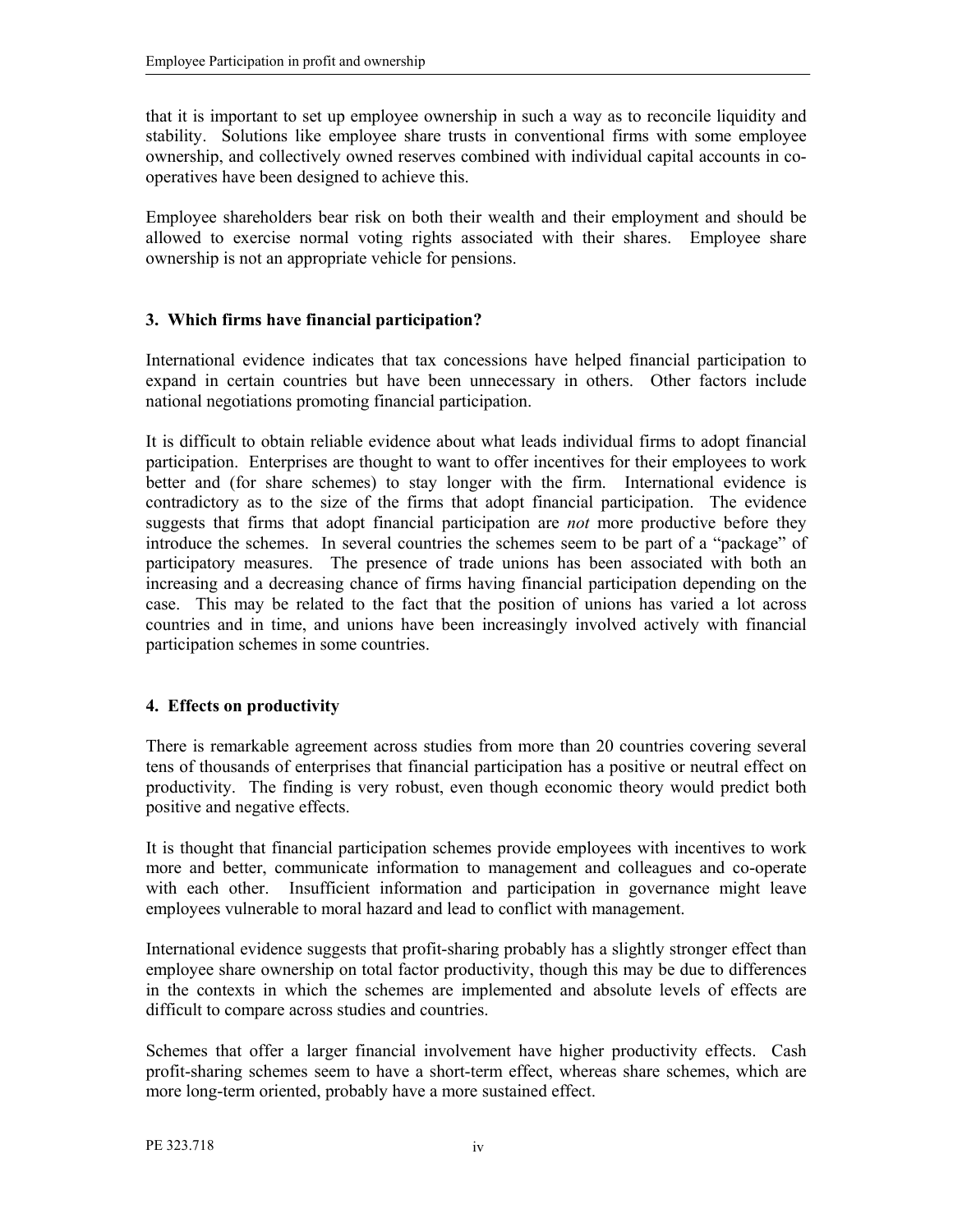A growing body of evidence suggests that both main forms of financial participation have greater productivity effects when employees are well informed of the affairs of the firm, there is good communication with management, and employees participate in governance and decisions. This association is particularly important for employee share ownership schemes and could explain international differences in observed productivity effects. There is little research as yet and contradictory findings internationally about whether trade union presence strengthens or weakens the productivity effects of financial participation or has no effect. Overall, productivity effects are found to be stronger in labour-managed firms than in conventional firms with participatory schemes, both for profit sharing and employee share ownership.

Other aspects of firms' choices of technology and practices matter in ways that are not always fully understood. Firm policies to fight ethnic and gender discrimination and promote equality of opportunities, which are likely to involve more employees in participation schemes, may increase the effect of share schemes on productivity.

#### 5. Effects on employment

Both profit sharing and employee share ownership can increase the demand for labour on the part of the firms concerned by increasing productivity. Profit-sharing firms may also have an increased demand for labour because profit sharing decreases the marginal cost of labour (though not the employee's total pay). All these effects concern individual firms and do not imply that aggregate employment is necessarily higher.

There is some evidence specifically for productivity-induced employment effects in addition to the evidence on productivity presented above. In addition, there is a limited amount of evidence suggesting that profit-sharing firms may have a higher demand for labour because what they regard as the marginal cost of labour is lower. This is consistent with a small number of studies indicating that after a few years pay is probably higher, but the fixed part of pay is probably lower, under profit-sharing than it would otherwise be.

There is little theoretical or empirical justification for expecting employment to be generally more stable in profit-sharing firms. However, there is some indication that profit-sharing firms may respond less to downward demand shocks and more to upward shocks than other firms.

In countries where tax concessions are attached to labour costs under financial participation, profit-sharing firms may be using more labour at the same level of output, but this can be interpreted as an effect of labour cost subsidisation rather than of financial participation.

#### 6. Conclusions and policy implications

Very solid international evidence shows that financial participation has a positive or neutral effect on productivity. It is also reasonable to think that financial participation may increase demand for labour on the part of the enterprises concerned.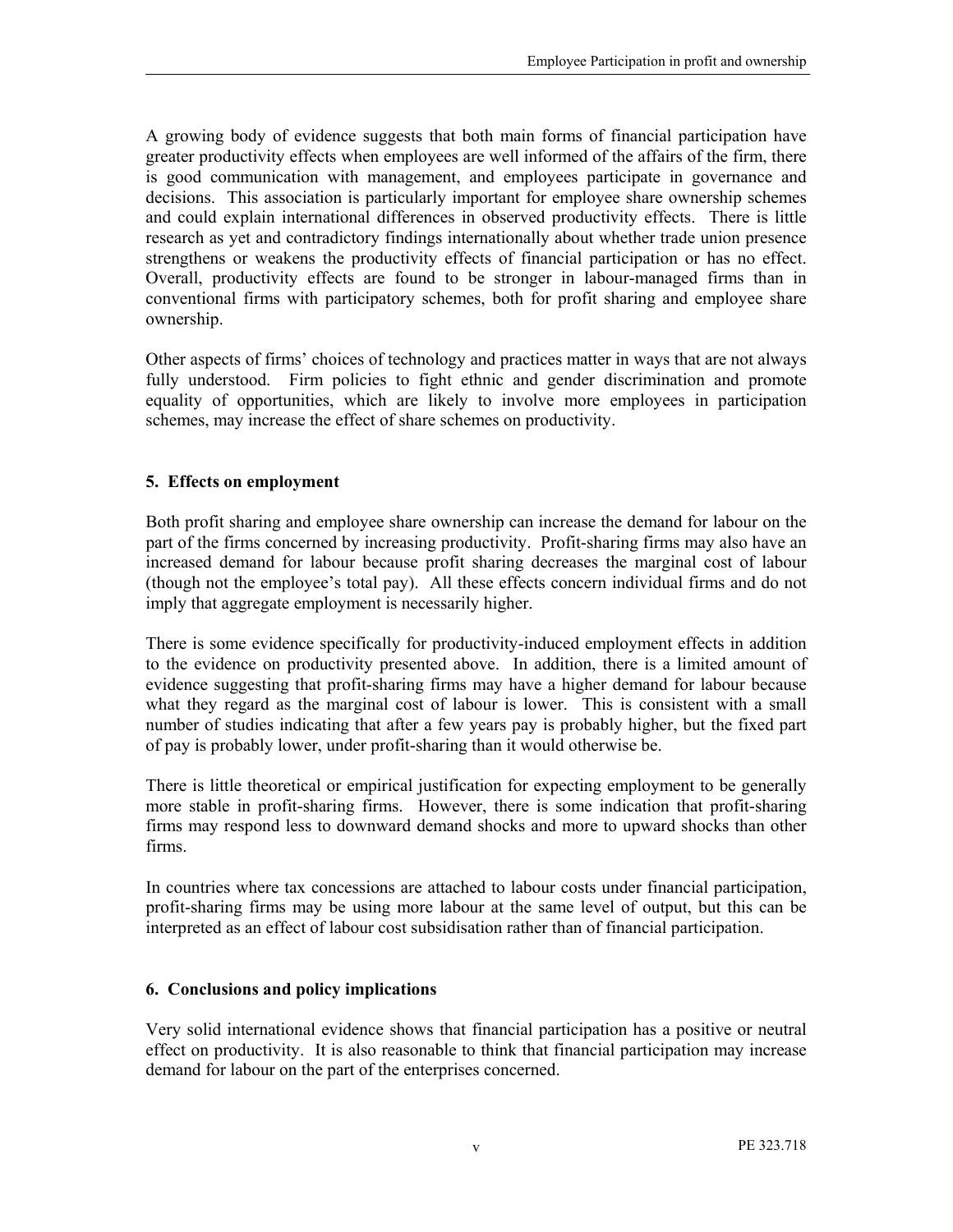Public policy may therefore legitimately promote financial participation for these reasons. Tax subsidies do support the diffusion of the schemes but may not be necessary. Other options may be considered, such as information and education strategies directed at social partners.

In reflecting upon options for policy intervention, consideration should be given to several factors. Productivity effects may not cover all the cost of a participation scheme. Both cost and productivity advantage depend on the features of the scheme. Financial participation may also be promoted to further economic democracy or wealth redistribution. Even if no tax advantage is offered in the general case, there may still be reasons to subsidise certain forms of financial participation such as worker co-operatives that set aside a share of profit to build employee-owned firms for future generations.

Financial participation schemes should be associated with sufficient information and communication provisions, and may be more effective and protect employees' financial interest when combined with participation in governance at various levels. In particular, employee share ownership should as a rule be associated with the normal exercise of shareholders' voting rights, either individually or via structures democratically managed by the employee shareholders.

Provisions for stability of employee ownership while allowing for sufficient liquidity might be desirable in share schemes. Firms might also be encouraged to set up policies to fight ethnic and gender discrimination and promote equal opportunities alongside financial participation schemes to ensure that all employees participate equally.

Some of the questions raised by financial participation will still require much research to produce reliable and detailed information for policy. Comparable and reliable statistical information should be collected across countries of the union so that state of the art research and analysis can be used to inform policy on an on-going basis in these matters.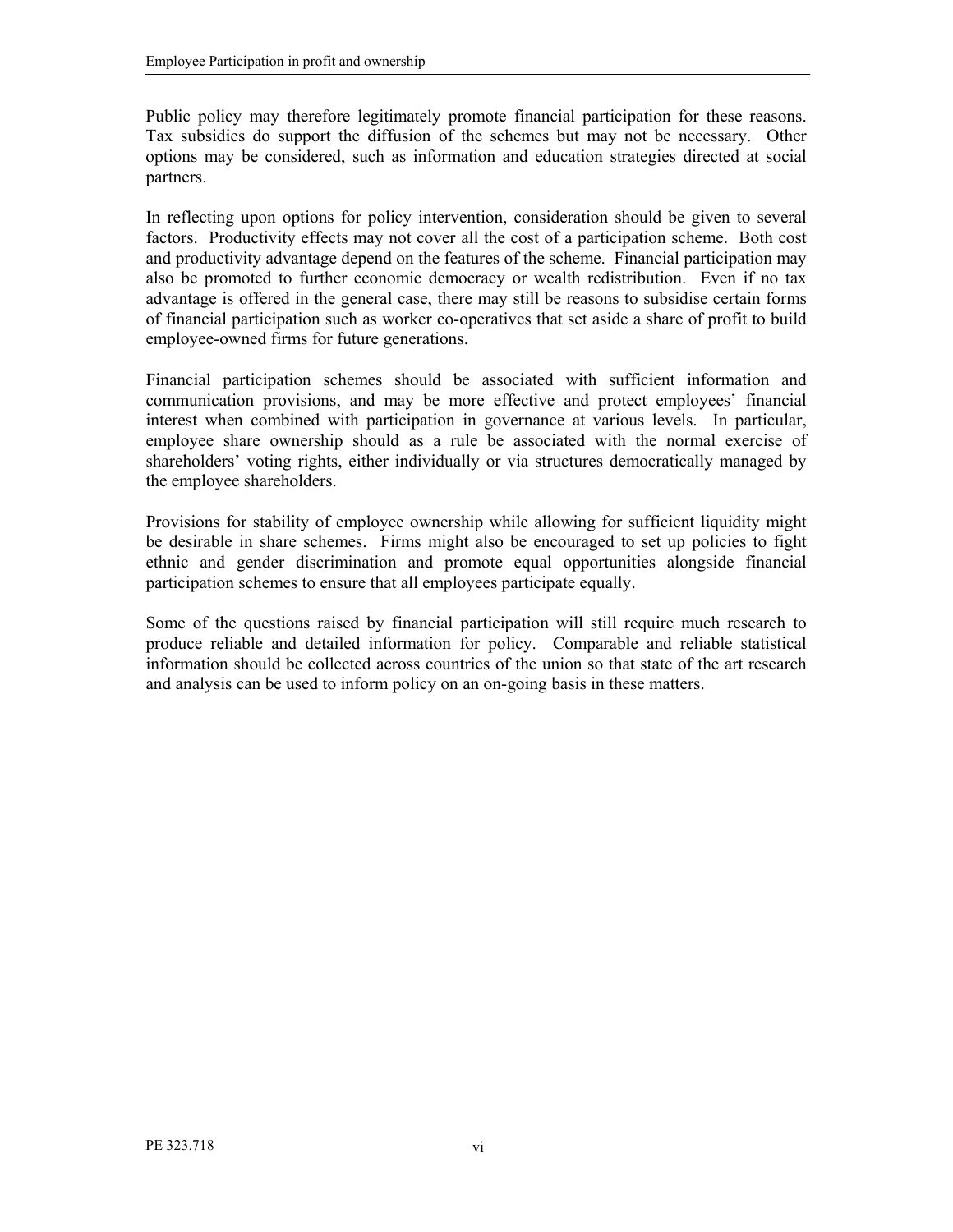# **Contents**

| 1.1. Why should financial participation be of interest to European policy makers?2 |  |  |
|------------------------------------------------------------------------------------|--|--|
|                                                                                    |  |  |
|                                                                                    |  |  |
|                                                                                    |  |  |
|                                                                                    |  |  |
| 2.1.                                                                               |  |  |
|                                                                                    |  |  |
| 2.2.                                                                               |  |  |
|                                                                                    |  |  |
|                                                                                    |  |  |
|                                                                                    |  |  |
|                                                                                    |  |  |
|                                                                                    |  |  |
|                                                                                    |  |  |
|                                                                                    |  |  |
|                                                                                    |  |  |
| 4.1. Why should financial participation affect productivity? Economic theory 19    |  |  |
|                                                                                    |  |  |
|                                                                                    |  |  |
|                                                                                    |  |  |
|                                                                                    |  |  |
|                                                                                    |  |  |
|                                                                                    |  |  |
|                                                                                    |  |  |
|                                                                                    |  |  |
|                                                                                    |  |  |
|                                                                                    |  |  |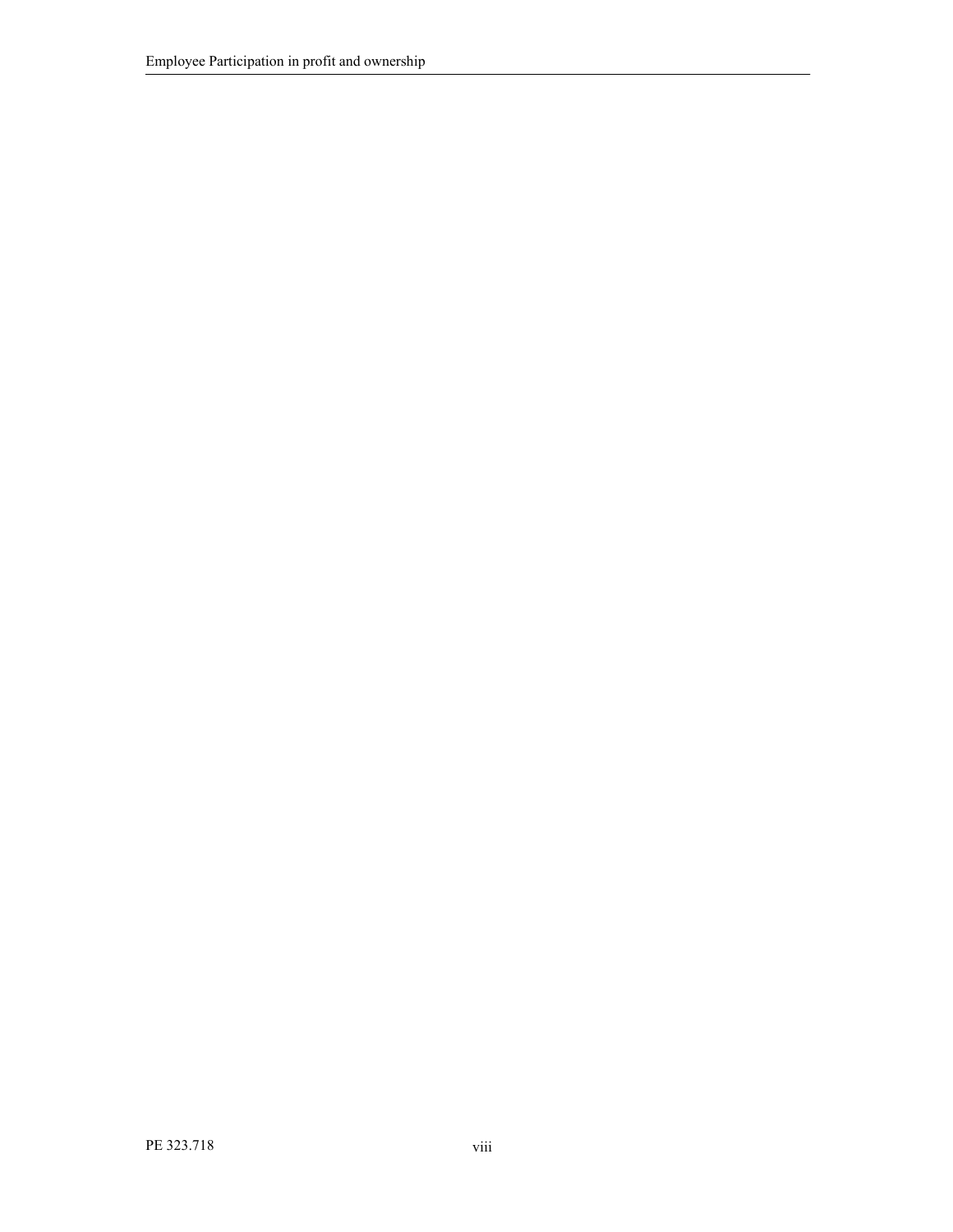### 1. Introduction

Profit sharing and employee share ownership have a long tradition in several of the largest countries of the European Union, going back at least a century. In the four largest EU countries, these schemes covered at least 17 million employees in the late 1990s, representing about 19% of private sector employment<sup>1</sup>. The employees covered in these countries alone represented more than 13% of private sector employment for the whole Union, placing the EU as a whole probably ahead of the US for employee financial participation<sup>2</sup>. In addition, an unprecedented incidence of employee share ownership has emerged as an unexpected result of privatisation programmes in transition countries of Eastern and Central Europe (ECE), including several candidates for accession<sup>3</sup>.

Financial participation has attracted sustained interest in the European Communities in the past decade. The first Pepper<sup>4</sup> report by M. Uvalic published in 1991 revealed the extent of financial participation already in existence in the Union and its very uneven diffusion in member states, as well as the paucity of information on the subject for many countries. The report highlighted the potential benefits of financial participation, which were suggested by a substantial body of empirical research carried out in the US and in a few European states. The Council Recommendation<sup>5</sup> that followed encouraged all member states to promote financial participation and provided for periodical reports to monitor the situation, and the European Parliament has already been involved in the debate<sup>6</sup>. In the wake of the publication of the third of these reports (Poutsma 2001) this paper reviews the main policy issues regarding financial participation schemes and the evidence from empirical economic research in the EU, the US, Japan and ECE countries in order to assist the European Parliament in their new round of deliberations on the subject.

<sup>-</sup>1 Our computations from Inland Revenue (2002), Fakhfakh and Pérotin (2000), Möller (2000) Cardinaleschi (1999) and OECD (2002).

<sup>2</sup> Using incidence figures quoted in Kruse (1999) and employment levels from OECD (2002) we calculate that employees covered by financial participation represented about 13% of private sector employment in the US in the same years. Our figures for the UK, France and probably Italy underestimate the actual incidence of the schemes (because no reliable information is available in the UK and France about the net number of employees covered and employees are often covered by several schemes at once, we chose the incidence for the type of scheme with the highest coverage, making only minimal allowance for employees covered only by one of the other existing schemes). In addition, other countries in the EU have financial participation, so that the overall proportion of the EU private sector workforce is certainly higher than 13%.

<sup>3</sup> See Earle and Estrin (1998), Uvalic and Vaughan-Whitehead (1997).

<sup>4</sup> The acronym Pepper stands for Promotion of Employee Participation in Profit and Enterprise Results.

<sup>5</sup> Council Recommendation 92/443/EEC of 27 July 1992 on the promotion of participation by employed persons in profits and enterprise results (including equity participation) in Member States, OJ L 245, 26.8.1992, p.53.

<sup>6</sup> Report Hermange on Promotion of participation by employed persons in profits and enterprise results (PEPPER II), Doc. A4-0292/1997, adopted on 15.1.1998.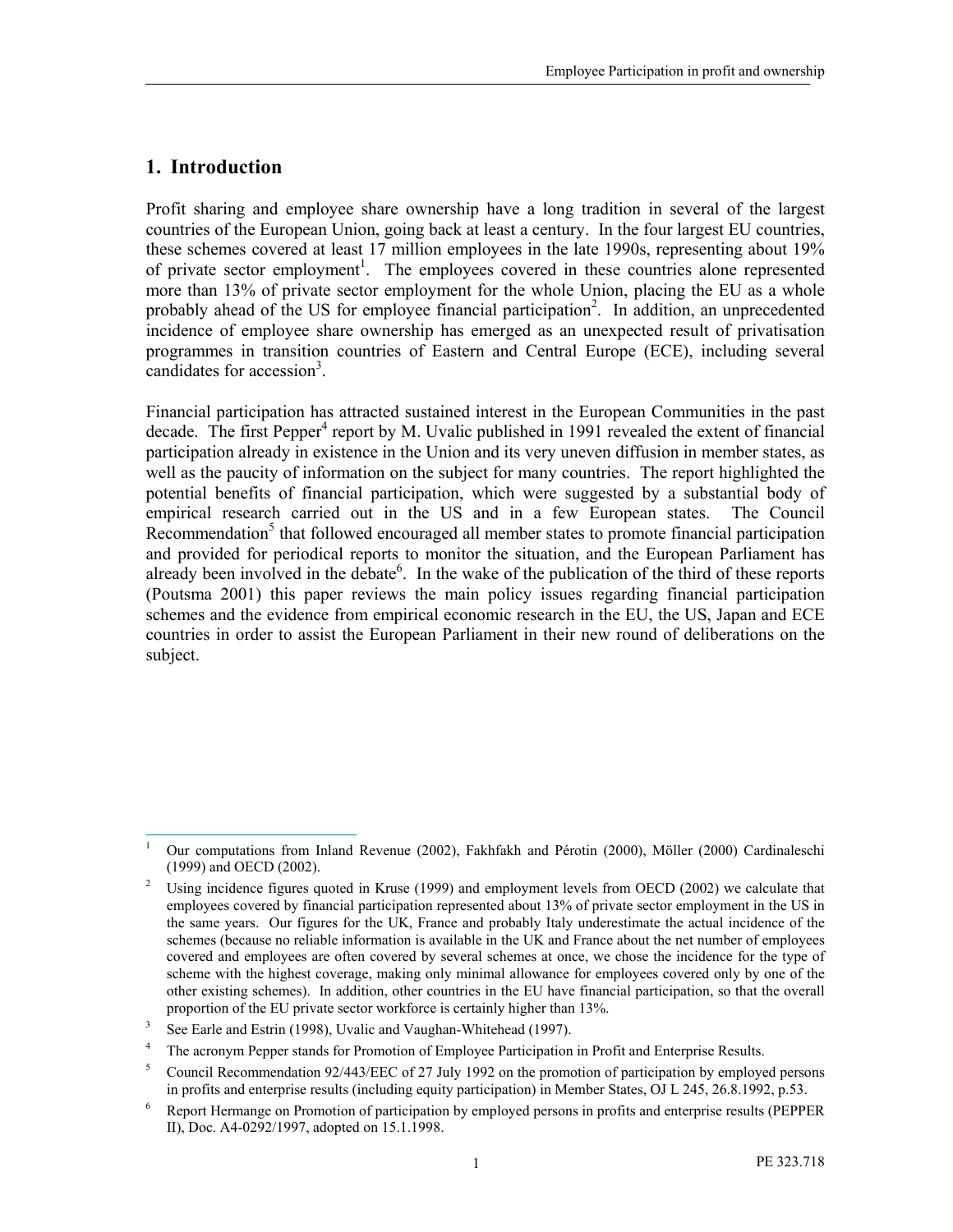#### 1.1. Why should financial participation be of interest to European policy makers?

Reasons why financial participation should be a subject for public policy include the following.

- Financial participation schemes may be associated with increased productivity and employment in the firms concerned, which may further the public interest and therefore justify public action to encourage the schemes.
- Financial participation may also be seen as consistent with the promotion of other public interest objectives such as the redistribution of income and wealth, since the schemes imply that enterprises share the profit and (in the case of share-based schemes) wealth created with their employees; and promoting economic democracy, since financial participation can involve part employee ownership.

#### 1.2. What are the issues for policy design?

- Public policy intervention to encourage financial participation schemes can take several forms. For example, several member states offer tax concessions to the enterprises and/or the employees involved in the schemes, but others do not. Other forms of encouragement include information, education and enabling legislation. The choice of promotion instruments depends on their relative effectiveness in increasing the diffusion of financial participation. In particular, if financial participation benefits the enterprises and employees involved sufficiently to induce a large diffusion of the schemes, tax advantages may be a less effective use of public funds than other forms of encouragement, or may be best targeted at certain types of schemes that are most consistent with public interest objectives.
- Not all types of financial participation schemes may be equally worth promoting for public policy. Both profit sharing and employee share ownership schemes can take a number of forms in practice. Whether financial participation schemes have the effects that are of interest to public policy depends to a certain extent on their characteristics and on other policies implemented by enterprises together with financial participation.
- Certain forms of financial participation schemes potentially raise other issues of concern for public policy and social partners. For example, the recent financial crisis in Asia and the current crisis of confidence in existing systems of corporate governance have brought into focus the potential problems raised by the risk associated with employee share ownership in certain circumstances and the importance of open governance. The conditions under which employees bear financial risk with financial participation schemes may influence the incidence and incentive effects of the schemes. A key question here is the involvement of employee shareholders in enterprise governance. The problem of risk also touches on trade union concerns and has implications for the connection that is sometimes made with the pension debate.

In this paper, we review the evidence provided by economic research on these issues, and in particular the abundant empirical literature examining the effects of financial participation schemes on enterprise productivity and employment. We examine the insights provided by those studies and their policy implications.

#### 1.3. Outline

Financial participation, its different forms and the connections with employee participation in general are presented in the next chapter. Chapter three reviews what is known of the factors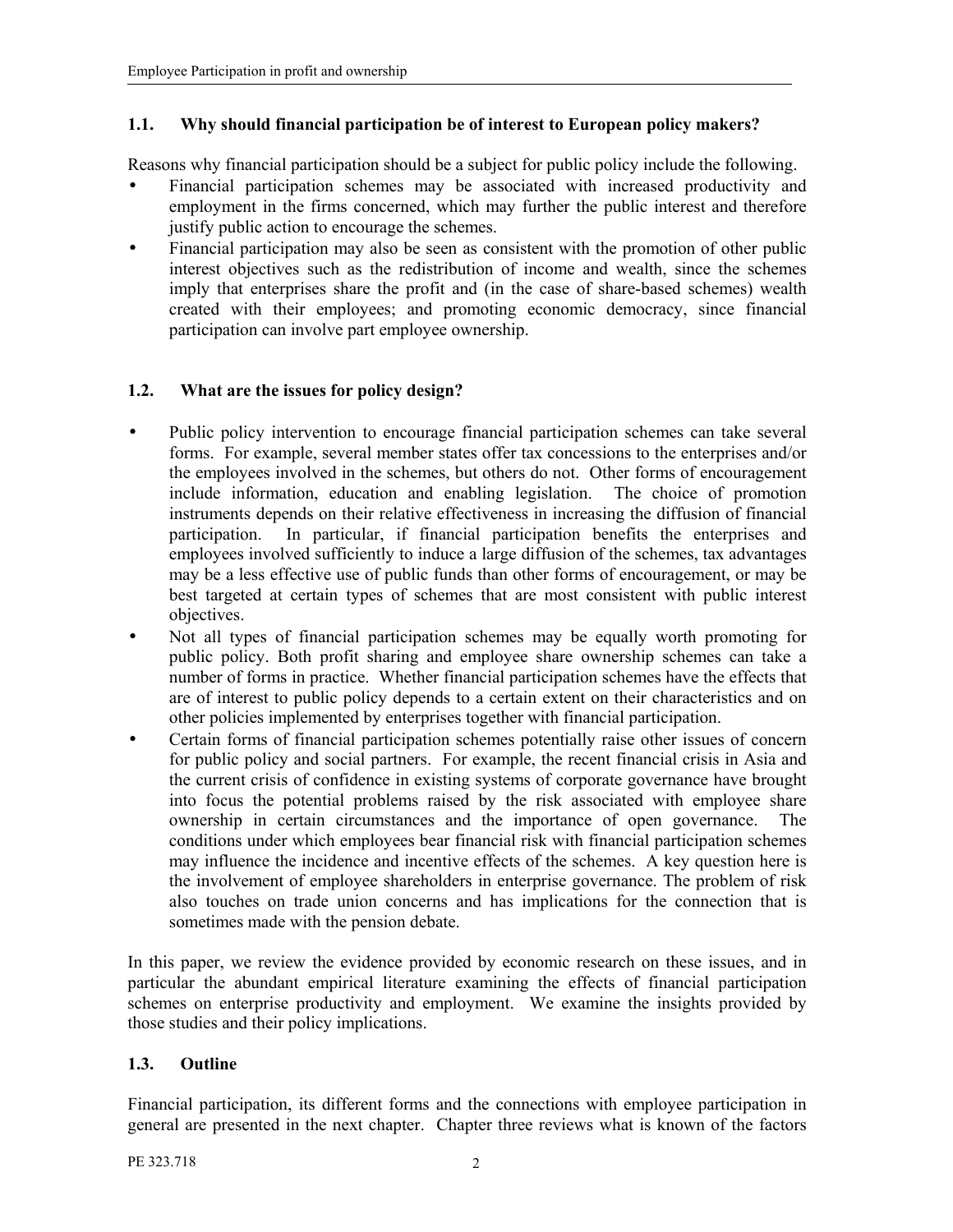that lead enterprises to set up financial participation schemes and that explain their diffusion. In chapters four and five, we examine the effects of financial participation on enterprise productivity and employment, and survey the abundant international evidence provided by econometric studies on both questions. Conclusions and implications of available research evidence for European public policy are outlined in the final chapter.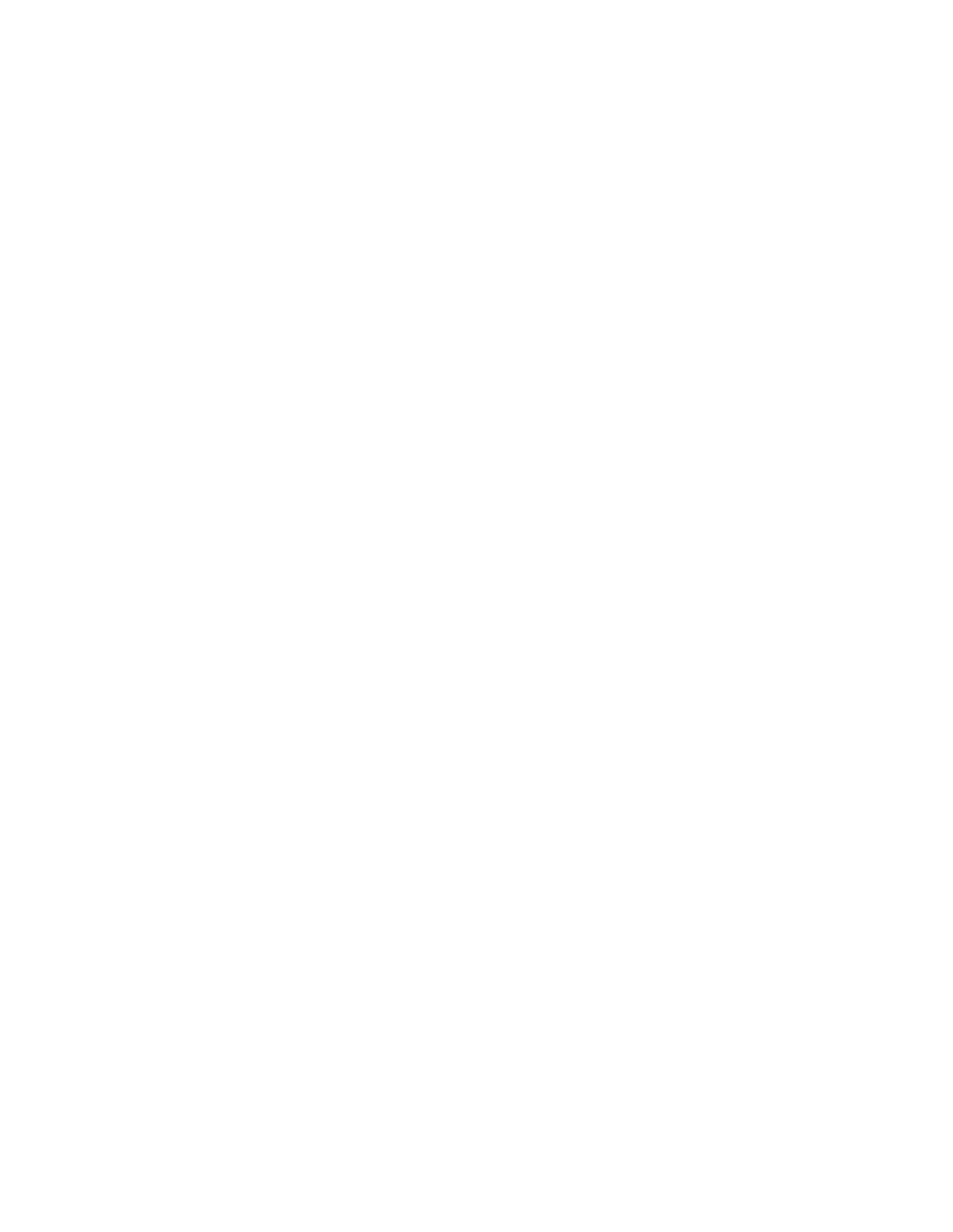# 2. Forms of financial participation

The two main types of financial participation are profit sharing and employee share ownership schemes. With profit sharing, a portion of profit is distributed to employees in addition to their wages, and with employee share ownership employees own stock in the company in which they work.

Both profit sharing and employee share ownership are widespread in European countries, though for example share-based schemes are more frequent in the UK, Ireland and Germany, while profit sharing is more prevalent in France and Italy. Both the UK and France offer or have offered substantial tax advantages to firms and employees for the operation of share-based (UK) or primarily profit sharing (France) schemes. One profit-sharing scheme is even compulsory in France for all firms with 50 employees or more. However, other countries like Germany and Italy offer very limited or no tax concessions (IPSE 1997).

The two types of schemes are often combined, and can take a number of forms in practice, depending on how the share of profit going to employees is calculated, how it is distributed among employees, how they may buy shares, who is eligible to take part in the scheme, how much information and influence over decisions employees have, etc. The practical features of individual schemes may affect the schemes' incentive properties, attractiveness to employees and sustainability, as well as their possible effect on employment. We will therefore start off by examining in some detail what financial participation is, and looking at the implications of specific characteristics of financial participation schemes.

#### 2.1. Employee participation in returns and in control

Employee participation in general involves sharing one or more aspects of firm property rights with the firm's employees. The two main dimensions of property rights that tend to be shared are *control* - when employees have an input in decisions at any level in the firm--and *returns* or firm surplus, which are shared under financial participation (Ben-Ner and Jones, 1995).

Financial participation gives employees a "residual right" to a portion of the surplus created by the firm. Profit sharing concerns the current year's surplus, whereas employee share ownership extends the residual right to future returns, as capitalised in the share price. Employee share ownership also involves the right to dispose of the assets and may include some participation in control (if employees can exercise voting rights associated with their shares).

Property rights sharing is what distinguishes employee participation from other forms of employee involvement, benefits and payment systems. Thus a residual right to the firm's surplus means that the income and wealth generated by financial participation schemes will vary with the profit of the company the employees work for, and will constitute an employee entitlement. In contrast, variable payment systems like piece rates or group performance bonuses, which tie pay to individual or small group performance rather than overall company performance, do not constitute financial participation. Fixed-level bonuses (e.g. "thirteenth month" bonuses) or payments granted by management on a discretionary basis (e.g. when business is good or for Christmas) do not constitute an employee entitlement and therefore also fall outside the scope of financial participation. Plans under which companies subsidise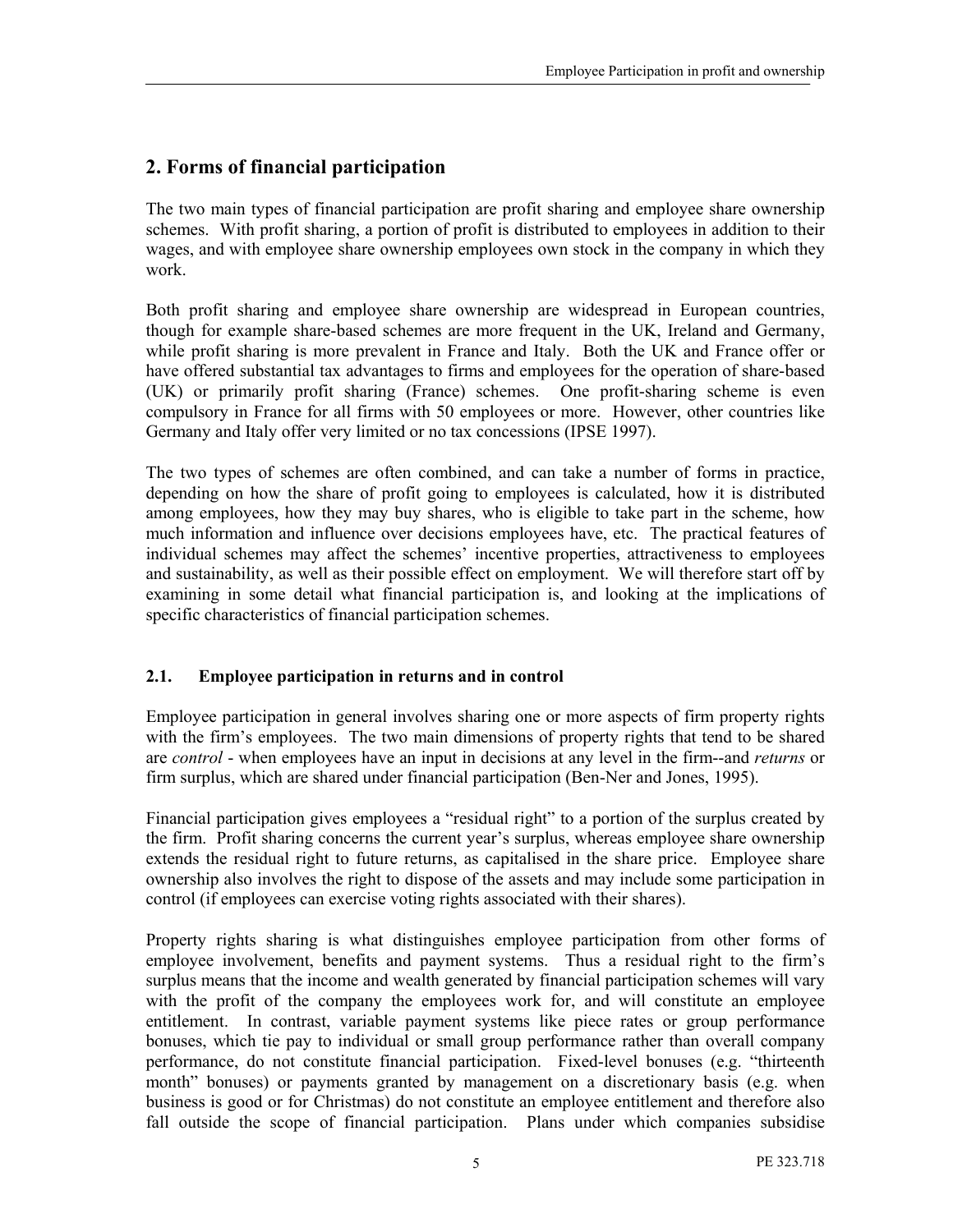employee savings also fall outside the definition of financial participation because they do not involve any residual right to company returns, even though these plans combine well with financial participation (e.g. profit-sharing bonuses are often invested in a company savings scheme) and are often lumped together with it. Finally, schemes under which employees own shares in firms other than the one they work in clearly do not qualify as financial participation either<sup>7</sup>.

#### 2.2. Profit-sharing schemes

Profit sharing includes a family of schemes, such as French *intéressement*, British Performance-Related Pay and various forms of Gewinn- or Erfolgsbeteiligung practised in Germany, under which employees receive a sum dependent on overall firm performance in addition to their (fixed level) wage. The scheme may simply define a certain percentage of profit that is to be attributed to employees annually, perhaps conditional upon profit reaching a certain minimum level. In other cases, the employees' share of profit is computed according to a more complex formula involving other performance measures such as productivity gains or quality indicators. In France, the UK and Japan, the measure of performance most commonly used for profitsharing schemes is accounting profit, but a variety of other criteria such as productivity and quality indicators are also widely used in Germany and in Italy<sup>8</sup>. In any case, the basis for calculating the employees' profit share is normally known in advance of performance figures<sup>9</sup>. The corresponding sums may be paid cash to employees or released only after a period of several years ("deferred" schemes) to encourage employees to save and to stay with the firm $10$ .

While some plans are restricted to certain groups of employees such as executives, we focus here on schemes that cover a majority of the firm's workforce (often called broad-based schemes)<sup>11</sup>. However, many broad-based profit-sharing schemes still exclude temporary and part-time workers. In certain countries, excluding part-time workers can mean that women are less often eligible than men to participate in a scheme if a large proportion of the female labour force work part-time outside the home. Individual profit-sharing bonuses usually also vary among employees of the same firm according to wages, length of service, absenteeism, etc. In a minority of cases eligible employees all receive equal shares of the total.

<sup>1</sup> 7 In the area of *control* participation, quality circles, works councils or employee representation on the board of directors, which all provide employees with a right to have an input in decisions at various levels - from simply expressing their ideas on limited issues to participating in strategic decisions - are all forms of control participation. In contrast, employee briefings or newsletters, which do not allow for two-way communication between management and employees, or occasional employee consultation that is not an established right but entirely depends on management's initiative, are forms of employee involvement that do not constitute participation in our opinion.

<sup>8</sup> Sources: Ministère de l'Emploi et de la Solidarité, Paris (1999), Möller (2000), Kato (2002). Only explicit profit-sharing schemes are taken into account for Japan (Kato 2002).

<sup>9</sup> This feature is consistent with property rights sharing and with the definition of profit sharing used in the theoretical economics literature. It is necessary for some of the employment effects to obtain (see below) and is likely to increase the incentives properties of profit sharing. A set formula tends to be the norm in Japanese and European schemes, but many US profit-sharing schemes leave the amount allocated to employees to the discretion of the firm (see Kruse 1993).

<sup>10</sup> In many US plans payment is deferred until retirement and profit-sharing plans are used as pension schemes.

<sup>&</sup>lt;sup>11</sup> Executive-only schemes are not included in this review because executives enjoy a level of power over key firm decisions and access to privileged information that are not comparable to those of other employees, so that their relationship with the firm should be analysed differently.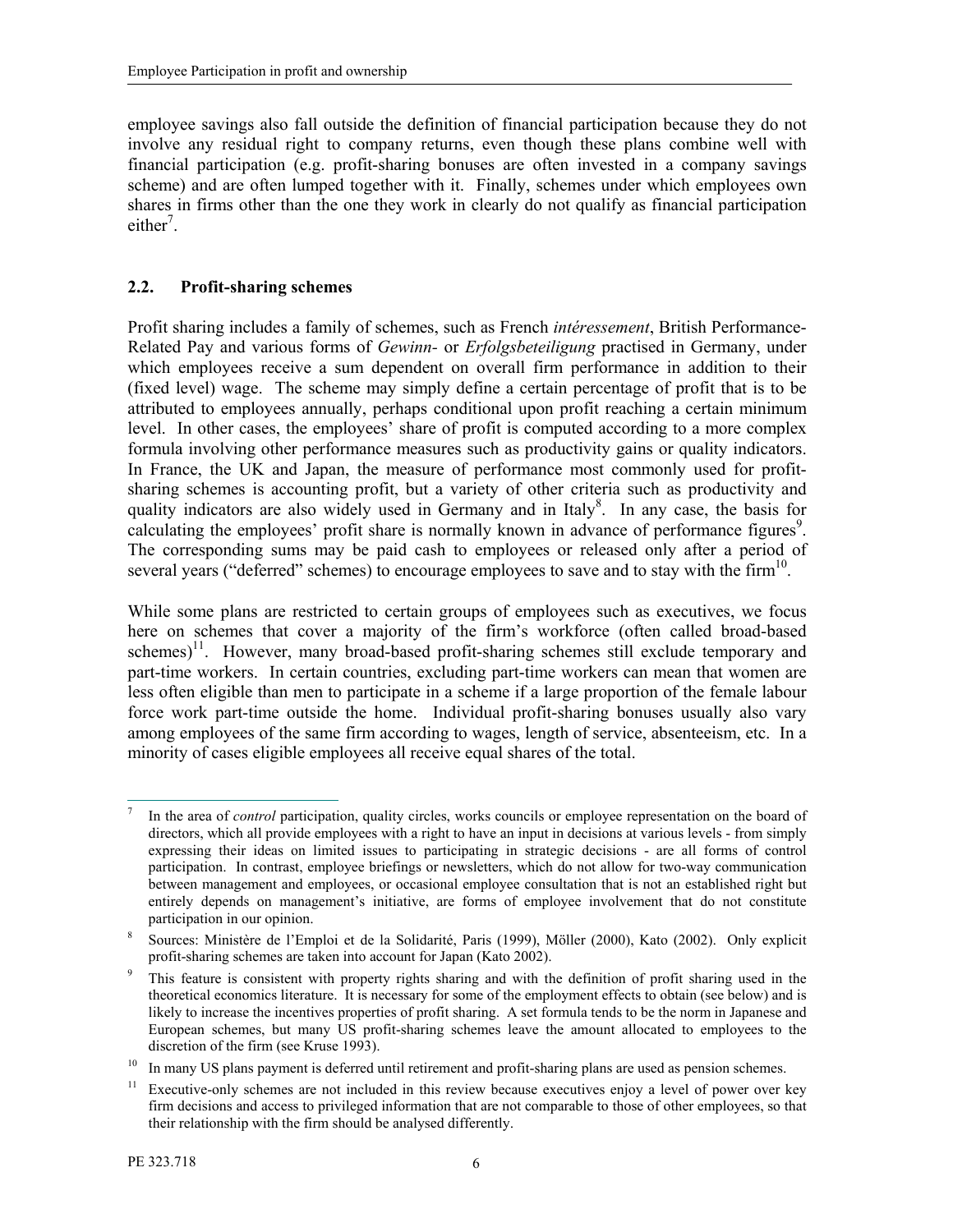In principle, profit sharing does not have to be associated with any form of employee input into company decisions at any level. However, certain schemes (e.g. French regulated schemes intéressement and participation) explicitly provide for informing employees regularly of firm performance and what determined it. In certain countries, like Germany, Japan and the UK, profit sharing is often implemented by firms as part of a package of participatory measures including various forms of employee participation in control (Carstensen et al. 1997, Pérotin and Robinson 1998, Kato 2000). Other important aspects of profit-sharing firms' human resource management practices and working conditions, such as job security or equal opportunities practices, also vary from one firm to another $^{12}$ .

#### 2.3. Employee share ownership

A variety of mechanisms have been used to encourage employees to acquire shares in the company for which they work. Many firms offer free shares to their employees, either occasionally or under an on-going scheme, for example by paying out profit-sharing bonuses in the form of company shares<sup>13</sup>. More often, firms subsidise their employees' share purchases in one way or another, by offering employees special discounts, advantageous share options, etc. Free shares, shares at discounted prices or both were available to employees in a large proportion of the numerous privatisations that took place in both Western and Eastern Europe in the last two decades (see e.g. Vickers and Yarrow 1988, Earle and Estrin 1998). In some cases employees had priority rights to purchase their firm when it was privatised, and a governance structure based on a trust or an employee association was put in place (e.g. in Hungary and Romania<sup>14</sup>). In others, employees were the best placed, or the only willing investors to buy shares in their firm, as it was privatised. Compared with a one-off allocation of shares to employees, whether on the occasion of a privatisation or otherwise, an on-going employee share ownership scheme offers newly hired employees as well as continuing ones the possibility of acquiring shares. Eligibility and allocation rules also often introduce differences among employees depending on their wages, seniority, etc, just as with profit-sharing schemes.

Employees' shares may be individually held by their owners, who may or may not be allowed to sell them to non-employees outside the firm, or may be held by employees collectively in a trust or a collective fund. For example, in the US ESOP system<sup>15</sup>, variants of which have been adopted in the UK and several European transition countries, the firm contracts a loan with which it buys a number of shares on behalf of employees, and the loan is paid back by the firm over a period of several years out of profits (this is a form of profit sharing as well as an employee share ownership scheme). As the loan is paid back, shares are released to employees individually, but until they are released the shares are held in a trust and cannot be sold by their employee owners. In other cases, employee shares are permanently held in trust for voting purposes but dividends are paid out to employee shareholders individually, or a portion of employee shares always remains in a trust while the rest is held individually, and employees who want to sell some of their stock have to sell it to the trust.

 $12\,$ See chapter three below. See also Pérotin et al. (1998).

<sup>&</sup>lt;sup>13</sup> Workers' co-operatives and other employee-owned firms often do this. There are also famous cases of firms that were given to the employees by the owners, such as the chemical company Scott Bader in the UK (see Estrin and Pérotin 1987).

<sup>&</sup>lt;sup>14</sup> See Earle and Estrin (1998). It should be noted that the existence of such a structure does not guarantee employee involvement in governance unless the governance of the trust is itself democratic.

<sup>&</sup>lt;sup>15</sup> ESOP stands for Employee Stock Ownership Plan but in the US context refers to one specific type of government-subsidised plan that facilitates the acquisition of shares by employees.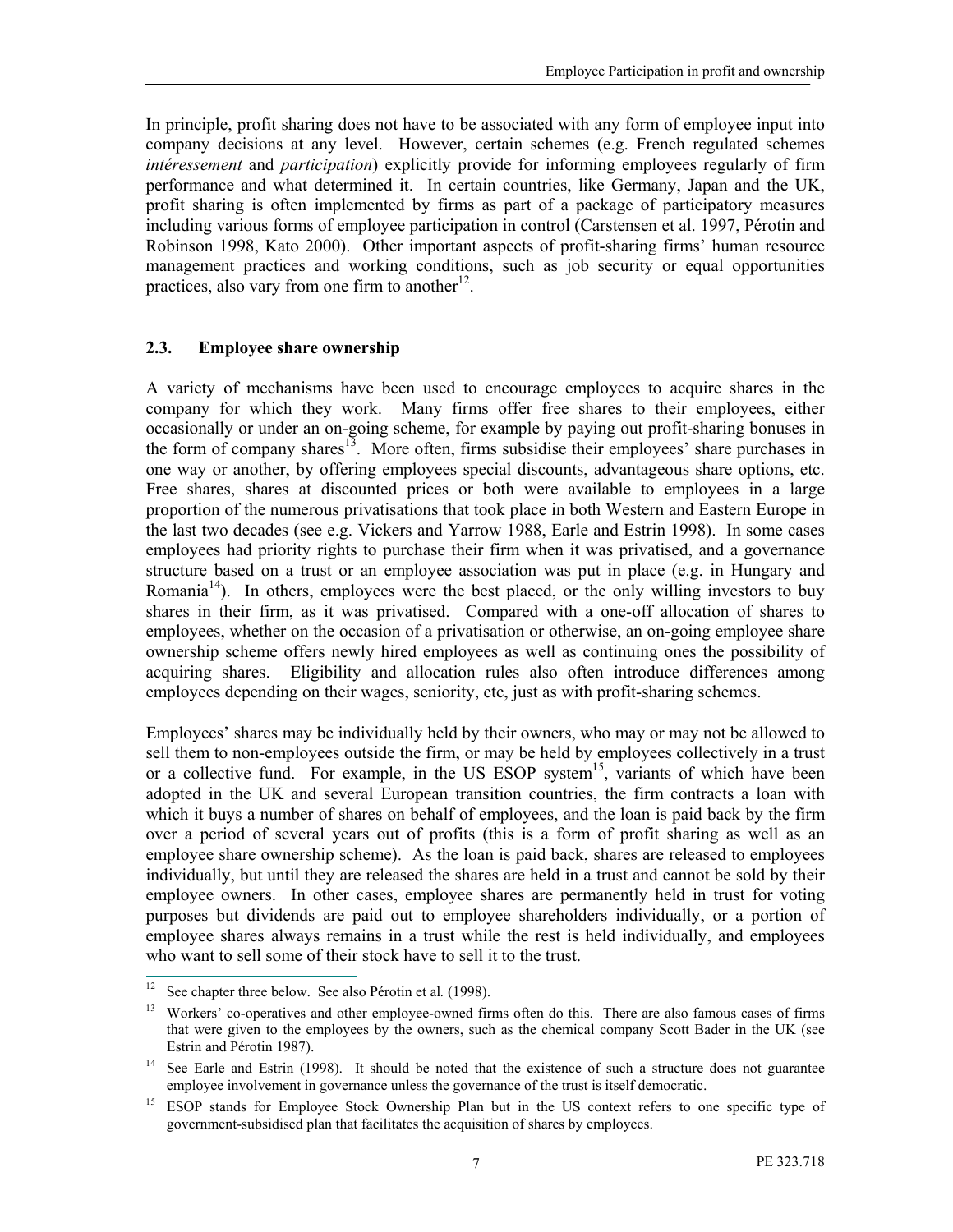The question of whether to allow employees to sell all or part of their shareholdings to investors other than co-workers hinges on the two issues of share liquidity and the stability of the scheme. Allowing employees to sell their shares means employees can realise that wealth, especially if there is a well-functioning capital market and the firm is quoted on the stock exchange or is valued regularly, e.g. by independent accountants. Employees may also value the possibility of selling their shares to attempt to protect their savings in the event of an on-going drop in the share price. On the other hand, in the absence of a well-functioning capital market and/or fair valuation, the shares may not be truly liquid and employees wishing to sell their shares may be quite vulnerable. In transition countries, as in a number of privatised firms in developing countries, many employees' lack of information about share ownership and urgent need for extra cash has added to that problem. In many cases employees have been selling their shares to management, sometimes after being put under pressure to buy shares in the first place (see Estrin 2002, Jones 1999 and e.g. Kalmi 2000, Jones and Klinedinst 2002). There is anecdotal evidence of firms with substantial employee ownership being bought out by "asset stripping" investors<sup>16</sup>. In contrast, employee share ownership schemes of the ESOP type (which involves a trust) have been used as a defence against hostile take-overs in the US (see Kruse and Blasi 1997).

Aside from the issue of share valuation and liquidity, the possibility of selling employee shares to outsiders implies that employee share ownership may not be stable. There is obviously nothing wrong with employees selling their shares freely on an efficient capital market if the objective of offering favourable terms for employee share acquisition was wealth redistribution, or the creation of a market for shares, which was the case in several mass privatisation exercises<sup>17</sup>. However, if an employee share ownership scheme is at least in part designed to create a long-term employee involvement in the company--as a way to promote economic democracy or as a long-term incentive plan--the possibility that employees soon sell all their shares can be a cause for concern, and a structure providing for a permanent level of employee ownership (e.g. via a trust) may be preferred.

In general, whether shares are held individually or in some trust, employee share ownership in practice does not necessarily entitle employees to have a say in the running of the company as shareholders. Employees may be issued non-voting stock, or may be issued voting shares but have very little or no control over the management of the shares held in trust. For example, the trustees may be appointed by management rather than elected by the employees participating in the scheme. In practice, employee shareholders are not automatically represented on the board of directors, even if they hold the largest block of shares. Overall, in the majority of cases in the US, in France (outside workers' co-operatives) and in a number of transition countries, employee share ownership is associated with little or no employee influence on decisions (see Earle and Estrin 1998, Jones 1999). When employees do have a say in the way their shares are voted, for example if employee shares are managed by elected representatives, collective representation may give them a stronger voice, especially if ownership of the company's shares is otherwise dispersed.

<sup>16</sup> <sup>16</sup> In principle, closing down an inefficient plant and selling the equipment may be allocatively efficient, provided that employees' and community interests were taken into account. This is not the case if ill-informed and poorly paid employees sell their shares to unscrupulous investors without understanding the full implications of the sale.

<sup>&</sup>lt;sup>17</sup> Another motive for relying on employee share ownership was the lack of private capital base in formerly planned economies (Estrin 2002).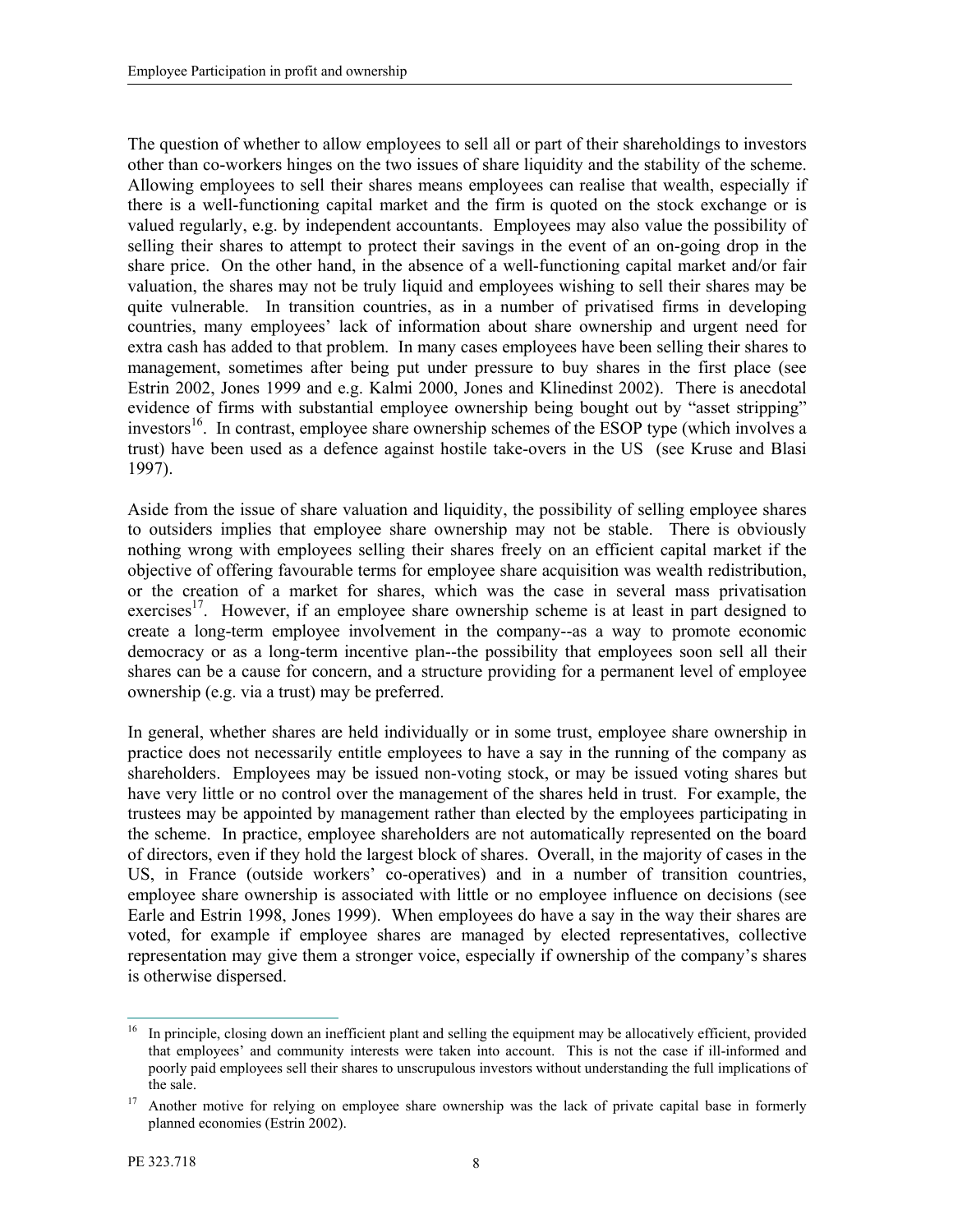### 2.4. The issue of risk

Both profit sharing and employee share ownership schemes make employee income partly dependent on overall firm performance. However, in principle profit is determined not only by employees' effort, but also by management decisions and external demand shocks, which are outside employees' control. If employees have no input into decisions, they are thus exposed to "moral hazard" on the part of managers, who may make decisions that affect pay and/or wealth negatively<sup>18</sup>. The problem is potentially more severe with employee share ownership than with simple profit sharing, since in the case of share ownership poor firm performance can result in losses for employees as the share price drops (or worse, the firm goes out of business). Because of this wealth risk, shareholders normally control management decisions via the board of directors and voting in annual general meetings, in addition to being able to "vote with their feet" by selling their shares. It would seem logical to give employee shareholders, who also bear an employment risk, at least the same rights of representation and control over decisions as other shareholders. This implies that employee shareholders should be allocated voting shares and be represented on the board of directors if their share of capital is substantial, and that employees should have democratic control over their representatives if the shares are managed collectively by an association or a trust. This participation in governance seems even more important in the light of the recent problems that have surfaced with current corporate governance systems.

Like owner-entrepreneurs, employee shareholders risk both savings and jobs in the same firm. Some of that risk is not related directly to management decisions but to overall market conditions and stock market movements. This element of risk can be considerable, as for example employee shareholders in Japan and Korea can testify - Kato (2002) shows that the share price, and the market value of outstanding shares owned by ESOPs per participant fell by nearly one-half in the late 1980s-early 1990s<sup>19</sup>. Employee share ownership therefore seems to be an inappropriate vehicle for a pension scheme, which requires greater prudence and risk diversification, and the question of employee share ownership should be considered separately from pension issues.

### 2.5. The special case of fully employee-owned firms

In Europe and in the US, a few thousand firms are entirely or majority-owned by their employees and controlled by them<sup>20</sup>. On both continents the tradition goes back to the 19th century. Typically, employee-owned firms were created as labour-managed enterprises from the start (the majority of cases in the EU) or were bought by employees on the occasion of privatisation (the majority of cases in transition countries)<sup>21</sup>. Among employee-owned firms, workers' co-operatives allocate shareholders voting rights according to the rule "one-personone-vote" rather than according to the share of capital held. While this is not the place to go into the detail of the specific issues raised by labour-managed firms (e.g. in matters of

 $18\,$ <sup>18</sup> This vulnerability may affect the incentive properties of financial participation (see chapter four below).

<sup>&</sup>lt;sup>19</sup> For employee share ownership plans in Korea, see Cin and Smith (2000).

<sup>&</sup>lt;sup>20</sup> For example, there are several thousand workers' co-operatives in Italy and in Spain, approximately  $1,200$  -1,500 each in the US, the UK and France, and several hundred in Finland.

<sup>&</sup>lt;sup>21</sup> A minority of cases result from rescue employee buy-outs of private firms threatened with closure or transformation of sound private firms into employee-owned firms.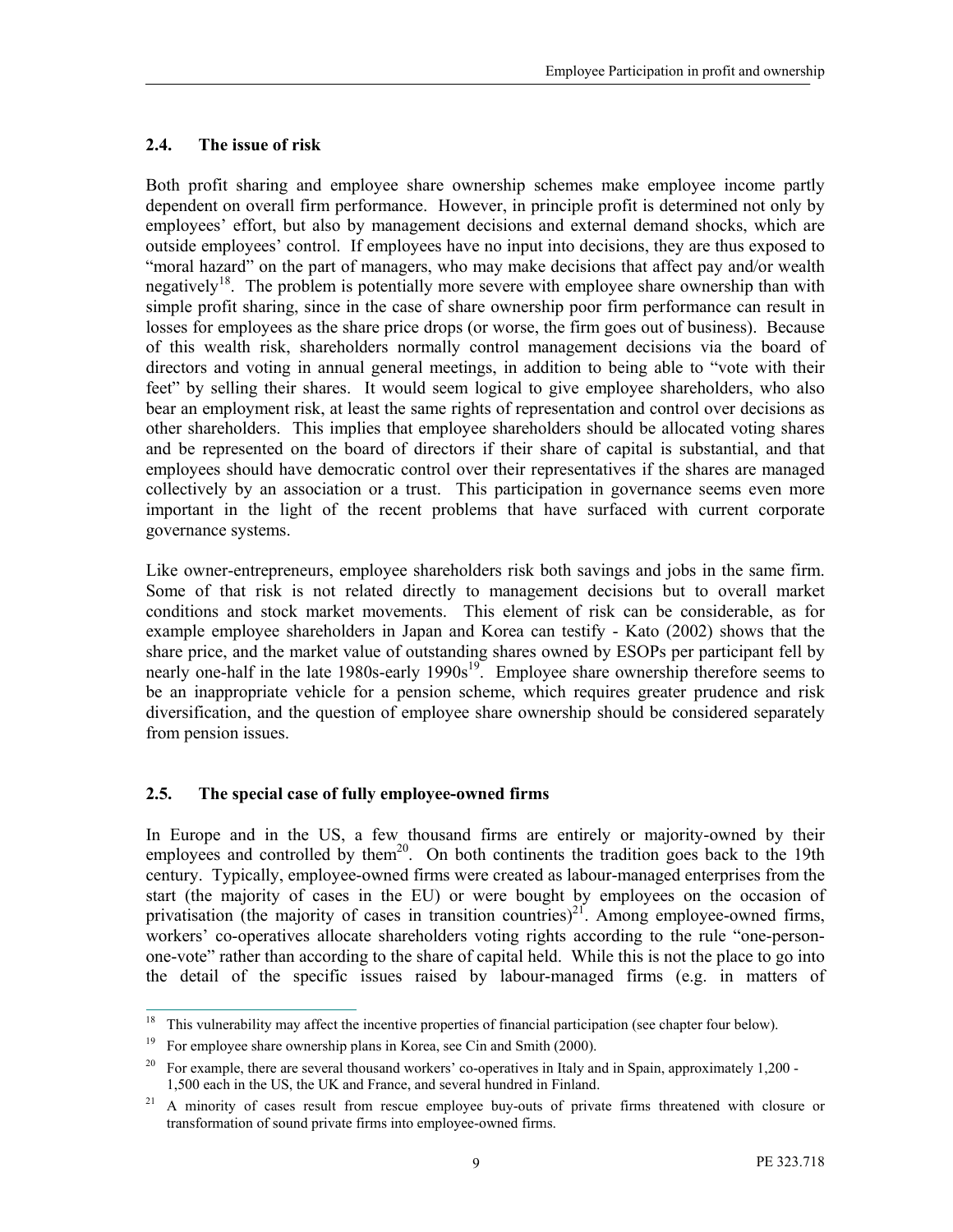entrepreneurship) or the separate debate of the European cooperative statute, it is worth looking at fully employee-owned firms in regard to a few issues that have wider relevance<sup>22</sup>. Employeeowned firms constitute in many ways a special form of employee participation which throws light on the question of stability discussed above and on the possible effects of employee share ownership on productivity and employment. These issues are especially relevant in the context of those accession countries that are undergoing transition to a market economy at present, but underlie debates about financial participation more generally as well.

Employee-owned firms can be set up as conventional joint stock companies in which employees own the shares (though not all employees necessarily own shares) and may sell them outside<sup>23</sup>. This is the rule for example in the US and in the majority of employee-owned firms that resulted from privatisation in Western as in Eastern Europe. This structure makes it possible for employees to accumulate some wealth as the value of the shares appreciates and makes the shares liquid. However, it also implies that employee ownership is potentially unstable. If the share value rises a lot, it may also become difficult for new employees to join the firm as coemployee-owners. Employee-owned firms structured in this way have been repeatedly observed to turn into conventional firms as the proportion of owners among employees dwindled over time and/or employee owners sold the business to a conventional owner<sup>24</sup>. While this is not necessarily a problem if the employee acquisition of the firm was accidental, as it were, or resulted from a scheme with primarily distributional objectives, it is a potentially serious risk if employee ownership or industrial democracy is in itself an objective.

Workers' co-operatives, which have as an explicit objective the creation and operation of democratic firms open to all workers who may want to join<sup>25</sup>, have devised various systems that provide safeguards against degeneration and transformation into conventional firms. Used for example by Italian, French, Spanish and UK co-operatives, these systems tend to involve some accumulation of collectively owned capital reserves which cannot be split among employee shareholders, combined with shares that do not appreciate but are paid back at par and cannot be sold outside the firm (see Pérotin 1999). This can be viewed as an alternative device to the trust structure used for example in certain ESOPs that own 100% of the firm's capital. The collective reserves system has proved very effective in preventing degeneration and closure<sup>26</sup>. Thus, for example, the oldest worker co-operatives trading in France today were created in the second half of the 19th century. However, the system leaves all accumulated wealth in the firm and may provide incentives for inefficient investment since employees have no claim on future profit as they would via the price of their shares if shares were tradable (see Uvalic 1992). An intermediate system is in place in the famous cooperative complex of Mondragón, in the Basque country in Spain, where in addition to non-tradable shares and collectively owned reserves the firm accumulates capital in individually owned accounts that employees can retrieve as they

 $22\,$ <sup>22</sup> For a detailed review of empirical and theoretical studies of labour-managed firms, see Bonin et al. (1993) as well as Earle and Estrin (1998) for the transition context. One of the issues for public policy in this regard is the support for co-operative entrepreneurship in order to overcome co-operative specific barriers to creation.

<sup>&</sup>lt;sup>23</sup> The company may also have a one-person-one-vote rule at the same time.

<sup>&</sup>lt;sup>24</sup> Famous examples include the plywood co-operatives of the US Pacific Northwest (see e.g. Berman 1982) and UK bus companies bought by workers with union support in the 1990s wave of privatisation (see Pendleton et al. 1995). See also Jones (1982a) on the US experience.

<sup>&</sup>lt;sup>25</sup> See International Cooperative Alliance (2002) for a statement of the International Cooperative Principles, which include free and open membership.

<sup>&</sup>lt;sup>26</sup> The system is effective if the collective reserves may not be split even if the firm goes bankrupt. The old British co-operatives, which had non-distributable reserves but contrary to e.g. the French law allowed distribution in the case of closure, all disappeared (see Jones 1982b).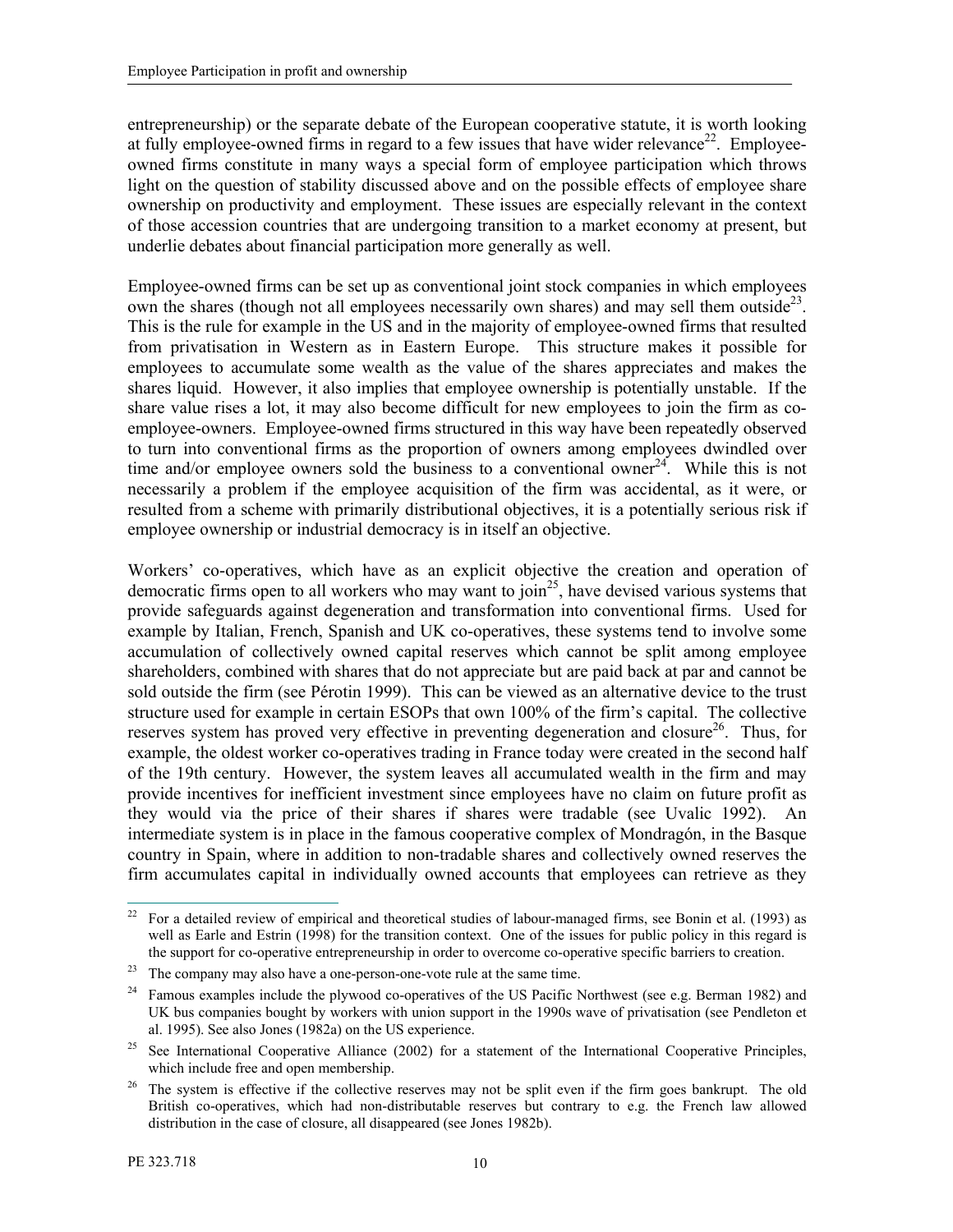retire (see Thomas and Logan 1982, Whyte 1995). Other systems have been suggested, such as Meade's labour shares (see Meade 1986) and worker co-operatives in France, Italy and Spain are examining and experimenting with systems that allow co-operative members to accumulate wealth individually without excessive risk and without putting in danger the democratic governance of the firm, in addition to collectively owned reserves.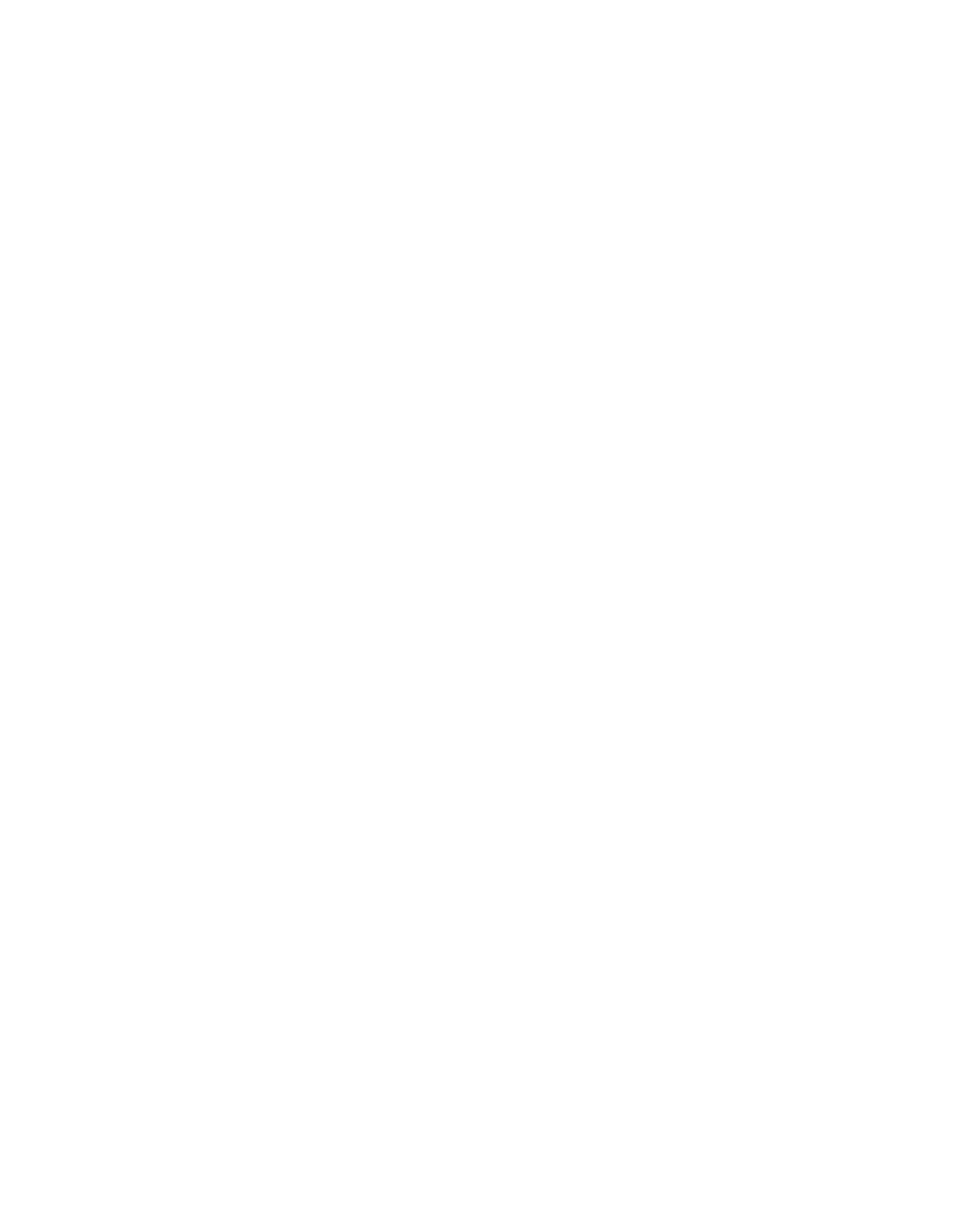# 3. Which firms have financial participation?

The late 1980s and 1990s have been marked by a considerable expansion of financial participation in many industrialised countries (see Estrin et al. 1997). In certain countries like the UK, France and the US, this growth was undoubtedly supported by tax concessions and/or favourable revisions of the relevant legislation. Similarly, cuts in the tax concessions attached to employee share ownership schemes in Korea were associated with a drop in the take up of the schemes (Cin and Smith 2000). However, financial participation is also widespread in Japan and Germany, where tax advantages are very limited, and was observed to grow in Canada for schemes for which tax advantages had been greatly cut, as well as in Italy, where no tax concession was offered in relation to financial participation and the legislation was not particularly favourable<sup>27</sup>. The position of trade unions and national level negotiations seem to have had a determinant role in Italy, where the diffusion of profitsharing schemes formed part of a movement to decentralise pay setting (Damiani 2000). Overall market conditions that affect share prices may have had a role in Korea, where the growth of employee share ownership has suffered from the financial crisis (Cin and Smith 2000). The design of Japanese schemes, which makes it difficult for employees to sell small numbers of ESOP shares, may have in part prevented the same movement, though Japanese ESOP members may simply have acted rationally by not selling their shares at the lowest price (Kato 2000). Clearly, we must go to the firm level to understand what leads individual firms to adopt financial participation.

#### 3.1. Methodological issues

Finding out why firms set up financial participation schemes is useful in order to understand how firms may respond to public policy in this area<sup>28</sup>. Unfortunately however, we know very little about what may induce firms to adopt financial participation. There are several reasons for this. The first is that there is little consistent theory that might guide empirical studies, so that the factors looked at vary enormously from one study to another, are not always comparable and often do not provide very significant results. The second reason is that the reasons why enterprises decide to adopt financial participation are difficult to observe. Thirdly, very few studies observe firms before they adopt a financial participation scheme, so that many studies simply compare firms that have certain schemes with firms that do not, and run the risk of mistaking a feature that is an effect of financial participation for a motive for its adoption. For example, if financial participation increases productivity, firms with financial participation may appear as being more productive, but this does not mean that more productive firms choose to have financial participation. Finally, empirical studies cover schemes with a wide variety of practical features, and until recently the information available to researchers often failed to distinguish even between pure profit-sharing schemes and employee share ownership. We will therefore not enter into the detail of the often

 $27\,$ See OECD (1995), Kato (2002), IPSE (1997), Pérotin and Pendleton (forthcoming).

<sup>28</sup> Another reason for studying the circumstances in which firms set up financial participation schemes might be to examine whether the firms that currently have schemes have peculiar features that would make their experience difficult to generalise to other firms. This problem can also be handled by using econometric techniques that take into account the characteristics of firms that choose to have financial participation when estimating the effects of the schemes (see below).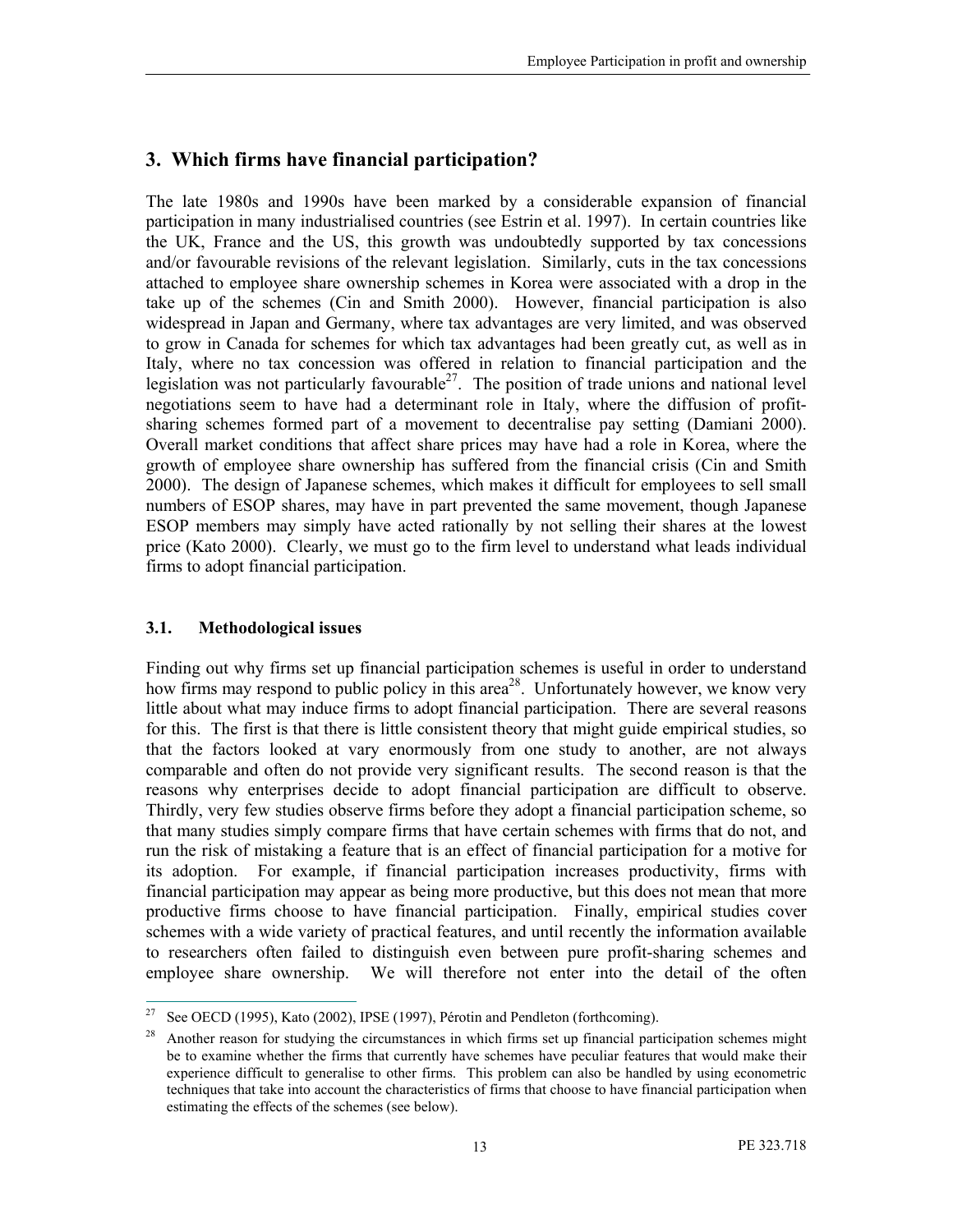contradictory findings of the empirical literature on this topic but summarise the main issues, which revolve around the benefits firms and employees or their trade unions may expect from financial participation.

#### 3.2. The firm's motives

Although certain firms will introduce financial participation solely because their owners or managers value economic democracy (as for example in workers' co-operatives) most firms would be expected to set up schemes in order to get some additional benefit<sup>29</sup>. It has long been thought that giving employees a stake in profit might provide them with an incentive to work more and better. In certain circumstances, financial participation schemes may be expected to be more effective than other forms of incentives like piece rates, merit pay or promotion prospects<sup>30</sup>. If employees have a certain amount of discretion in their work and monitoring their effort is costly, firms may prefer rewarding employees according to their contribution to productivity than, say, only according to the time spent at work. However, if individual contributions are difficult to measure, for example because much work is done in teams or because of the type of skill of the employees concerned, pay systems based on individual performance like piece rates cannot be used. Tying pay to overall collective performance, as with a profit-sharing scheme, may be regarded as a collective incentive that also encourages cooperation among workers and more intangible forms of commitment like "company spirit". This reasoning suggests that, all else being equal, larger firms and firms that employ certain production processes and skills involving employee autonomy and cooperation will be more likely to have a financial participation scheme<sup>31</sup>. Larger firms are also more often publicly traded and should therefore be more likely to have share ownership schemes. It has also been suggested that employee share ownership would be offered by firms in order to retain employees with certain skills and protect the firm's investment in firm-specific training. Anecdotal evidence supports this proposition for Ireland, where a tight labour market seems to have led an increasing number of firms to offer share schemes. A related hypothesis can be derived from Margaret Blair's theory that employee share ownership protects employees' investment in skills that are not usable in other firms (see e.g. Blair 1999) and is supported by tentative findings for the UK (Robinson et al. 2002).

Available evidence on the role of firm size is not conclusive. For the US, Canada and Germany, existing studies are approximately equally divided in each country between those that find the presence of profit-sharing schemes to be positively related to size and those that do not find any statistically significant relationship with size. Both positive and negative relationships between firm size and the presence of a profit-sharing scheme have been found

<sup>29</sup> <sup>29</sup> According to Martin Weitzman's theory (see e.g. Weitzman 1984) a single firm introducing a profit-sharing scheme will employ more workers but make less profit than the firms that keep a fixed pay system in the same economy, so that we wouldn't expect firms to adopt profit-sharing unless they received government subsidies for it. However, both profit-sharing and employee participation may bring extra benefits for firms if they act as incentive schemes, a factor that was not taken into account originally in that theory.

<sup>&</sup>lt;sup>30</sup> On these and other forms of incentives, see e.g. Fama (1990), Lazear (1995). For profit sharing see Jirjahn (2000).

<sup>&</sup>lt;sup>31</sup> Monitoring employees' effort may be more costly in larger firms, but at the same time larger firms may also expect firm-wide incentives to be more remote from individual workers and therefore less effective due to free-riding (see chapter on productivity below).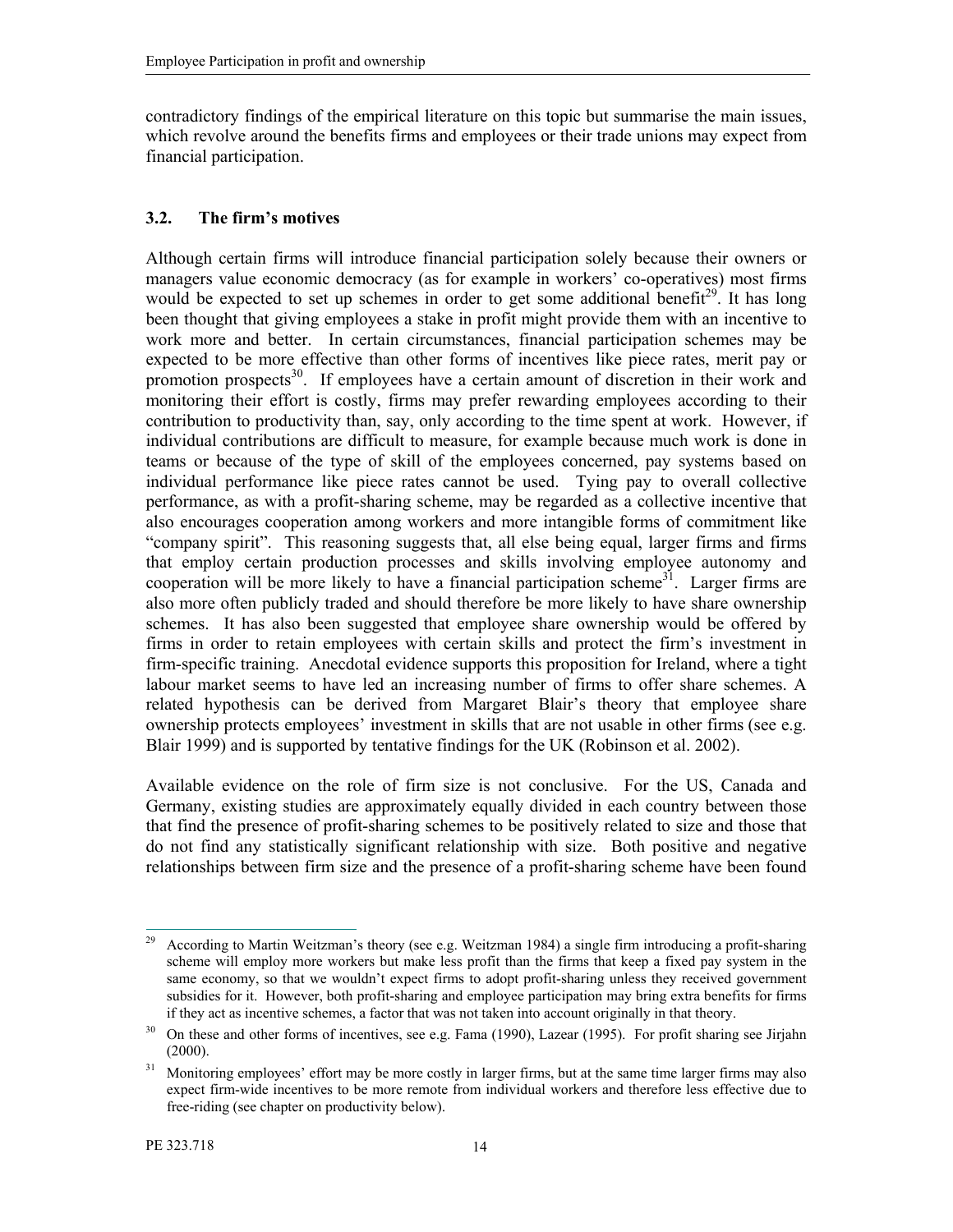for the UK $^{32}$ . Only in Japan has the incidence of explicit profit-sharing schemes been found unambiguously higher in smaller firms (Kato 2000). The inconclusiveness of the evidence regarding size and the adoption of profit sharing may be due in part to the frequent use of cross-section data (i.e. comparing firms with and without profit-sharing at a given time) which may show profit-sharing firms to be larger if profit-sharing increases employment in firms that were of the same average size as non-profit-sharing firms prior to setting up a scheme. Employee share ownership is more clearly found in larger firms, but only a handful of studies covering the US and Canada are available<sup>33</sup>.

Whether firms that adopt financial participation schemes were better or poorer performers than average beforehand is also in dispute, due to much the same methodological problems as with the question of firm size. Only two studies, on France and Italy respectively, have information on enterprises observed before they adopt the schemes and find that in both countries profit-sharing firms are more productive than non-profit sharing firms once the schemes are in place but not before profit-sharing is implemented (Estrin et al. 1999, Biagioli and Curatolo 1999).

Evidence on work processes and skills is still patchy but suggestive. A German study (Heywood and Jirjahn 2002) indicates that profit sharing is more likely with "blue-collar" jobs, while in the UK share based schemes are found in larger firms with a higher proportion of "white-collar" workers (Robinson and Wilson, 2001). Both studies find that establishments with team-based production are more likely to use group-based incentives such as profit sharing, a finding mirrored in research on Canada (see Long 2002) and the US (Osterman 1994) which suggests that profit sharing can encourage the cooperative behaviour that is required in this type of work organisation.

Firms that adopt financial participation may also put in place a range of forms of control participation from simple information-sharing to participation in decisions, whether to strengthen employee incentives or out of a preference for economic democracy. The balance of the evidence, which is available for the US, Canada, the UK, Germany, Japan and Australia suggests that firms that implement financial participation schemes tend to see the schemes as part of a package of participatory measures  $34$ . However, it is difficult to determine from existing studies exactly which sets of participatory practices are most often found with profit-sharing or with employee stock ownership plans. In addition, there may be cross-national differences in this. For example, anecdotal evidence suggests that in Italy and France profit sharing is not usually associated with participation in control, though no systematic study is available on this issue.

For firms that have large, rigid labour costs and/or uncertain demand prospects for their product, profit-sharing could be a way of making extra pay contingent on performance rather than offering fixed pay increases, thereby limiting the risk on firm profits. In other words, profit sharing could be a way of sharing some of the risk with employees (Estrin et al. 1999).

 $32$ <sup>32</sup> For reviews of these findings outside Japan, see Long (2002), Jirjahn (2002), Blasi and Kruse (1997), OECD (1995).

<sup>&</sup>lt;sup>33</sup> See Blasi and Kruse (1997) for a survey. Almost all publicly traded firms in Japan have employee share ownership plans (Kato 2002).

<sup>&</sup>lt;sup>34</sup> See Kruse and Blasi (1997), Long (2002), Robinson and Wilson (2001) and Pendleton (1997), Jirjahn (2002), Kato (2002), and Shields (2002) for discussions for the US, Canada, the UK, Germany, Japan and Australia respectively.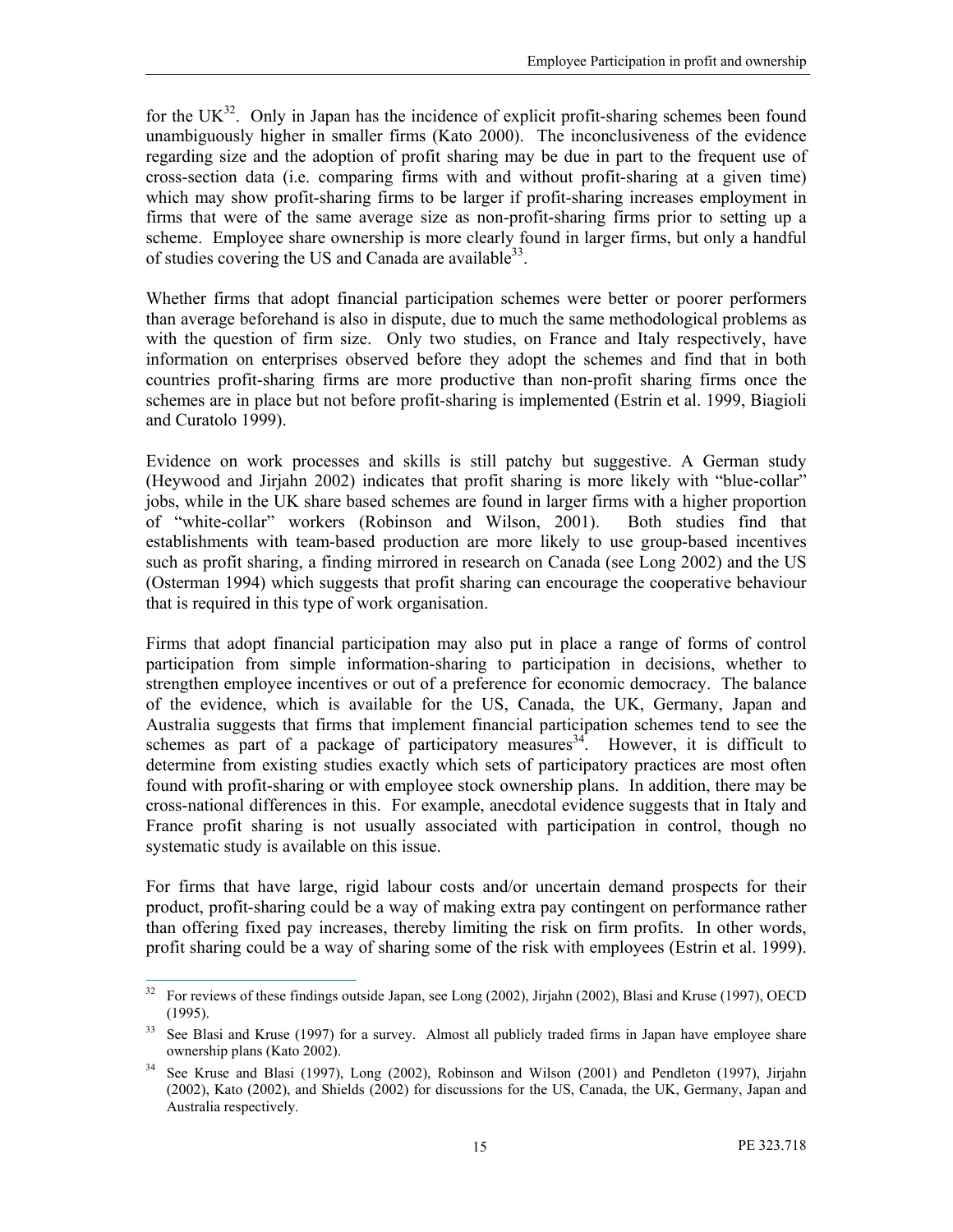One of the expected effects of this form of risk sharing may be to improve the prospective financial health of the firm and to lower the cost and level of external finance (Ichino 1994, Junkes 2001). Some evidence has been found for the UK (Robinson 1998, Estrin and Wilson 1986) and Australia (Drago and Heywood 1995) that firms with profit-sharing are found on more unstable or competitive markets, though findings for Germany and France are mixed (Möller 2001, Junkes 2001, Jirjahn 2002, Estrin et al. 1999). In contrast, firms with employee share ownership schemes, which do not involve a transfer of risk from profit onto pay, were found to operate on more stable markets in the UK and Germany (Robinson 1998, Carstensen, Gerlach and Hübler 1995). Finally, employee share ownership has been used in the US and in Europe not only as a defence against hostile takeovers but also as a way for retiring owners of small enterprises to resolve succession problems by selling the firm to employees.

#### 3.3. The employees' side

Because employees are normally expected to be risk-averse, the risk sharing implied by financial participation schemes should be compensated with higher average total pay under profit sharing than without it. The little evidence available for the US and for France supports this (see Black and Lynch 2000, Mabile  $1998$ )<sup>35</sup>.

More generally, employees' prospects under financial participation may depend on the existence of productivity increases and on the presence of a union. According to Weitzman's theory, employees would not want the firm to implement profit sharing because in the absence of productivity effects, a single firm adopting profit sharing will increase employment but some of this increase would be paid for by a decrease in the average employee's pay (see e.g. Weitzman  $1984$ )<sup>36</sup>. If productivity increases sufficiently with the implementation of the scheme, both employment growth and an increase in total pay may be possible. However, before the scheme is implemented, the extent of eventual productivity gains is unknown. For the employees, the risk is that productivity increases insufficiently to provide both for extra employment and extra pay. If this is the case, they could lose out if the firm chooses a higher level of employment and keeps total pay at the same level (but with risk) or even at a lower level than before. The presence of a trade union makes it possible to enforce an agreement that allocates possible productivity gains in such a way as to protect the pay level of existing employees (Freeman and Lazear 1995).

In Europe as the US and Japan, the position of unions regarding profit sharing and employee share ownership varies greatly, from severe reservations to active involvement in negotiating and implementing schemes, as for example in Ireland, where there is a national tripartite commitment to a participatory culture or in the US and in the UK with the unions that have been involved in setting up successful  $ESOPs<sup>37</sup>$ . There has clearly been an evolution in the

 $35$ <sup>35</sup> For the UK Addison et al. (2000) suggests pay may only be higher under profit sharing if a union is present, but data restrictions imposed severe limitations on the specification and estimation method used for this part of the study.

<sup>&</sup>lt;sup>36</sup> See chapter 4 below.

<sup>&</sup>lt;sup>37</sup> See O'Donnell and Thomas (2002) for and analysis of the Irish national social partnership. Certain trade union positions can be understood in a historical context where participation has often been used by firms with the aim of keeping trade unions out. Provisions in the current regulations regarding ESOPs in the US still make it possible to exclude trade union members from a scheme (see e.g. Blasi and Kruse 1997, Pérotin 1993).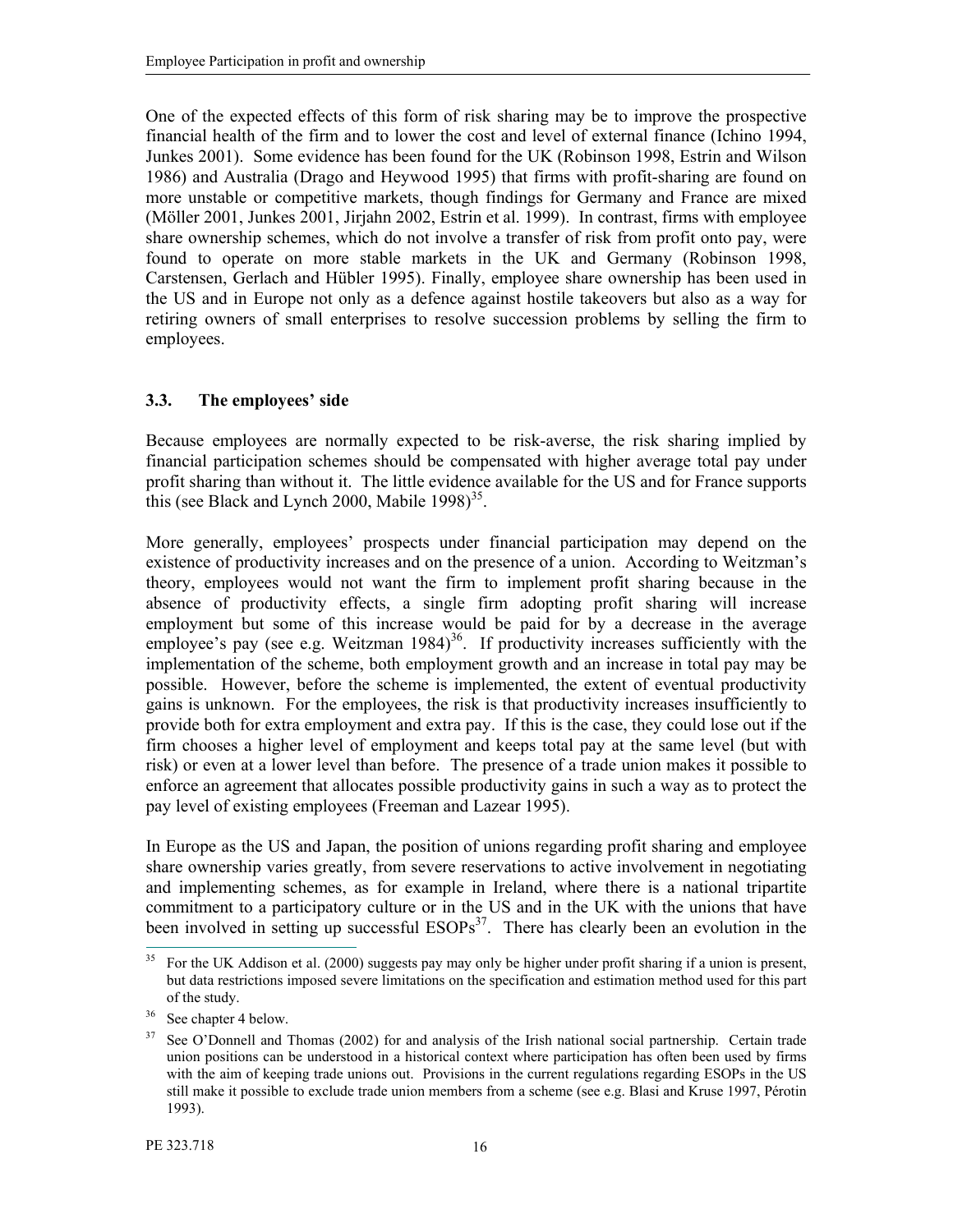position of trade unions regarding financial participation. Kruse (1996) shows that in the case of US data the negative correlation between the presence of a union and profit sharing disappears over time, which he attributes to changes in the unions' stance. In Germany, the presence of profit sharing is positively associated with the presence of a works council in the establishment (due to workforce support) but negatively so with coverage of the firm by collective bargaining, which involves trade unions at the industry level (Hübler and Jirjahn 1998) probably because of unions' scepticism towards financial participation (Jirjahn 2002). In the UK financial participation is positively associated with union presence (Pendleton 1997). In Canada, workplaces that have employee share ownership schemes are more unionised (Long 2002). However in Japan employees are found to participate in their company's ESOP less often as the proportion of union members among employees is higher (Jones and Kato 1993) and profit sharing is more frequent in non-union firms (Kato 2002).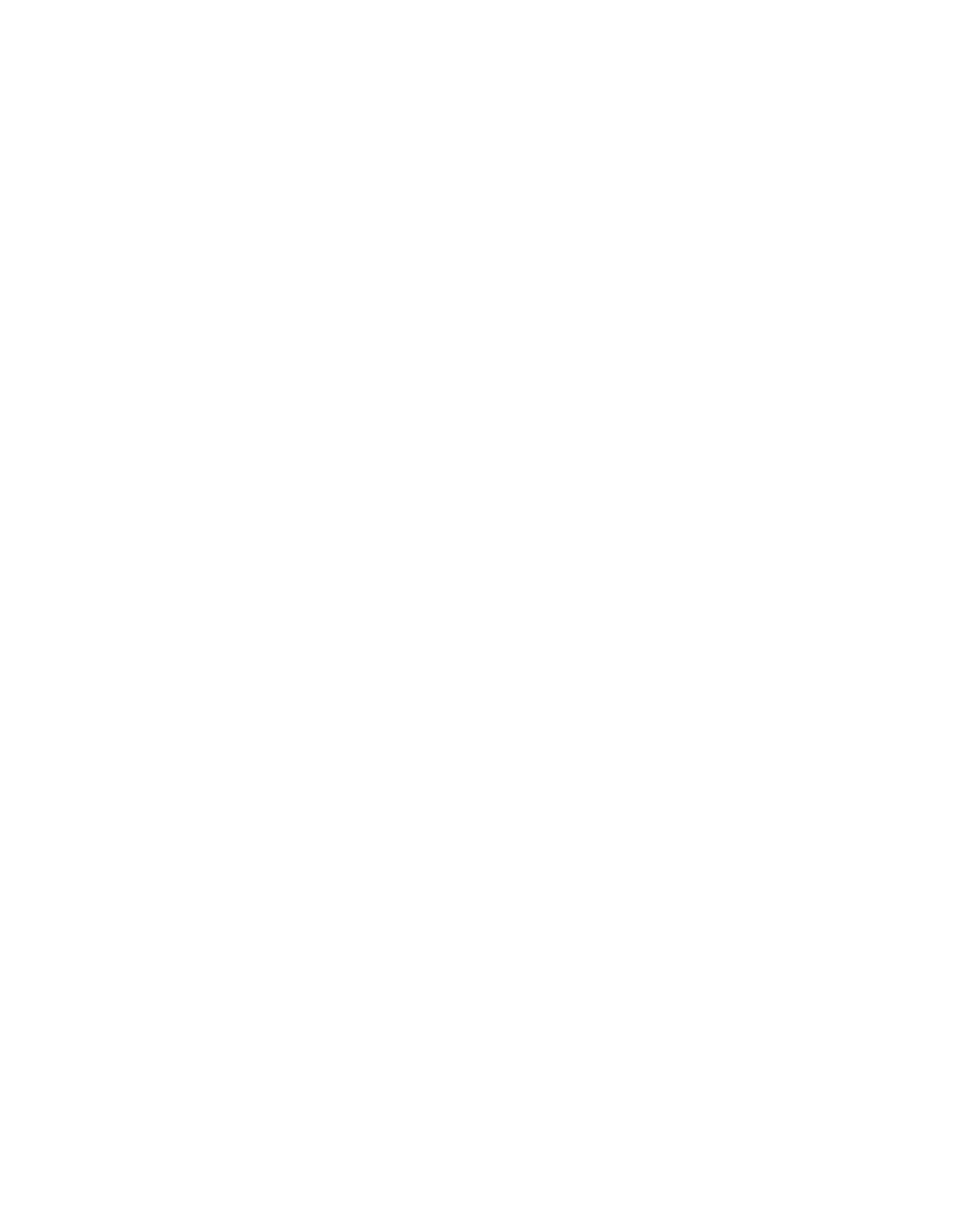### 4. Effects on productivity

A large body of empirical economic studies have examined the effects of financial participation schemes on enterprise performance and in particular on productivity. Using advanced statistical techniques, these econometric studies have been carried out on large samples of enterprises from at least twenty industrialised countries in Western Europe, North America, Asia and Eastern and Central Europe<sup>38</sup>. One survey alone (Doucouliagos 1995) published a few years ago pooled the results of about 20 econometric studies on financial participation involving more than 30,000 enterprises. There is remarkable agreement among studies across the world, indicating that financial participation has a positive or neutral effect on enterprise productivity, even though economic theory would predict that the effect could be either negative or positive<sup>39</sup>. In this chapter, we will briefly look at the mechanisms that can relate financial participation to enterprise performance and review empirical evidence about the conditions under which financial participation schemes are associated with increased productivity.

#### 4.1. Why should financial participation affect productivity? Economic theory

Both profit sharing and employee share ownership are thought to improve productivity by ensuring that employees' interests coincide to a certain extent with firm objectives<sup>40</sup>. Both types of schemes provide employees with incentives to work more and better and to co-operate with colleagues and management, since their income will increase if enterprise performance improves. As a result, not only effort but also work quality and information flows should increase, so that organisational effectiveness will improve. Employees should organise their work better and be more willing to communicate information to management and to other colleagues, and to train junior colleagues.

Incentives may generally be stronger if a larger share of employees' income or wealth is affected, though the corresponding increase in risk implies that the average level of gains would also have to be higher in order to compensate risk-averse employees. Similarly, incentives could be stronger under employee share ownership than under profit sharing, since losses could be greater under employee share ownership as employee shareholders' wealth may decrease if firm performance is poor. In addition, under employee share ownership and deferred profitsharing schemes, which are more long-term oriented, employees may have incentives to acquire new skills and to stay with the firm longer, which would decrease turnover costs (such as the costs of training new employees for enterprise-specific skills).

 $38$ Examples of countries on which there are econometric studies include Australia, Bulgaria, Canada, France, Germany, Israel, Italy, Japan, Korea, the Netherlands, Poland, Romania, Russia, Slovenia, Sweden, Taiwan, Ukraine, the UK and the US as well as Albania, Chile and Mexico. For surveys of this literature, see Jones and Pliskin (1997), Kruse and Blasi (1997), Kruse (1999) Doucouliagos (1995) OECD (1995) and Jones (2000) as well as Fakhfakh and Pérotin (2002).

<sup>&</sup>lt;sup>39</sup> There are rare and partial findings of negative effects on productivity but too few to conclude that they could reflect a significant pattern (see discussions in Doucouliagos 1995 and Kruse and Blasi 1997).

The arguments summarised in this section are reviewed in the surveys by Kruse and Blasi (1997), Jones and Pliskin (1997) and OECD (1995) as well as in Ben-Ner and Jones (1995) and Pérotin and Robinson (1998) where more detailed references to the theoretical literature can be found.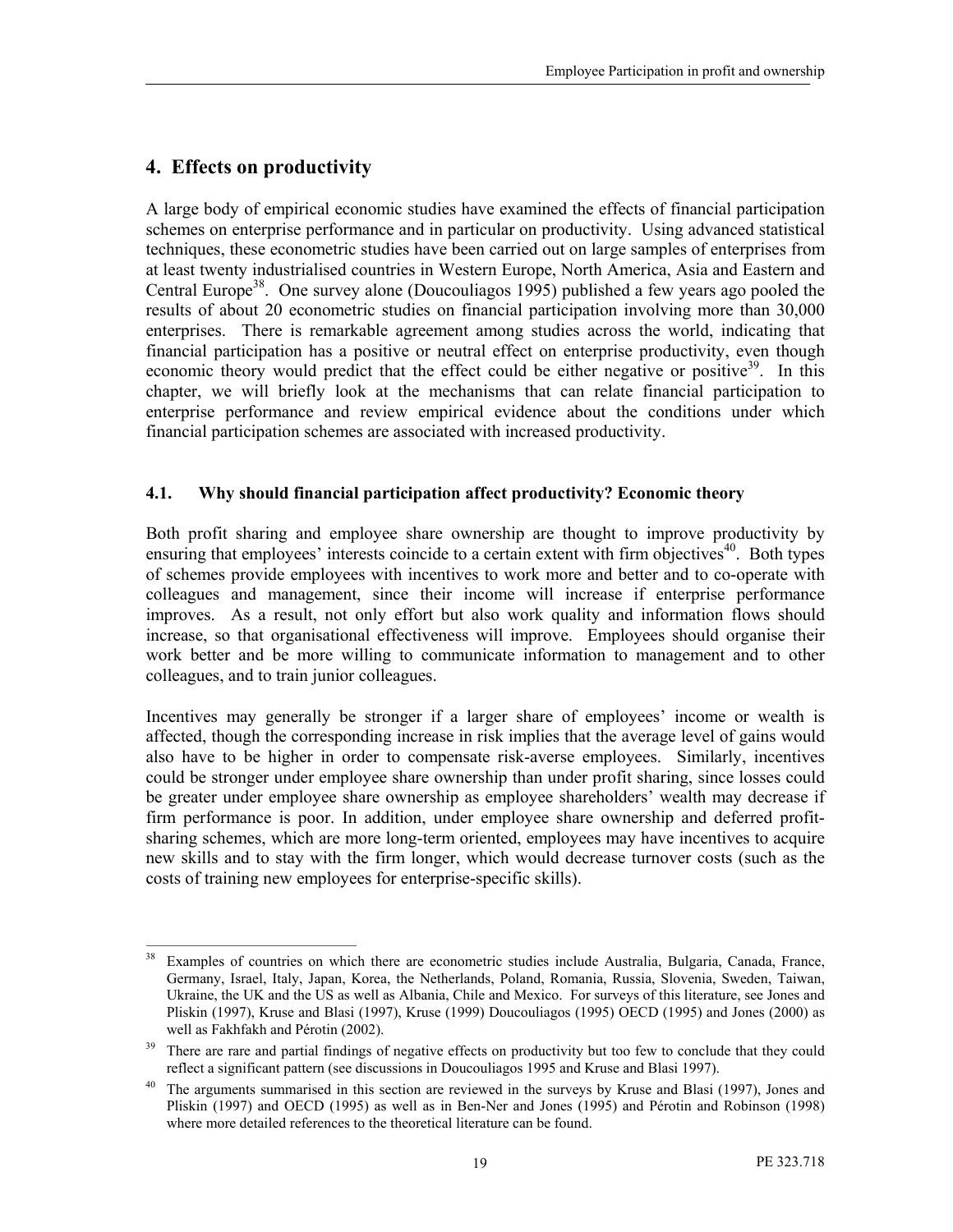It has also been argued that financial participation might instead cut productivity by inducing individual employees not to work hard but instead to free-ride on the effort of others because of the collective nature of the schemes. Individuals might be discouraged from working if they realise that the extra profit that could be generated by their increased individual effort would have to be shared with all other employees in the scheme. Instead of working harder they may actually work less and count on sharing the extra profit resulting from their co-workers' effort. This problem may not arise if employees monitor each other and exercise peer pressure over each other to ensure nobody free-rides, a process that may develop over time. In workplaces where employees have strong bonds with each other, mutual monitoring may not even be necessary to prevent free-riding, as feelings of solidarity and incentives to co-operate with each other may be stronger than the temptation to free-ride. These forms of co-operative behaviour can also encouraged through other human resource management and work organisation practices such as team working, quality circles, etc.

The incentive effects of financial participation are generally expected to be stronger, the more information is provided to employees about performance and the more influence employees perceive they have over the performance indicator that determines their income. Without adequate information, employees may not trust profit figures. Conflicts may arise if profit is low for a time period in which employees have been working very hard. Employees may suspect that management have made bad decisions or that the measure of firm performance used to calculate workers' share under profit sharing is inaccurate, and any incentive effect the scheme might have had could be lost. Extensive, independent and regular information about firm performance and its determinants (as well as the relevant training) may help employees understand all the implications of the scheme and trust it. Because profit depends on many factors besides employee effort, employees may also feel they are taking a risk over which they have no power, and generally be unwilling to invest high effort unless they are involved in decisions that have a key impact on profit and share prices, such as investment or strategic decisions. This implies that participation in control and financial participation may be complementary, and that financial participation may have a greater positive impact on productivity when it is associated with participation in control. In particular, employee share ownership schemes should be expected to have a higher impact on performance if voting rights associated with employee shares can be exercised by employees<sup>41</sup>. A further implication is that the incentive effects of employee share ownership may depend on how well capital markets function and how closely share value reflects the firm's performance.

Finally, other human resource policies practised in the enterprise which give more employees more autonomy and capacity to influence the quality and pace of their work are likely to amplify whatever incentive effects financial participation may have.

In summary, the predictions of economic theory are ambiguous overall, and hypotheses that financial participation will affect productivity positively suggest that those effects could depend on the level of participation and design of the scheme (including in particular the clarity of the performance indicator and the governance of employee stock ownership schemes) and be strengthened by information and complementary forms of control participation and by human resource policies or working conditions that give more employees the capacity to influence the

 $\overline{a}$ <sup>41</sup> However, it should be noted that participation in control has often been argued to have detrimental effects on productivity because of possible conflicts between employee-shareholders and management and because managers' incentives to manage would be diluted. See Ben-Ner and Jones (1995) for a discussion.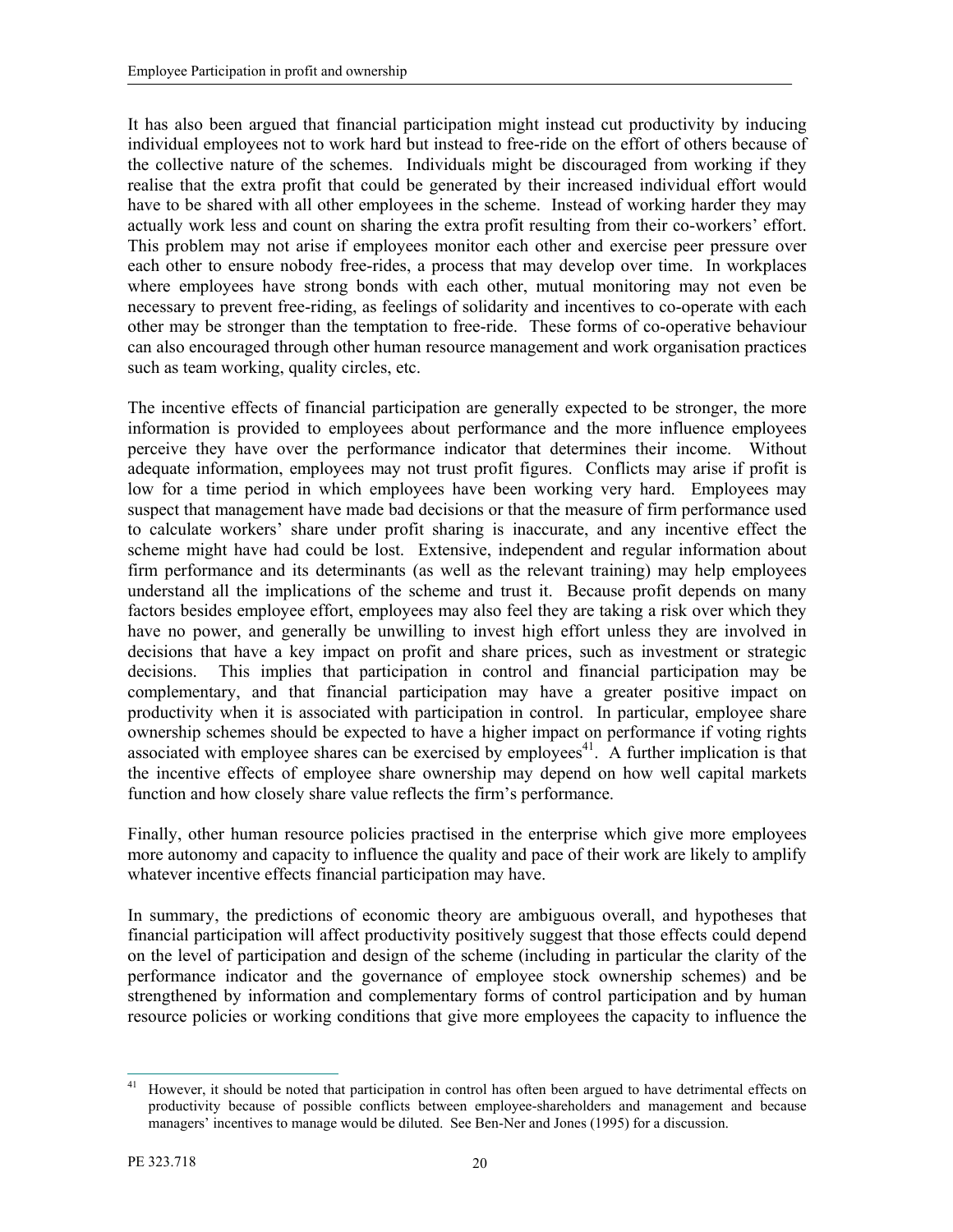pace and quality of their work. Employee share ownership may also be affected by the capital market environment.

#### 4.2. Methodological issues

The studies reviewed here are all based on econometric analyses of production functions or related models using data from mostly large random samples of firms with and without financial participation<sup>42</sup>. They typically estimate whether firms that have financial participation schemes are more productive on average than firms that do not, once the industry, size and capital equipment of the firm as well as other factors such as skill levels, market share, etc. are taken into account. A limited number of studies compare firms' productivity before and after they introduce financial participation, again taking into account other factors that influence performance. Certain studies also look at whether the presence of financial participation schemes affect the shape of the production function and therefore whether the firm will use relatively more or less capital or labour at a given level of output. Studies often also examine the effect on productivity of the degree of participation (e.g. the share of capital in the hands of employees or the size of profit-sharing bonuses paid out) and/or the extent to which the effect of participatory schemes is strengthened by the presence of other policies in the same firm.

How solid is the overall finding that financial participation has a zero or positive effect on productivity overall? One concern is that firms with financial participation might be more productive than firms that don't have a scheme because they are better managed - in other words, it could be that more productive firms tend to adopt financial participation schemes in the first place. If this possibility was not taken into account, financial participation could appear to increase productivity, when in fact it was the other way around, with higher productivity firms having a higher probability of adopting a scheme (reverse causality problem). This problem was a frequent weakness in early studies. However, most recent studies tend to use instrumental variables or panel data estimation methods that ensure that this possibility is taken into account and corrected for in the estimations (see for the US, Kruse 1992, 1993; for France, Fakhfakh and Pérotin 2000; for France and the UK, Estrin et al. 1999; and for Japan, Jones and Kato 1995)<sup>43</sup>.

It might also be argued that, as most of the schemes that have been studied have been voluntarily adopted by firms, no harmful effect will be observed because firms that lost money as a result of financial participation would have abandoned the schemes, and only firms that find the schemes profitable or neutral keep them and can therefore be observed by researchers. Most studies to date have not had the possibility of using data that included firms that had a scheme for some of the period studied and abandoned it for the rest of that period, ensuring that those firms where the effect might not be positive or zero were included in the analysis. However, a number of studies have looked at cases where financial participation is either compulsory, as with the

<sup>42</sup> <sup>42</sup> A number of studies also look at the relationship between financial participation and other measures of performance, such as profitability. We do not reviews those studies here (see e.g. Jones and Pliskin 1997, Kruse and Blasi 1997, Jones 2000) because the hypotheses regarding employee effort and organisational effectiveness all relate precisely to productivity rather than profit. Profit is also subject to a degree of arbitrariness depending on provisions, etc, and is influenced by a wide range of factors external to the firm. It is therefore not surprising that empirical evidence relating to profitability should be less conclusive than the evidence relating to productivity. For example, see the contradictory findings of UK studies based on 'financial performance' and not productivity by McNabb and Whitfield (1998) and Addison and Belfield (2001).

<sup>&</sup>lt;sup>43</sup> As we have seen in the preceding section, there is no reliable evidence that more productive enterprises adopt financial participation in the first place in any case.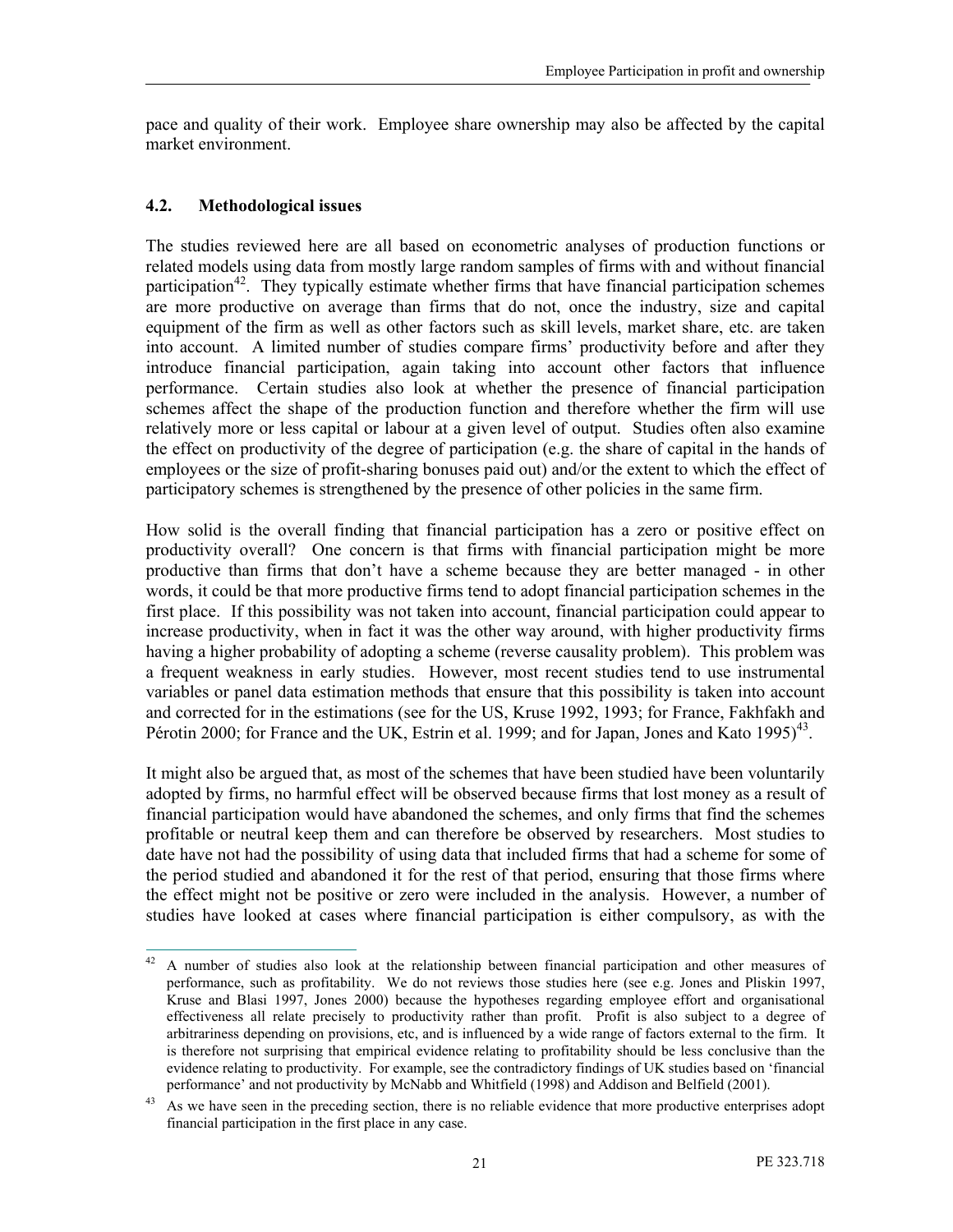French profit-sharing scheme participation, or was adopted as a matter of principle, as in workers' co-operatives (see Fakhfakh and Pérotin 2000, Estrin, Jones and Svejnar, 1987). Both types of studies therefore allow for the inclusion of firms that might have dropped the schemes in a different context because of negative effects. Both types of studies confirm the positive or neutral productivity effects found in other studies.

The final question is whether there is a publication bias, so that findings of negative effects on productivity would have less chances of being published by a journal. This is also unlikely to be the explanation for the dominance of positive or neutral effects in empirical evidence. The issue of the performance effects of financial participation has been hotly debated. However, the least favourable findings have tended to be that financial participation simply has no effect on productivity<sup>44</sup>.

The relevant issue is therefore not so much whether financial participation is good or bad for productivity but rather in what circumstances and for what precise reasons it might be good rather than neutral, and whether some of the effect associated with financial participation might be traced to other firm practices that tend to be put in place together with financial participation.

#### 4.3. The evidence

The first question is whether we can tell from the evidence which of the two main types of schemes - profit-sharing schemes (without a share component) or employee share ownership -is generally more likely to be associated with increased productivity. While early studies sometimes tended to confuse the two types of scheme, there now exist many studies that clearly identify the type of scheme they look at. However, relatively few studies are able to examine the effects of both types of schemes separately and at the same time (but see Kruse 1993, Robinson and Wilson 2001). If firms tend to have both but only one is observed by the researcher, or if the prevalent system combines the two types (e.g. if profit-sharing bonuses are allocated to employee share purchases) there is a risk of attributing to one type of scheme what is actually the total effect of both profit-sharing and employee share ownership schemes. This being said, two recent meta-analyses (Doucouliagos, 1995, Kruse and Blasi 1997) that apply statistical methodology to large sets of published studies for a number of Western European countries, Australia, Canada and Japan conclude that overall and across countries, profit-sharing schemes can be said to have a small positive and statistically significant effect on productivity, while employee share ownership plans have a zero or weakly positive effect. Although no meta-analysis is available for the recent literature on financial participation in transition economies of Eastern and Central Europe, Jones's detailed survey of those empirical studies (Jones 2000) suggests that a similar difference may be observed between the two main types of financial participation in that region, but probably in the context of a lesser impact of the schemes on productivity overall.

Outside meta-analysis methodology, it is difficult to compare the magnitude of the effects found in different studies because differences in measures, specifications and approaches across studies may all explain part of the differences in the levels of effects reported. For example, US studies of profit sharing in the late 1980s and early 1990s found profit-sharing to increase productivity by 3 - 32%, while in the same period UK studies calculated the productivity

 $\overline{a}$ See e.g. Blanchflower and Oswald (1988). In contrast, the published evidence concerning the effects of participation in control is much more mixed (see e.g. Jones and Pliskin 1991).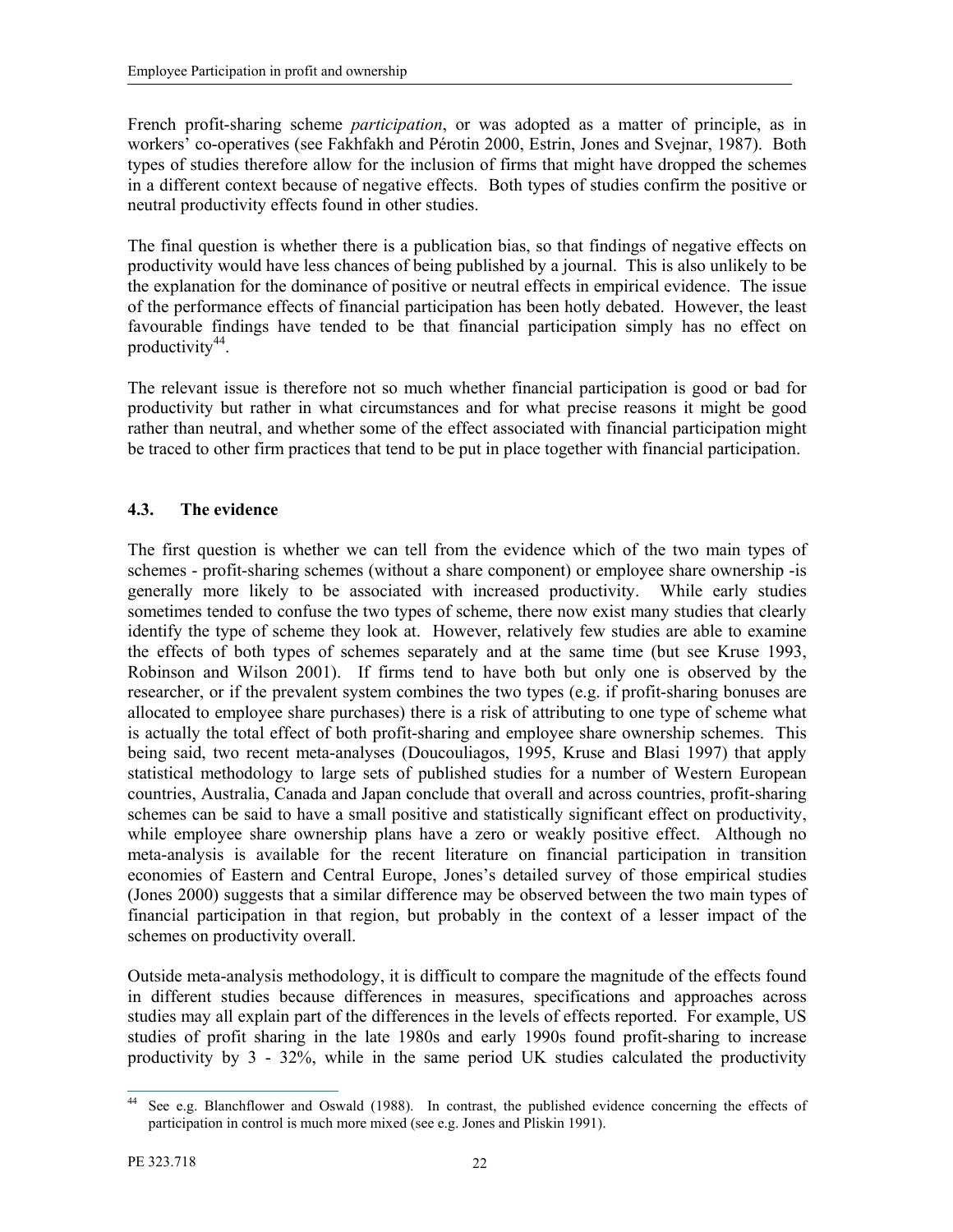advantage to be 3 -  $8\%^{45}$ . Estimates for Japan also vary from about 3 -  $9\%^{46}$ . On the other hand, most studies for France find profit-sharing to be associated with a productivity advantage of 7 - 9% in that period, regardless of the sample, specification and estimation method used and whether or not the possible presence of employee share ownership is taken into account. However, most French studies do not control well for the presence of other incentive or participatory policies which may also be adopted by profit-sharing firms and could be the source of some of the positive effects on productivity<sup>47</sup>. In general, it is therefore advisable to focus on the relative importance of the different factors reported within studies rather than on the absolute levels of productivity differentials reported. Across studies, the important point of comparison is whether positive, negative or neutral effects are reported rather than the estimated magnitude of those effects.

As the theory predicts, the degree of financial participation matters, as well as the design of the scheme. Where financial participation increases productivity, larger financial rewards from profit-sharing plans and a greater degree of financial involvement of employees under employee share ownership (proportion of employees owning shares, average employee stake, proportion of capital held by employees, etc) clearly result in higher productivity effects. This relationship has been observed for example for conventional firms and workers' co-operatives from Germany (e.g. FitzRoy and Kraft 1986, 1987, Carstensen and Hübler 1997), the US (Conte and Svejnar 1988)<sup>48</sup>, France, Italy and the UK (Estrin, Jones and Svejnar 1987, Estrin and Jones 1995, Cahuc and Dormont 1992) and South Korea (Cin and Smith 2000).

Very little is known at this stage about what happens to productivity effects over time, but limited evidence suggests that it probably depends as expected on the type and design of the scheme - the benefits of cash schemes are more short-term than with deferred or share-based schemes. Thus, Jones and Kato (1995) find that the positive effect associated with employee share ownership in large Japanese firms is observed with a time lag, which is similar to what Fakhfakh (1998) observes for profit sharing in large French firms, in which most profit-sharing is either deferred or deposited in employee savings plans. Kruse (1993) finds that in US firms cash profit-sharing plans only increase productivity in the short-term, while the effect is more sustained with deferred schemes.

There is scattered evidence that the informational aspects of scheme design also matter in the expected way. For example, Kato and Morishima (2000) find that Japanese profit-sharing schemes that define employees' total profit share with an explicit formula that is known beforehand (i.e. schemes that meet our definition of a formal profit-sharing scheme) have stronger effects on firm productivity than schemes where the firm makes a discretionary annual allocation to employees. For France, Fakhfakh (1997) analysed data from the national survey of industrial relations and found that in about one-third of the establishments in which both management and employee representatives had replied to a question on voluntary profit-sharing schemes the two replies disagreed. Positive effects on productivity were only observed for schemes that were reported to exist by employees' representatives, whether or not management

 $45\,$ See Kruse (1992), Conte and Svejnar (1988), Wadhwani and Wall (1990) and Cable and Wilson (1989).

<sup>46</sup> See Kato (2002) for a survey, as well as Ohkusa and Ohtake (1997).

<sup>&</sup>lt;sup>47</sup> An exception is Pérotin and Fakhfakh (2002) but this study only covers firms with active traditional industrial relations, which may therefore have more effective profit-sharing schemes.

<sup>&</sup>lt;sup>48</sup> However, Kruse and Blasi (1997) more recently review US studies that suggest ownership in itself has a stronger influence than the share of capital held on employees' attitudes.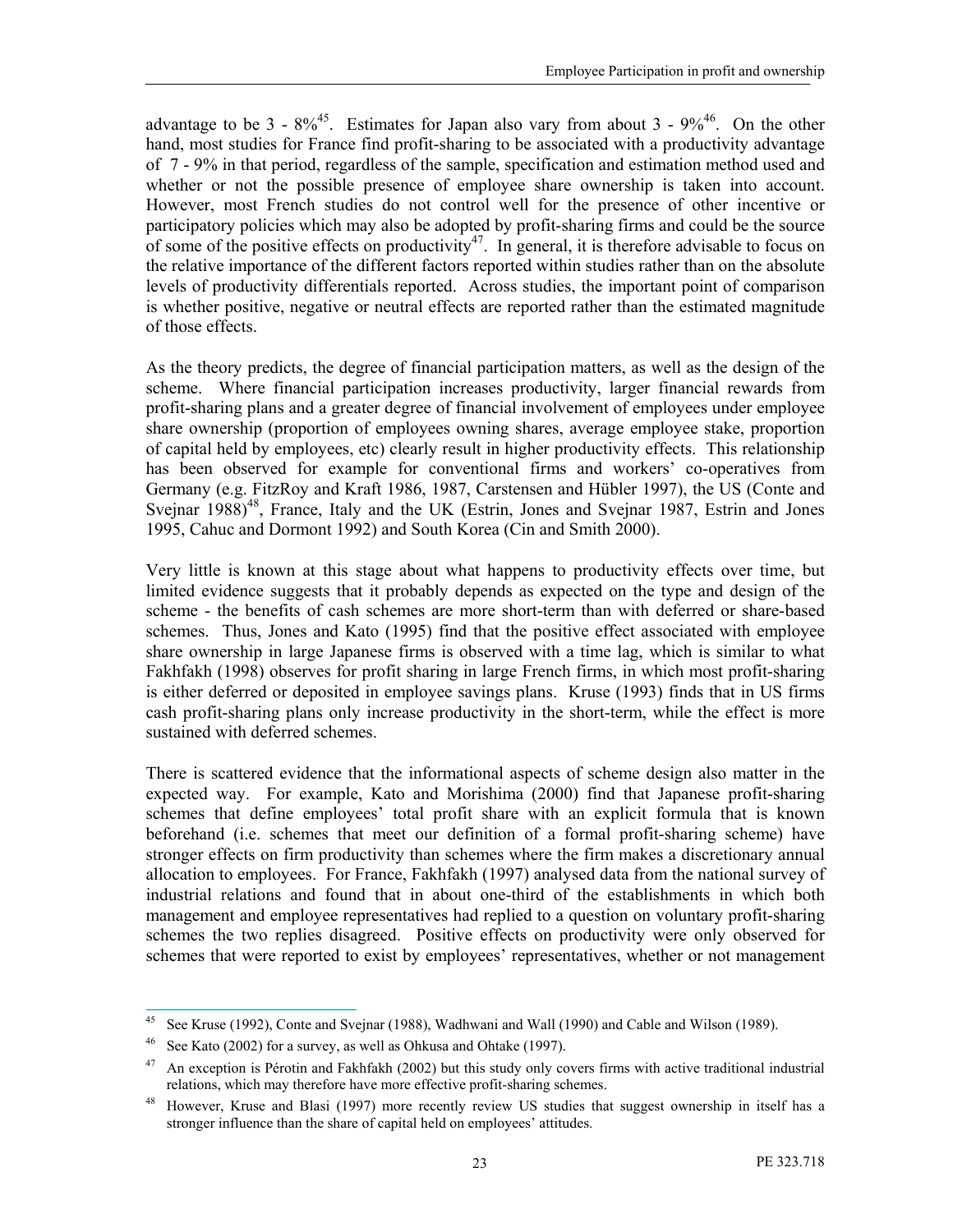agreed, whereas schemes that were said to exist only by management had no effect on productivity<sup>49</sup>.

In the above study on France, establishments in which management and labour agreed on the existence of a scheme were also more likely to have in place mechanisms that improved communication between management and employees. Over the years, there has been a small but steady flow of evidence supporting the theoretical intuition that there is a complementarity between control participation and financial participation, in the sense that the productivity effects of financial participation are strengthened if employees also have a voice in decisions at various levels in the firm. While information, as we have seen, helps employees understand the incentives and trust performance figures, a voice is the counterpart to the risk associated with financial participation that can contribute to protecting employees from moral hazard in decisions that affect their income and wealth (see theory section 4.1. above). This area has been under-researched, primarily because of the difficulty in measuring and obtaining data on participation in control. Most of the evidence concerns employee share ownership and especially US ESOP plans, though there is also limited evidence that profit-sharing plans have stronger effects on productivity when they are associated with participation in control in the US and in Japan. Thus, Cooke (1994) found that profit sharing had a higher effect when associated with autonomous team working arrangements, and Kato and Morishima (2000) report a similar complementarity between profit sharing and participation in decision<sup>50</sup>. Those findings are corroborated by recent studies on transition countries reviewed by Jones (2000). Recent research on UK data suggests that information sharing and communication allowing employees an input may be necessary for financial participation schemes, especially employee share ownership, to have any effect on productivity (Robinson and Wilson 2001). While these findings are still tentative, they suggest that empirical research in this area needs to form more precise hypotheses as to the ways in which control and financial participation interact<sup>51</sup>.

Kato (2000) notes that Japanese firms tend to regard financial participation schemes as part of a participatory "package" including various forms of participation in control, and Jones and Kato (1993) speculate that the participatory environment may be the reason why employee stock ownership plans have stronger effects on firm performance in Japan than in the US. Conversely, it is striking that recent studies on transition countries show very little evidence that employee share ownership has any effect on productivity outside the Baltic countries, and only weak evidence that profit-sharing has a positive effect<sup>52</sup>. In transition countries, employee share ownership is widely reported to be associated with little or no employee control even when

 $\overline{a}$ <sup>49</sup> This finding is confirmed in Fakhfakh and Pérotin (2002) who also review the empirical literature on profit sharing in French firms.

See Jones and Pliskin (1991) and Kruse and Blasi (1997) for surveys of the literature on employee share ownership in the US. One study on German firms also suggested complementarity with employee share ownership in Germany (Cable and FitzRoy 1980).

<sup>51</sup> Another area that is not fully understood is the connection between changes in employee attitudes associated with financial participation and productivity. The available evidence suggests employee ownership may be positively related to employee motivation, satisfaction and indicators of employee attitude such as presence, provided it is associated with participation in control (Kruse and Blasi 1997). More limited studies on profit sharing show the schemes to have favourable effects on turnover and absenteeism (see Kruse 1999, Brown et al. 1999).

 $52$  See the survey by Jones (2000) who reviews empirical work of the type we have been looking at from Albania, Bulgaria, Russia, Poland, Slovenia, Estonia, Lithuania and Latvia and related evidence from Ukraine, Hungary and the Czech Republic. See also e.g. Earle and Estrin (1998) and Uvalic and Vaughan-Whitehead (1997) about employee ownership and participation in newly privatised firms in transition economies.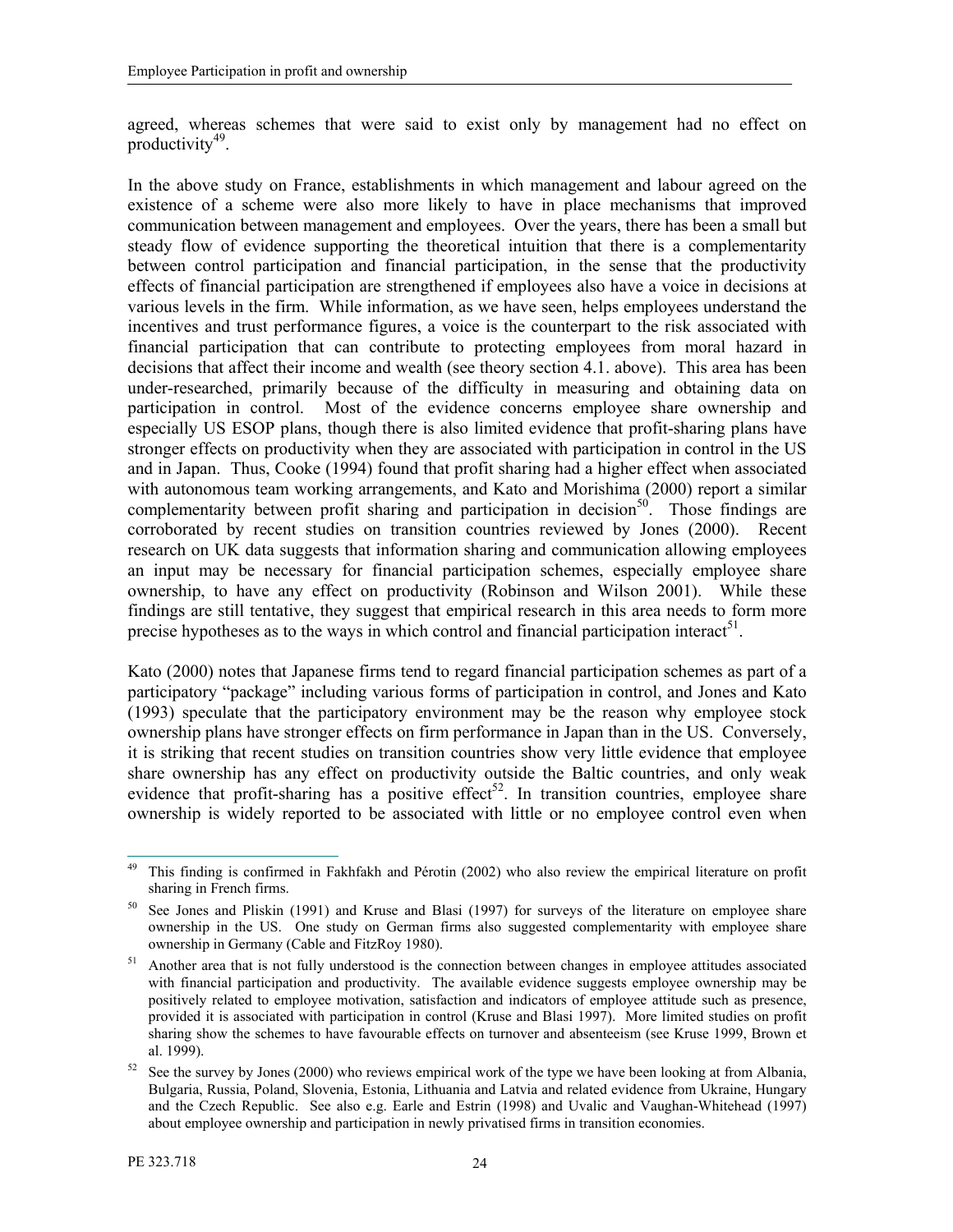employees formally hold a large portion of capital<sup>53</sup>. Among Western European countries, differences in the magnitude of the productivity effects of profit sharing that were observed when identical specifications were estimated on data from the UK, Germany, France and Italy have been attributed to differences in participatory practices in firms with profit-sharing plans (Pérotin and Robinson 1998). Profit-sharing plans tend to be implemented along with a range of forms of employee consultation and participation in control in the UK and Germany, where the estimated effects were highest, whereas in France accompanying participatory practices are often limited to the information sharing prescribed by the legislation, and at the time of the study profit sharing was viewed primarily as a variable pay system rather than a form of participation in Italy, where the estimated effect was the lowest.

The focus of researchers' attention on these arrangements purporting to increase employee influence in the workplace has not been matched by research into the role played by the "natural" representatives of employees, that is trade unions, in relation to financial participation. The very limited evidence available indicates that profit-sharing schemes may not have higher productivity effects in unionised firms in the US (Black and Lynch 2000) or may even have stronger effects in non-union than in unionised firms (Cooke 1994). A similar finding to Cooke's is reported for the UK (Addison et al. 2000) but the same study reports opposite findings when other measures of enterprise performance are used instead of productivity. Kruse (2002) indicates that in the US employee attitudes towards unionisation is not affected by employee ownership. Generally, it is likely that differences in industrial relations systems and union involvement in financial participation will produce very different situations across countries. At the level of the enterprise, the interaction between union action and financial participation may depend on whether the scheme was negotiated with trade unions in the first place, given that historically various forms of participation have been known to be introduced by certain firms as a barrier against union influence, whereas some schemes like the French or Italian profit-sharing plans are systematically negotiated. In France, the evidence provided by Fakhfakh and Pérotin (2002) indicates that both types of financial participation have strong productivity effects in large companies where trade unions are well established and industrial relations are very active.

A number of other firm-specific factors such as the choice of technology (see Cable and Charles 1990) and organisational change are likely to influence the way financial participation translates into improved organisational performance and productivity. Research in this area is still in infancy, although research by Robinson and Wilson (2001) shows the share schemes to operate less successfully when it is associated with job and small batch production and with a wider package of organisational design. Besides participation in control in and of itself, differences in the choice of organisational structure and technology may explain the meta-finding reported by Doucouliagos (1995) who shows that the empirical evidence indicates that the effect of financial participation on productivity overall is greater in labour-managed firms than in participatory conventional firms, both for profit-sharing and employee ownership schemes. This means that there may be lessons to be learned from the labour-managed sector and that more serious consideration should be given to supporting and promoting this sector.

Other elements of the firm's human resource policies may condition or affect the impact of financial participation on productivity, for example by influencing perceptions of fairness in the

<sup>53</sup> <sup>53</sup> Obviously, another reason may be that share value is perceived to be low regardless of employees' effort.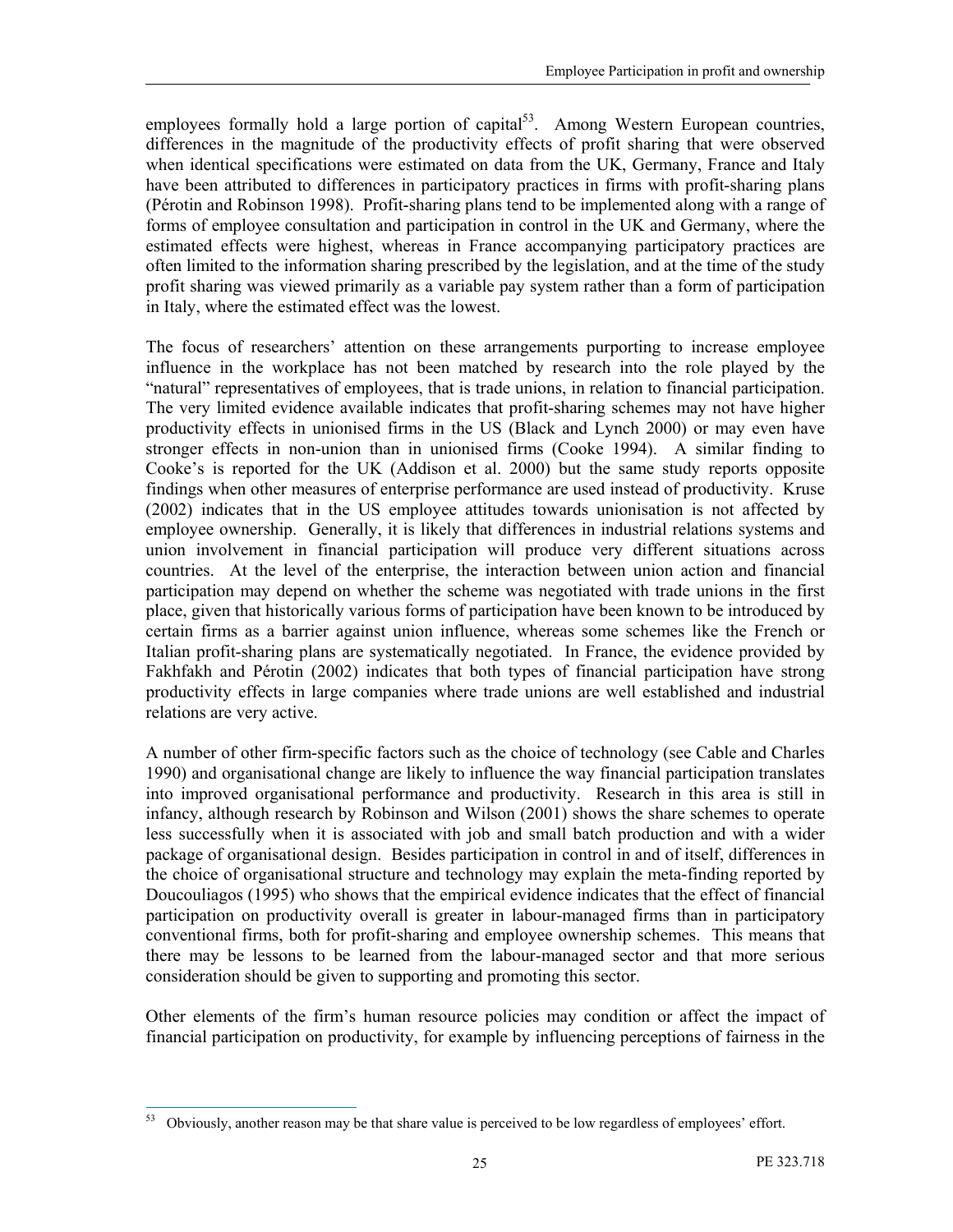workplace, the proportion of employees effectively involved<sup>54</sup> and the extent to which employees are allowed to have an impact on their work. Using UK data from 1998, Pérotin and Robinson (2000) found that the existence of firm policies to improve equality of opportunity and fight gender and ethnic discrimination together with control participation and employee share ownership schemes were associated with a productivity advantage over and above the separate effects of individual policies and schemes. The effectiveness of those participatory schemes seems to increase as female and ethnic minority employees are provided with more opportunities and incentives to contribute to performance<sup>55</sup>. Again this is an area where research is only starting.

<sup>54</sup> The studies we have included in this survey concern schemes that are open to all or a majority of employees, and as a rule exclude executive-only schemes. When the coverage of the scheme can vary, it is often found that financial participation schemes that cover a larger section of the workforce have a stronger effect on productivity (see e.g. Kruse 1992, Meihuisen 2000). One study for Germany suggests that management-only profit sharing could have a greater effect on productivity than broad-based schemes, but the methodology that had to be employed in this study has serious limitations, especially for the German case (see Addison et al. 2000). It is interesting to note that executives are *not* eligible to join Japanese and Korean ESOP schemes (Kato 2002, Cin and Smith 1999).

<sup>&</sup>lt;sup>55</sup> The results are less clear-cut with profit-sharing schemes, possibly because extending profit sharing to a broader group of employees can dilute the incentives for the original group (Pérotin and Robinson 2000).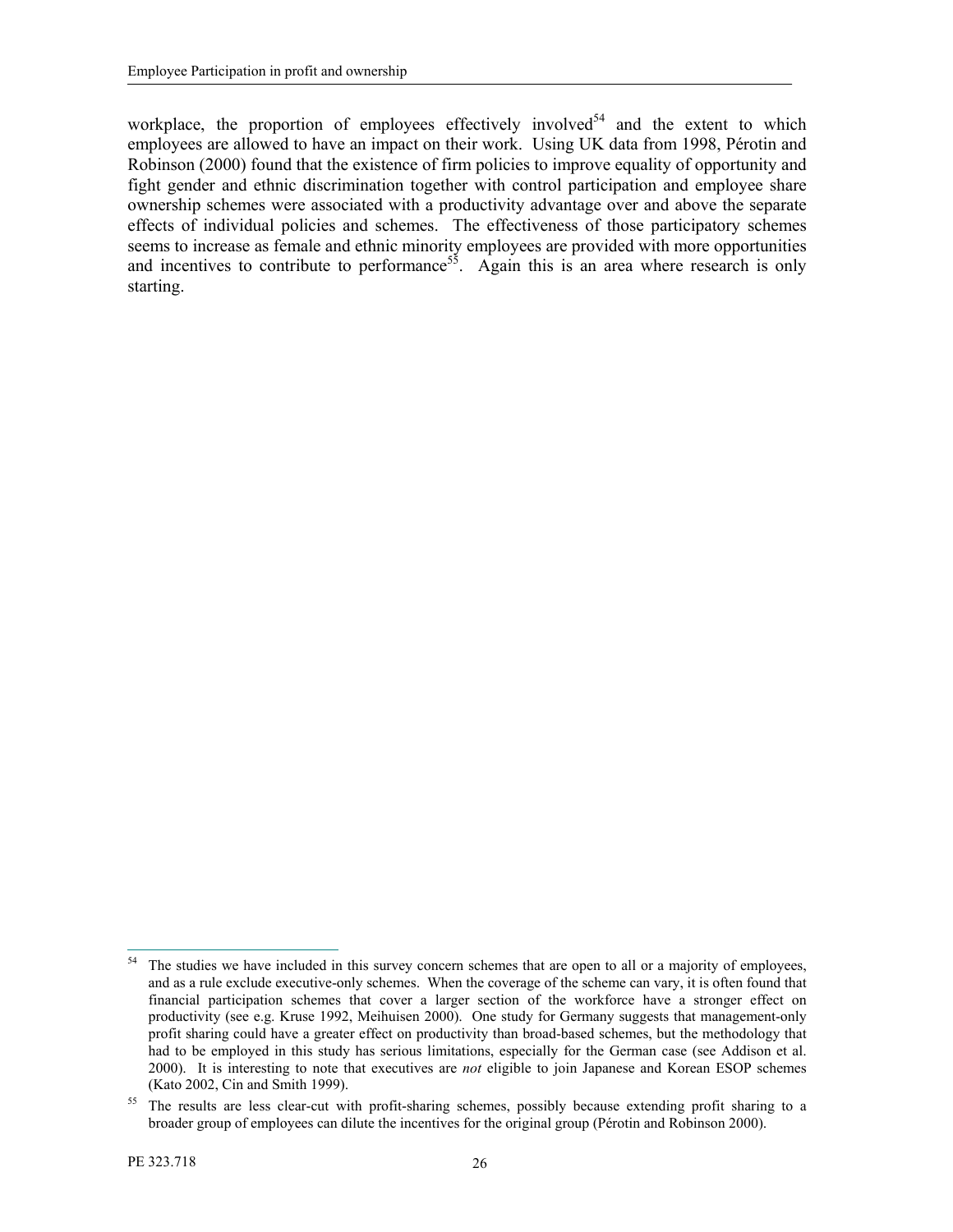#### 5. Effects on employment

In his influential 1984 book *The Share Economy. Conquering Stagflation*, Martin Weitzman argued that profit sharing applied to a whole economy could cure unemployment without creating inflation. The hypothesis concerns a whole economy, so it is difficult to test<sup>56</sup>, but Weitzman's work focused the attention of researchers on the possible relationship between profit sharing and employment for a while. Most of the empirical work on this issue has been based on a hypothesis about firm-level behaviour that is at the heart of Weitzman's model and was proposed earlier by Vanek (1965). In its strictest form, the hypothesis only concerns profitsharing schemes, but related hypotheses apply to employee share ownership schemes as well, and we will cover both here.

#### 5.1. Theory

Financial participation can increase the firm's demand for labour, and therefore its level of employment, in two main ways - by increasing productivity and by affecting the marginal cost of labour.

The first hypothesis goes as follows. If, as we have seen in chapter 3, financial participation schemes increase total factor productivity, unit costs will decrease and if the firm can sell more on a competitive market it will make a greater profit by expanding output and employment<sup>57</sup>. This hypothesis applies to both profit sharing and employee share ownership. The second way in which financial participation may increase demand for labour on the part of the firm relates to profit sharing only and is the firm-level version of the Weitzman-Vanek hypothesis. Under profit sharing, the firm pays employees partly in the form of a fixed-level wage and partly in the form of a bonus dependent on profit. The total share of profit allocated to employees in the form of profit-sharing bonuses does not vary with employment. As a result, the firm only has to provide for the fixed part of pay when it hires an extra worker (the remaining part of pay will depend on the profit level). This implies that for a given pay level the marginal cost of labour is lower than if pay was entirely fixed, and the firm's demand for labour should be higher.

It is worth noting that under the second hypothesis, extra employment is financed in part through a reduction in each employee's portion of profit. In a tight labour market firms may not be able to hire new employees without guaranteeing a set level of total pay, in which case total pay would constitute the marginal cost of labour. Furthermore, if employees have a say in pay and/or hiring decisions (e.g. through collective bargaining or employee ownership) they may also resist an increase in employment that might cut their individual bonuses unless there are sufficient productivity gains under the scheme to finance stable or increasing bonuses for all. Finally, employment will only increase if the fixed part of pay in profit-sharing firms is lower

<sup>56</sup> <sup>56</sup> Freeman and Weitzman (1986) attributed Japanese economic success to profit sharing, but critics of this paper argued that the bulk of the bonus pay that was identified as profit sharing in the paper actually was not (see Estrin, Grout and Wadhwani, 1987).

 $57$  If the market for the firm's product is imperfectly competitive, the firm may still make a higher profit by expanding if the corresponding price drop is small.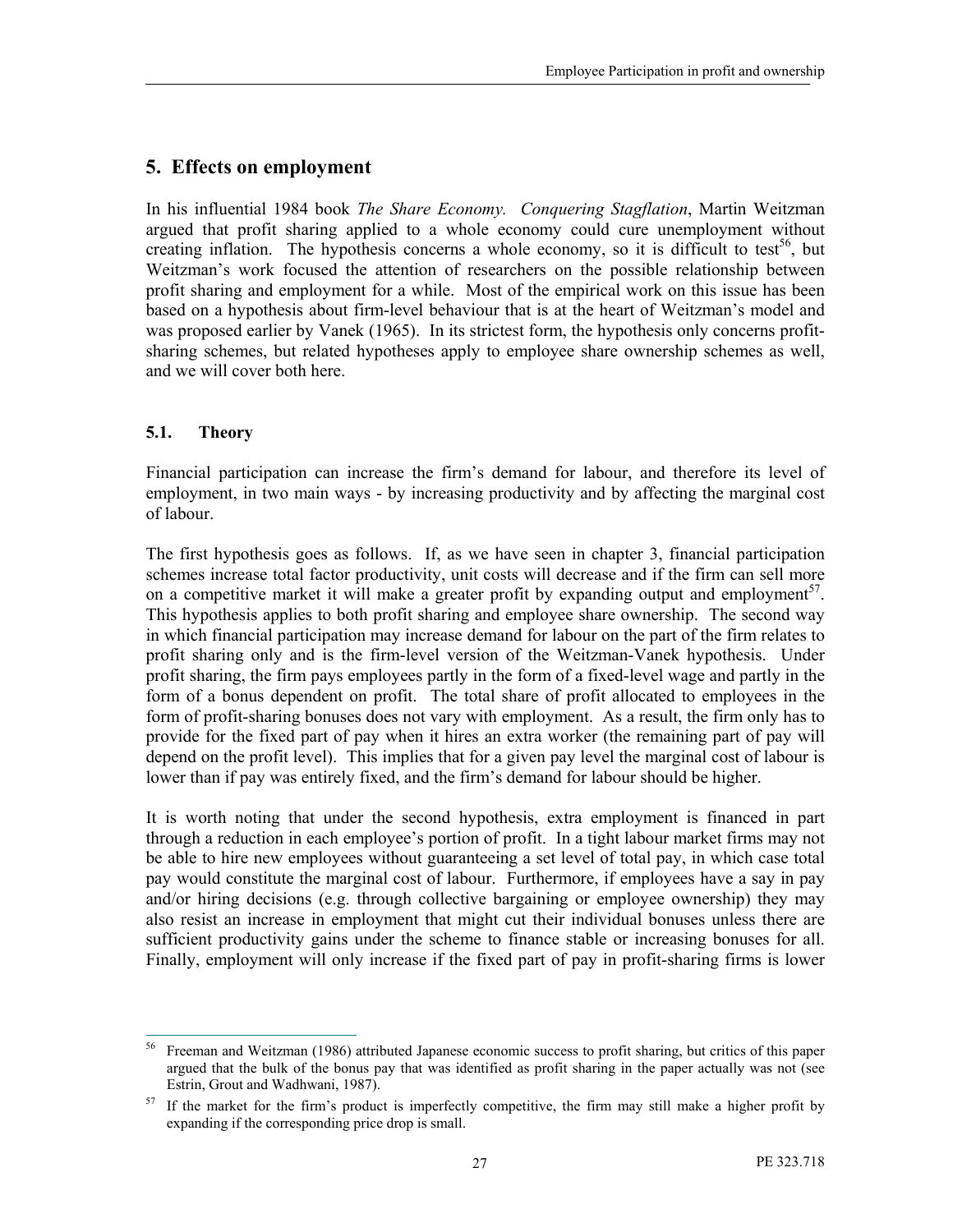than (fixed) wages would be without profit sharing<sup>58</sup>. The empirical literature has addressed both critiques of the hypothesis.

In addition to the two main hypotheses above, financial participation has been argued to affect employment in two other ways. Firstly, it is often thought that profit-sharing plans increase the stability of employment by making pay more variable. Although this idea is intuitively appealing, the hypothesis in this form is logically flawed. If the percentage of profit allocated to employees is fixed in advance (so the scheme meets our definition of profit sharing) and the conditions discussed above obtain, the only element of pay that determines the firm's demand for labour is the fixed part of pay, which is by definition fixed, and has no reason to be more flexible than fixed wages in non-profit-sharing firms (Nuti 1987). Employment should only be less variable in this sense in profit-sharing firms if the share of profit allocated to employees is set discretionarily by management every year, as in many US plans, rather than following a predefined formula. If instead the scheme meets the definition we have used (which is also the definition implicit in the theoretical literature and is necessary for profit sharing to increase labour demand) employment levels may be stabilised downwards if there is excess demand for labour at the prevailing wage, and may be stabilised both downwards and upwards if employees or their representatives are involved in employment decisions<sup>59</sup>.

The last way in which financial participation may affect employment applies to both profit sharing and employee share ownership and operates through the schemes' effect on productivity. Independently from increasing total factor productivity, financial participation may modify the shape of the production function by changing the way capital and labour are used, so that more, or less, of either factor is used at a given level of output (i.e. production becomes more or less capital- or labour intensive at each level of output).

#### 5.2. Methodological considerations

The general hypothesis that firms with financial participation demand more labour than other firms can be tested by estimating a labour demand function in which a "dummy" variable indicating the existence of financial participation is inserted. This is a way of calculating whether, once the determinants of firms' demand for labour such as pay, assets or output and industry are taken into account, firms with financial participation employ more people. This procedure can be used for both profit sharing and employee share ownership. However, for profit-sharing schemes this test cannot distinguish between employment increases due to increased productivity and employment increases coming from a decrease in the marginal cost of labour as described by Weitzman and Vanek.

Another type of test is necessary to test the Weitzman-Vanek hypothesis. If data are available separately on fixed pay and profit-sharing bonuses in profit-sharing firms, a labour demand function can be estimated for these firms alone, taking into account the fixed wage and the amount of profit-sharing bonus separately in order to ascertain whether profit-sharing firms regard only the fixed part of pay as the marginal cost of labour (Estrin and Wilson 1993). If they do, the fixed wage will be found to have a statistically significant (negative) effect on the level of employment of the firm, but the bonus will not. If both are found to affect employment

 $\overline{a}$ <sup>58</sup> These issues are discussed in Estrin, Grout and Wadhwani (1987) Kruse (1993) and Estrin et al. (1999).

<sup>&</sup>lt;sup>59</sup> See also Kruse (1991). See Bonin et al. (1993) and Earle and Estrin (1998) for discussions of the theoretical debates regarding the employment behaviour of labour-managed firms.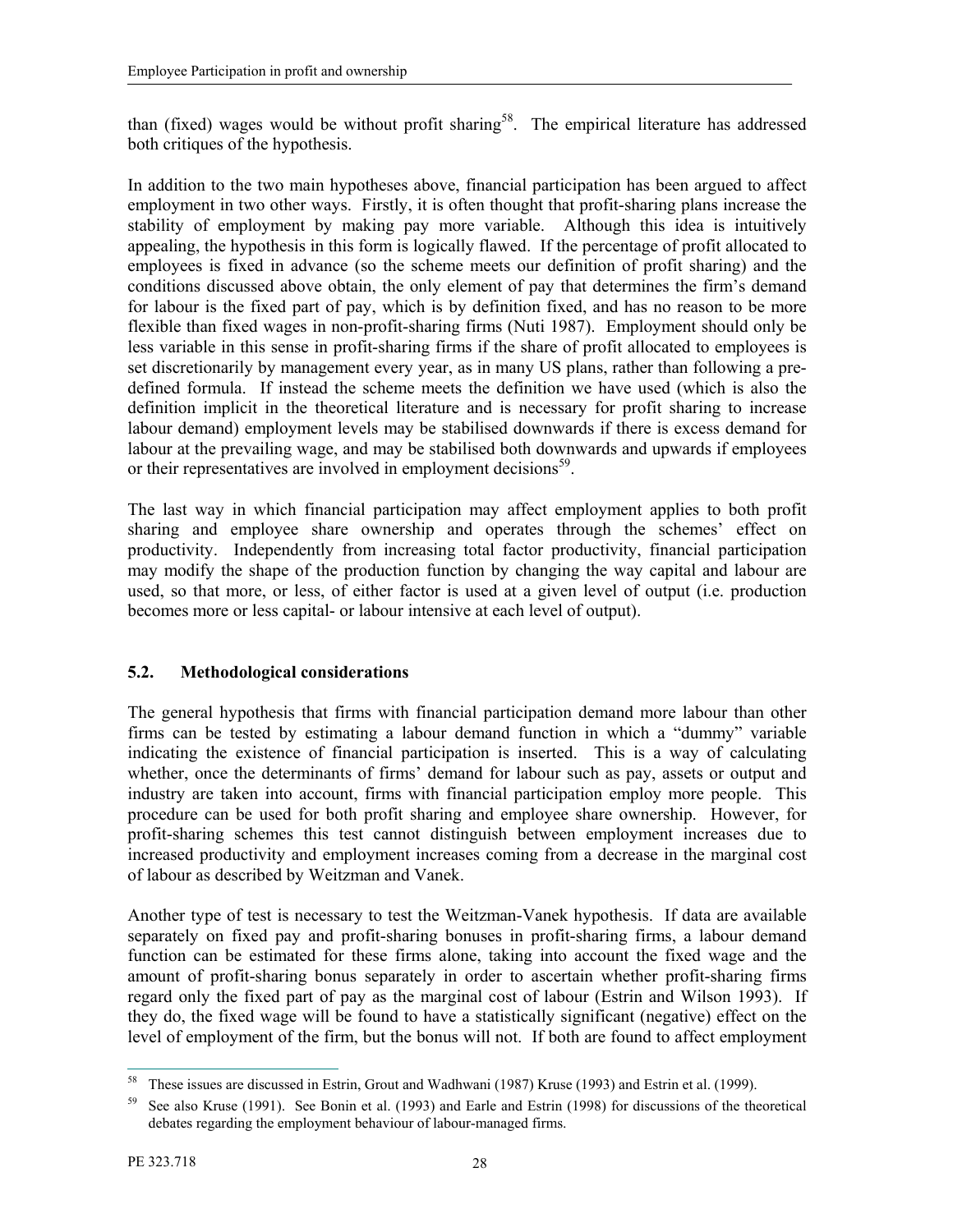significatively and negatively, the implication is that firms use total pay to determine their demand for labour and the Weitzman-Vanek effect does not obtain. When separate information on the levels of fixed wages and profit-sharing bonuses is not available, a slightly different approach has been used to test the hypothesis indirectly (see Biagioli and Curatolo 1999). In all of the above tests, most empirical studies also use estimation methods that take into account interrelations between the employment, output and performance of the firm and correct for this.

The hypothesis that profit-sharing schemes stabilise the firm's level of employment has rarely been tested for properly. With notable exceptions such as Kruse (1991) most studies estimate the effect of profit sharing on employment growth rather than employment variability, which would require either looking at the variance of employment (where both positive and negative variations count as positive) or considering positive and negative demand shocks separately, as Kruse did.

Finally, it is important to recall here that the evidence we report only concerns firm-level employment and does not make it possible to draw conclusions about national aggregate employment levels.

#### 5.3. The evidence

The effect of profit sharing on labour demand hypothesised by Weitzman require the fixed part of pay to be lower under profit sharing than otherwise, even though total pay may be higher. We therefore look at evidence on pay levels first. Very few studies have attempted to find out whether the fixed portion of pay in profit-sharing firms was lower than in other firms. As reported in OECD (1995) the three studies available in the early 1990s gave contradictory results. Since then, two studies have tested specifically for the effect of profit-sharing on wages in the US and in France (see Black and Lynch 2000 and Mabile 1998) and offer support for the idea that the fixed part of pay may become lower in profit-sharing firms over time, even though total pay remains higher than in non-sharing firms (which would be consistent with compensating employees for risk). In particular, Mabile (1998) estimated wage equations on French data and showed that the fixed wage did not decrease when profit sharing was introduced, which is to be expected since French law prohibits substituting profit-sharing bonuses for fixed wages. However, over the few years following the adoption of profit-sharing, fixed wages increased less in profit-sharing firms than in other firms, all else being equal. Thus there was a substitution over time that was consistent with the operation of a Weitzman-style mechanism, even though total pay remained higher in sharing firms (Mabile, ibid.).

It is therefore not surprising that the balance of the evidence on labour demand in France should suggest that in that country profit sharing may increase employment by depressing the marginal cost of labour, though that evidence is still limited (see Pérotin and Fakhfakh 2002 for a survey). Evidence on the UK and US is mixed - the most recent UK evidence suggests that profit sharing may have a positive effect on employment (see Estrin et al. 1999), a finding supported in the past by Bradley and Estrin (1992) but not by Wadhwani and Wall (1990) or Blanchflower and Oswald (1988). However, limited recent evidence on Italy also suggests the possible existence of a Weitzman-Vanek effect on employment in that country (Biagioli and Curatolo 2000, Biagioli et al. 1999).

Whether in the UK, Italy or France, evidence that employment is increased via the productivity effect of financial participation rather than by a Weitzman-style mechanism is clearly stronger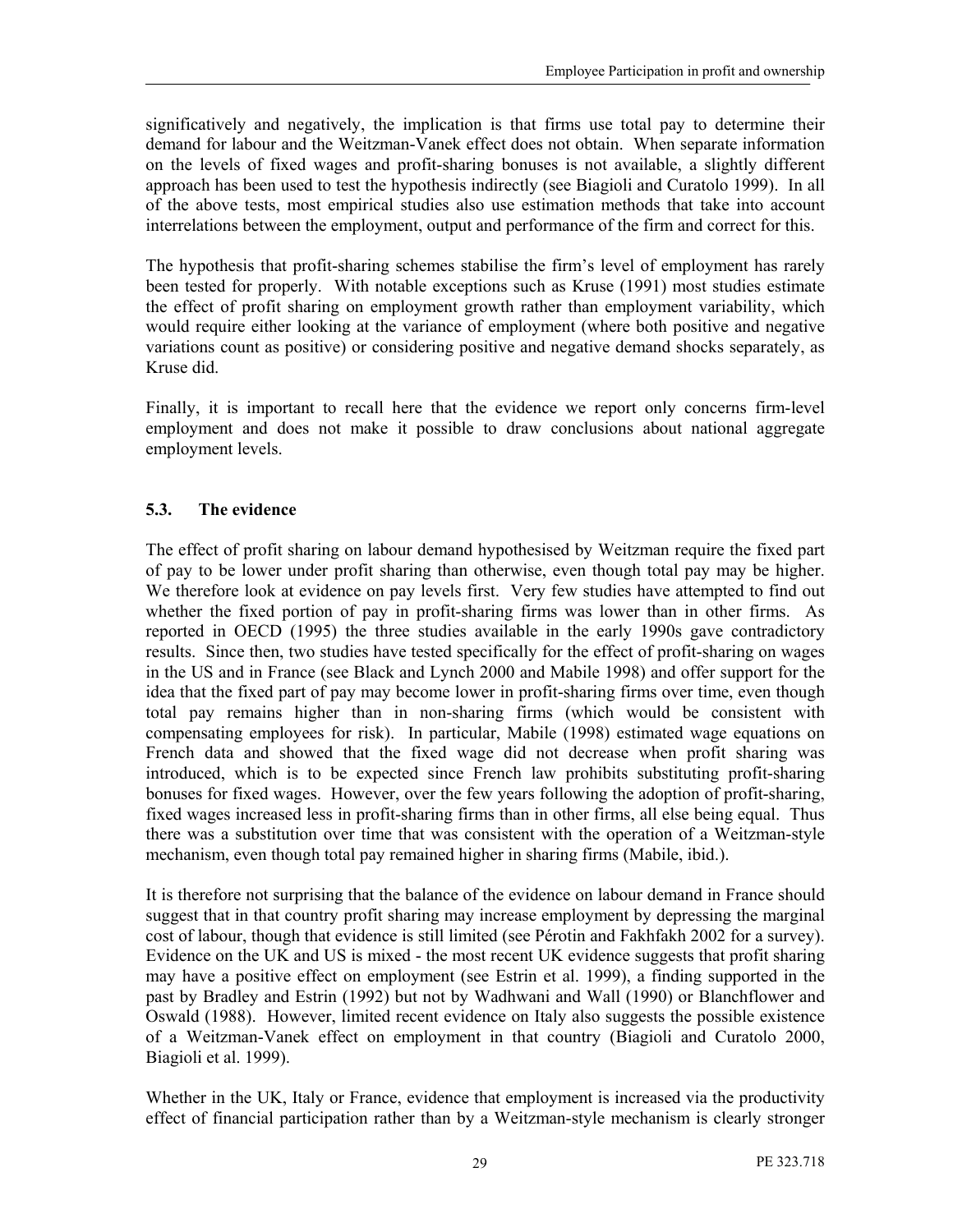(Estrin et al. 1999, Biagioli and Curatolo 2000). This particular version of the employment hypothesis has not been tested often, but a recent study on Taiwan suggests it is also verified for that country $^{60}$  and the extent of the evidence indicating that financial participation schemes increase productivity would imply that employment effects should generally be positive.

Given the confusion that exists regarding the employment stability hypothesis, it is not surprising that evidence is inconclusive overall (see OECD 1995 for a review) though Kruse (1991) does suggest that in the US employment in profit-sharing firms responds more than other firms to positive demand shocks and less to negative demand shocks. This finding is consistent with the possibility that demand for labour is generally greater in profit-sharing firms. Finally, a comparison of identically specified estimations of production functions for France, Germany, Italy and the UK leads Pérotin and Robinson (1998) to conclude that the different tax arrangements regarding profit-sharing scheme at the time of the study in those countries probably explain the effect of the schemes on the firms' relative use of labour and capital at a given level of output. Two of the countries covered in the study offered tax advantages for profit- sharing in the form of an exemption from social security contributions and/or income tax on profit-sharing bonuses, which is equivalent to subsidising labour costs in the firms concerned. Unsurprisingly, this form of subsidisation was found to incite profit-sharing firms to use more labour-intensive processes at a given level of output. In contrast, where profit-sharing plans are not subsidised in this way they tend to make capital relatively cheaper to the firm (since part of profit does not go to capital but to labour) and in the corresponding countries profit-sharing enterprises were using relatively more capital at a given level of output (see also Biagioli and Curatolo 1999).

 $\overline{a}$ <sup>60</sup> Han (2002) finds the presence of profit sharing and the presence of employee share ownership affect employment and productivity positively, whereas the profit-sharing bonus has no significant effect on employment.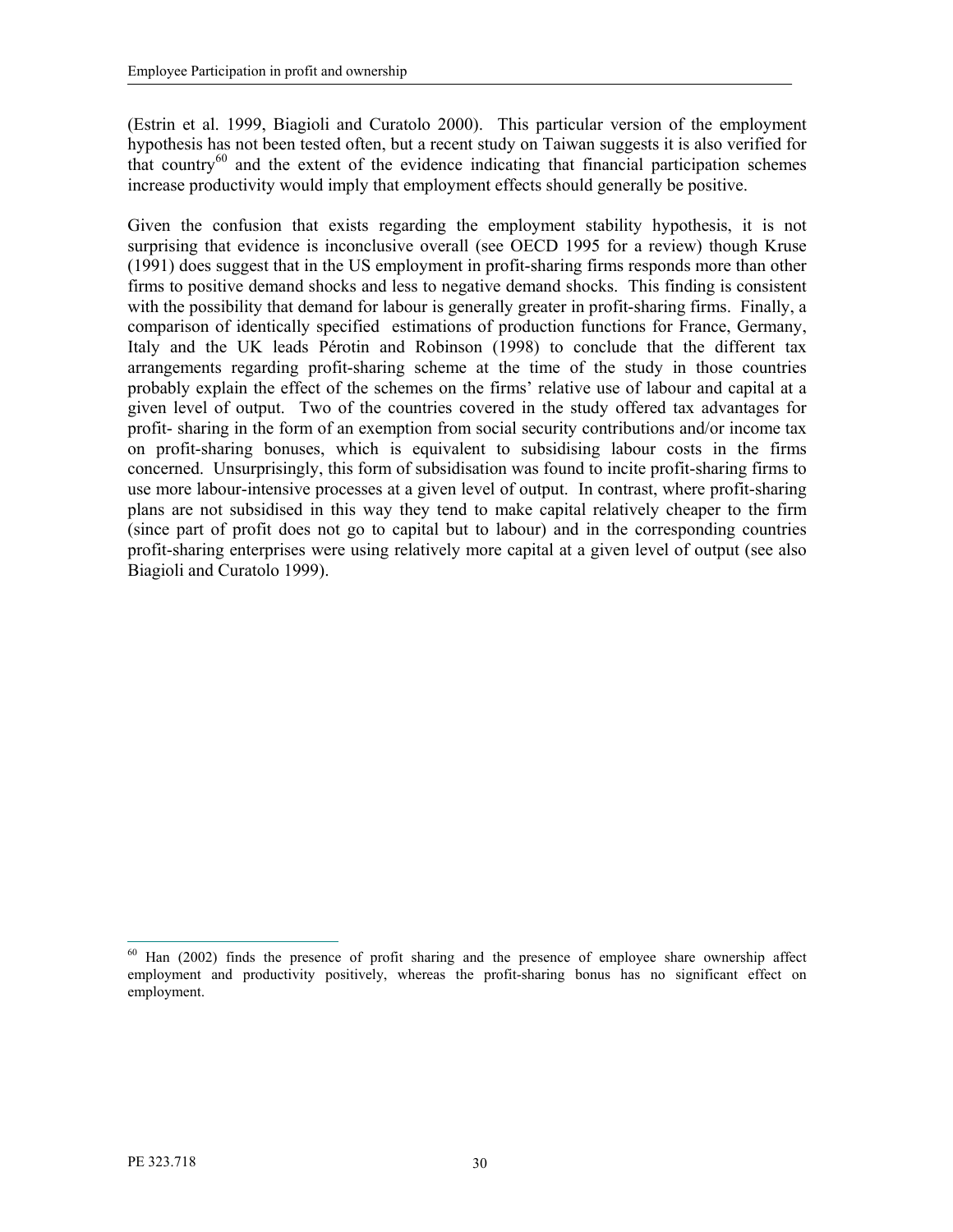# 6. Conclusions and policy implications

One of the strongest conclusions that come out of international empirical research on financial participation is that there is very solid evidence that it has a positive or neutral effect on productivity. If only because of this effect, it is also reasonable to think that financial participation may increase demand for labour on the part of the enterprises concerned (though there is no implication that aggregate employment would necessarily rise).

It is therefore legitimate for public policy to promote financial participation for those reasons (keeping in mind that there also exist other ways to increase productivity and labour demand). Policy intervention could take several forms. International experience suggests financial participation spreads when tax subsidies are offered to the firms and/or the employees involved in financial participation, but that diffusion can also happen without tax concessions. This is presumably because both firms and employees can benefit from a financial participation scheme. This in turn implies that a subsidy may not be absolutely necessary, and that other options may be considered, such as information and education strategies directed at social partners.

In reflecting upon options for policy intervention, several considerations are relevant. The first is that productivity effects may not in all circumstances be sufficient to cover the cost to the enterprise of setting up and running a scheme, in which case firms may want a subsidy to agree to have a scheme. Secondly, proposing a standard scheme may cut the cost of setting it up for individual firms. At the same time, features that will increase the productivity effects of financial participation will help the scheme "pay for itself". The type of scheme that is promoted is therefore of importance. Thirdly, there may of course be reasons other than productivity and employment effects to promote financial participation. Those might include for example promoting economic democracy or wealth redistribution, as in France and in Germany in the post-war reconstruction period. Finally, even if it is concluded that the private benefits of financial participation to employees and firms are sufficient to cover its costs and no tax advantage should be offered, there may remain reasons to tax-subsidise certain forms of financial participation. An example might be worker co-operatives that set aside a share of profit in collectively owned reserves in order to build an employee-owned firm that will be available for future generations to work in.

International experience and research evidence also provide several elements regarding the design of the schemes that should be promoted. It seems clear that financial participation schemes should be associated with sufficient information and communication provisions in order to have an impact on productivity. Participation in governance at various levels (from discussion groups to worker directors and co-determination) may further increase productivity effects, or even condition them in the case of share schemes, and acts as a way to protect employees' financial interests. In particular, employee share ownership should normally be associated with the normal exercise of shareholders' voting rights, either individually or via structures democratically managed by the employee shareholders.

International experience also suggests that in designing share schemes it may be desirable to consider provisions for stability of employee ownership while allowing for sufficient liquidity. Another suggestion that emerges from recent empirical research is that other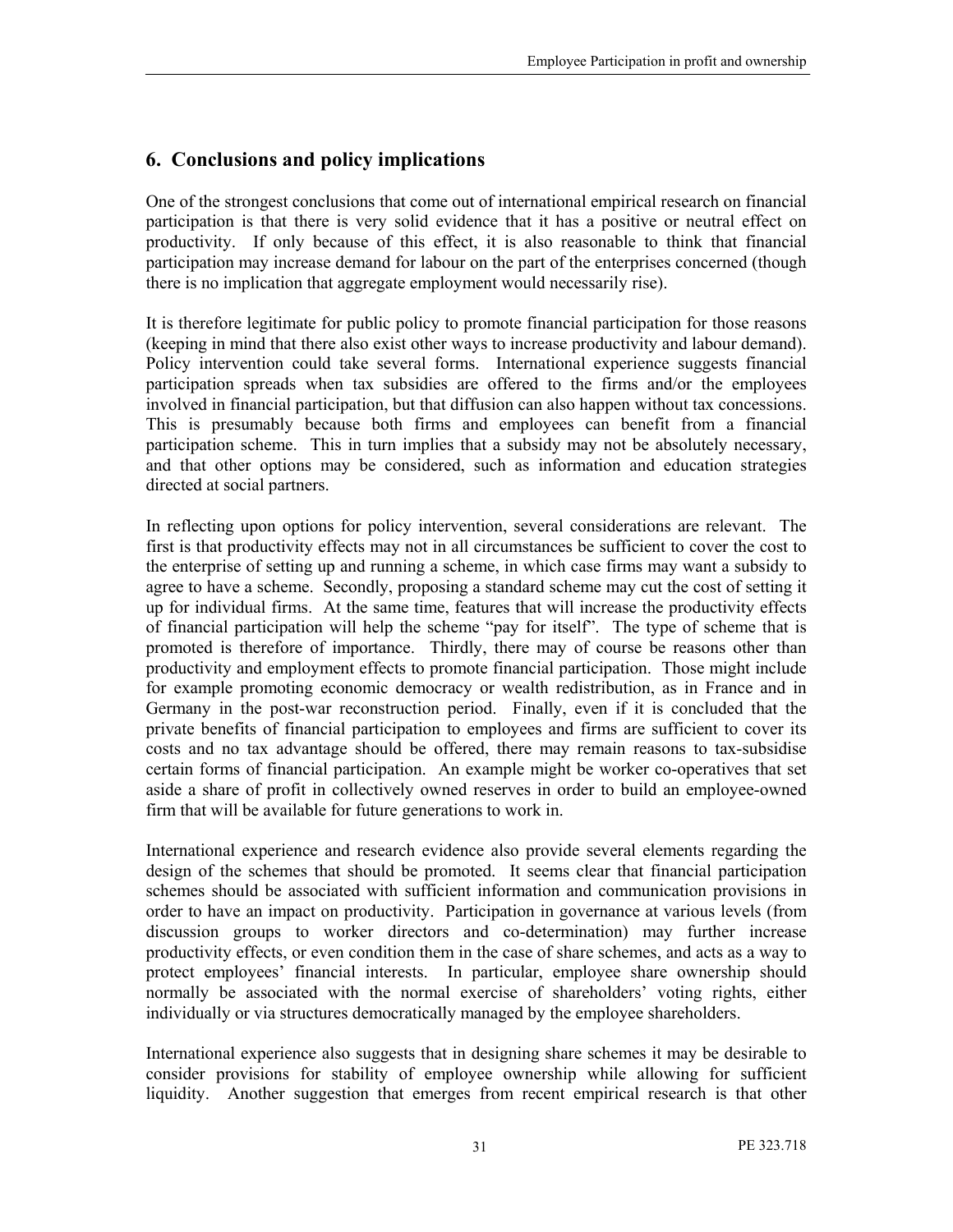important aspects of enterprises' organisational and human resource practices, such as the protection of human rights at work, may also affect the impact of financial participation. In particular, firms might be encouraged to set up policies to fight ethnic and gender discrimination and promote equal opportunities alongside financial participation schemes to ensure that all employees participate equally.

Finally, it should be clear from the evidence presented that some questions are very well understood at present, while others will still require much research to produce reliable detailed information for policy. Examples include the two areas just mentioned liquidity/stability issues and the human resources and organisational context. A priority may be the collection of genuinely comparable and reliable statistical information on financial participation across the union, both at the national and at the establishment levels. This would require the construction of survey instruments grounded in a solid analytical framework so that state of the art research and analysis could regularly inform policy in these matters.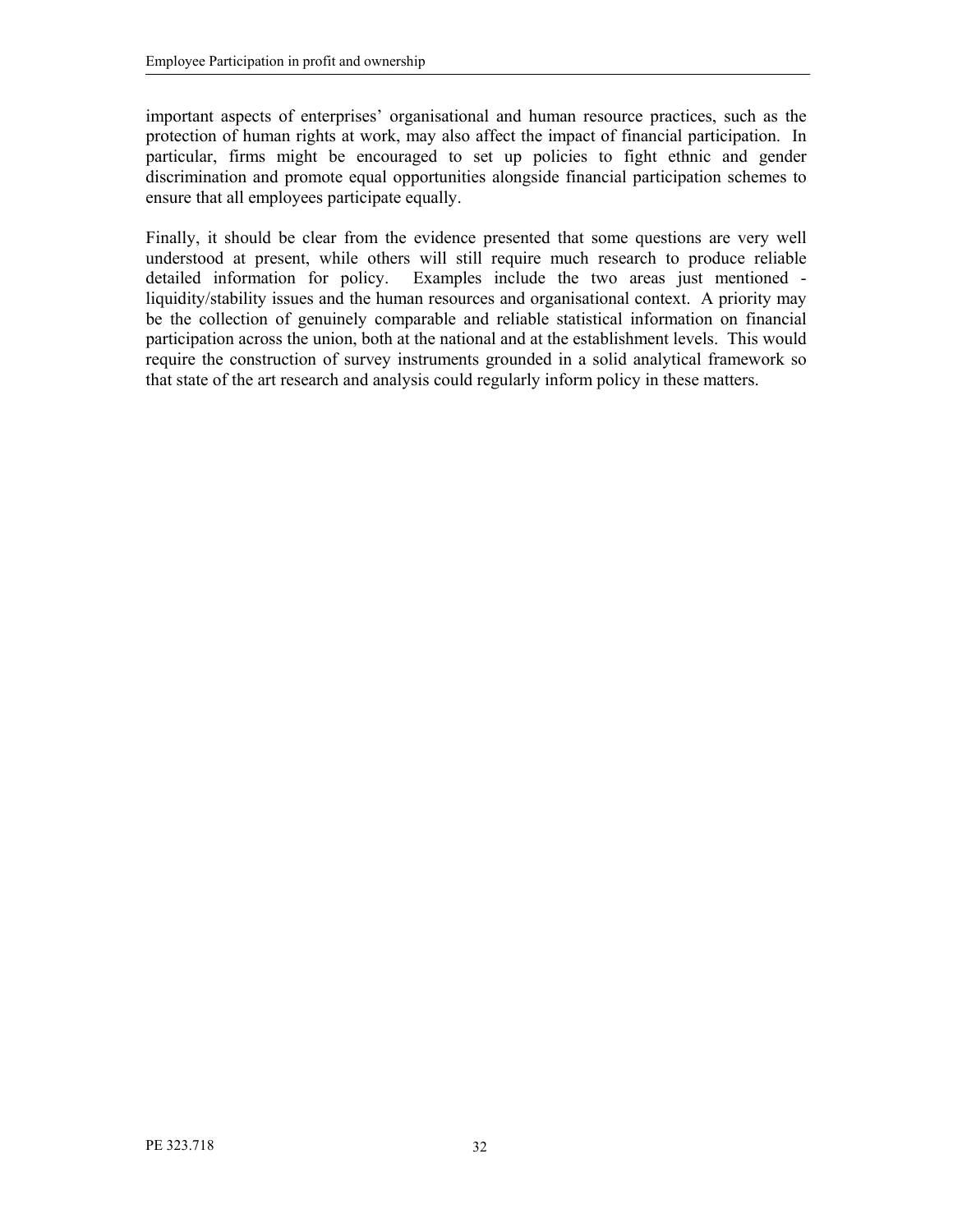#### References

Addison, C.W. et al., 2000, "Worker participation and firm performance: Evidence from Germany and Britain", British Journal of Industrial Relations, 38, 1, pp. 7-48.

Addison, C.W. and Belfield, 2001 "Updating the Determinants of Firm Performance: estimation Using the 1998 UK Workplace Employee Relations Survey", British Journal of Industrial Relations, 39, 3, pp. 341-366.

Ben-Ner, A. and Jones, D.C., 1995,"Employee participation, ownership and productivity: A theoretical framework", Industrial Relations, 34, 4, pp. 532-554.

Berman, K.V., 1982, "The United States of America: A co-operative model for worker management," in Stephen, F.H. (ed.), The Performance of Labour-Managed Firms, Macmillan.

Biagioli, M. and Curatolo, S., 1999, "Microeconomic determinants and effects of financial participation agreements: An empirical analysis of the large Italian firms of the engineering sector in the eighties and early nineties", *Economic Analysis*, 2, 2, pp. 99-130.

Biagioli, M. et al., 1999, "The effects of profit sharing on labour demand," in Pérotin, V. and Pendleton, A. (eds) The Impact of Profit Sharing in Europe, Edward Elgar, Cheltenham (UK), forthcoming.

Black, S.E. and Lynch, L.M., 2001, "How to compete: The impact of workplace practices and information technology on productivity", The Review of Economics and Statistics, 83, 3; pp. 434-445.

Blair, M., 1999, "Firm-specific human capital and theories of the firm", in Blair, M. and Roe, M. (eds), Employees and Corporate Governance, Brookings Institute, Washington DC, (US).

Blanchflower, D.G., Oswald, A.J., 1988, "Profit-related pay: Prose discovered?", Economic Journal, 98, 392, pp. 720-730.

Blasi, J. and Kruse, D.L., 1996, "Employee stock ownership and corporate performance among public companies", Industrial & Labor Relations Review, 50, 1, pp. 60-80.

Bonin, J., Jones, D.C. and Putterman, L., 1993, "Theoretical and empirical studies of producer cooperatives: Will ever the twain meet?", Journal of Economic Literature, Vol. 31, pp. 1290-1320.

Brown, S. et al., 1999, "Absenteeism and employee sharing: An empirical analysis based on French panel data, 1981-1991", *Industrial & Labor Relations Review*, 52, 2, pp. 234-252.

Cable, J.R., and FitzRoy, F.R., 1980, "Cooperation and productivity: Some evidence from West German experience", *Economic Analysis and Workers' Management*, 14, 2, pp. 163-180.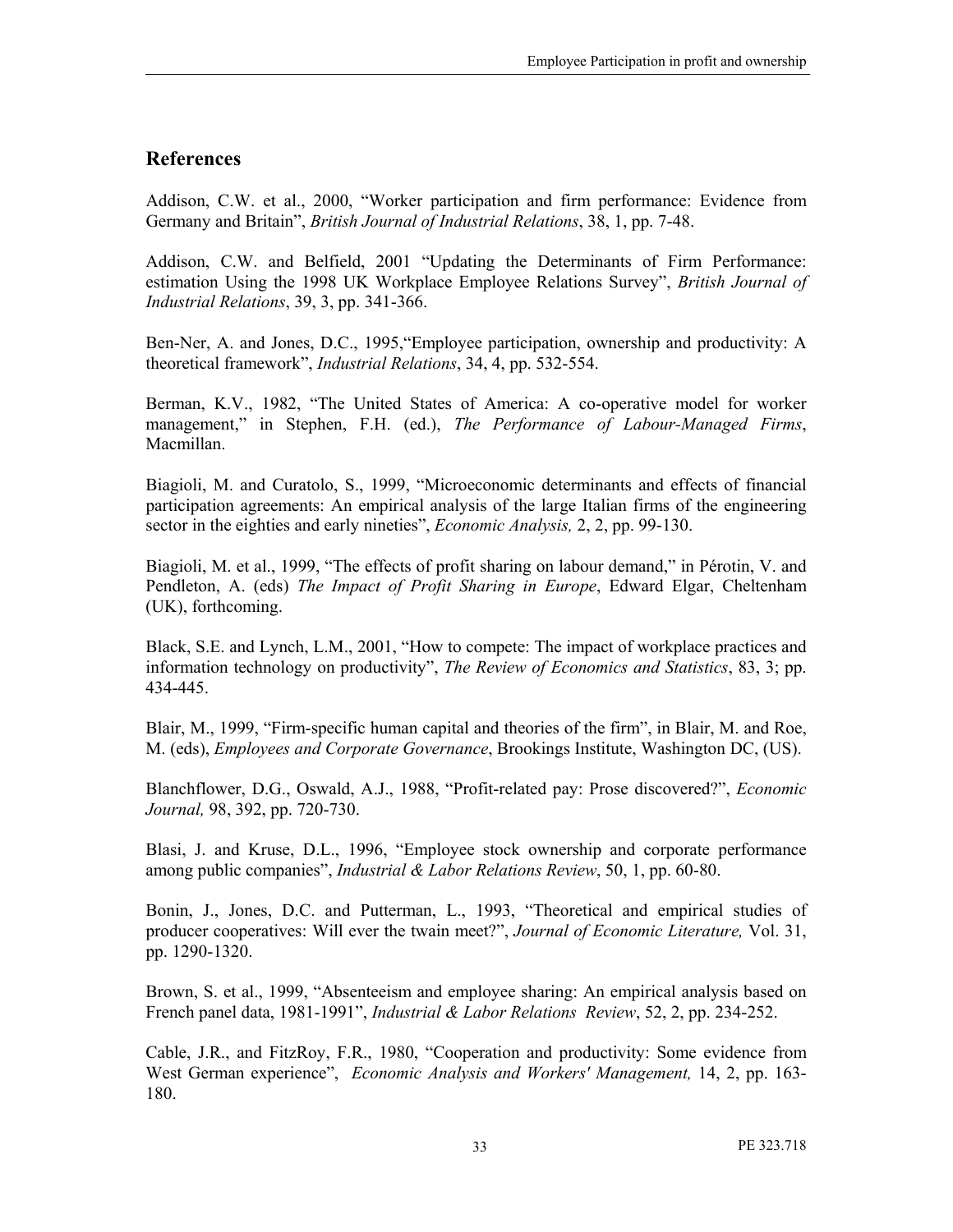Cable, J., and Wilson, N., 1989, "Profit-sharing and productivity: An analysis of UK engineering firms", Economic Journal, 99, 396, pp. 366-375.

Cahuc, P. and Dormont, B., 1992, "Les effets de l'intéressement en France: la productivité plutôt que l'emploi ", Economie et Statistique, 257, pp. 45-56.

Cardinaleschi, S., 1999, "I principali risultati della rilevazione sulla flessibilità nel mercato del lavoro", ISTAT, cited in Damiani, M., "Profit sharing in multiple bargaining systems", Economic Analysis, 3, 2, 2000, pp. 113-135.

Carstensen, V. et al., 1995, "Profit sharing in German Firms", in Butler, F. et al. (eds), Institutional Frameworks and Labour Market Performance: Comparative Views on US and German Economies, Routledge.

Carstensen, V. et al., 1997, "Les contextes nationaux: Allemagne", in IPSE, Le Partage du Profit en Europe: Institutions et effet comparés, "Cahier Travail et Emploi", Ministère de l'Emploi et de la Solidarité, Paris.

Cin, B.-C. and Smith, S.C., 2000, "Employee Stock Ownership and participation in South Korea: Incidence, productivity effects and prospects", paper presented at the 10th Congress of the International Association for the Economics of Participation, Trento (Italy).

Conte, M.A., and Svejnar, J., 1988, "Productivity Effects of Worker Participation in Management, Profit-Sharing, Worker Ownership of Assets and Unionisation in U.S. Firms", International Journal of Industrial Organization, 6, pp. 139-151.

Conyon, M.J. and Freeman, R.B., 2001, "Shared modes of compensation and firm performance: UK evidence", mimeo, Wharton School and Harvard University.

Cooke, W.N., 1994, "Employee participation programs, group-based incentives, and company performance: A union-nonunion comparison", Industrial & Labor Relations Review, 47, 4, pp. 594, 610.

Council Recommendation 92/443/EEC of 27 July 1992 on the promotion of participation by employed persons in profits and enterprise results (including equity participation) in Member States, OJ L 245, 26.8.1992, p. 53.

Damiani, M., 2000, "Profit sharing in multiple bargaining systems", *Economic Analysis*, 3, 2, pp. 113-135.

Doucouliagos, C., 1995, "Worker participation and productivity in labor-managed and participatory capitalist firms: A meta-analysis", Industrial and Labor Relations Review, 49, 1, pp. 58-78.

Drago, R. and Heywood, J., 1995, "The choice of payment Schemes: Australian establishment data", Industrial Relations, 34,4, pp. 507-531.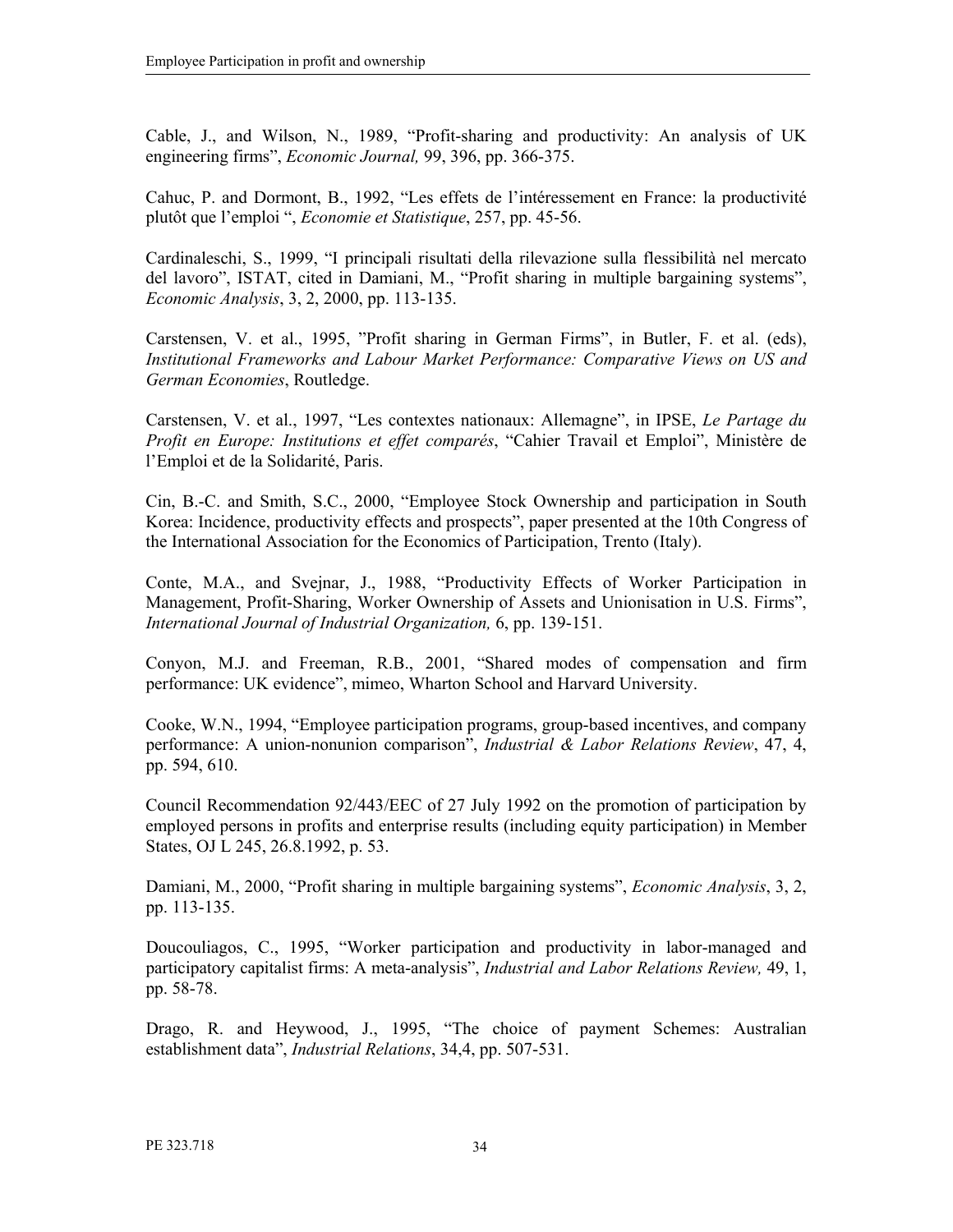Earle, J.S. and Estrin, S., 1998, "Workers self-management in transitional economies", Advances in the Economic Analysis of Participatory and Labor-Managed Firms, Vol. 6, pp. 3-28.

Estrin, S., 2002, "Corporate governance and privatisation: Lessons from transition economies", Journal of the African Economies, forthcoming.

Estrin, S., Grout, P. and Wadhwani, S., 1987, "Profit sharing and employee share ownership", Economic Policy, April, pp.13-62.

Estrin, S. and Jones, D.C., 1995, "Worker participation, employee ownership, and productivity: Results from French producer co-operatives", Advances in the Economic Analysis of Participatory and Labor-Managed Firms, vol. 5, pp. 3-24.

Estrin, S., Jones, D.C. and Svejnar, J., 1987, "The productivity effects of worker participation: Producer cooperatives in Western Economies," Journal of Comparative Economics, 11(1), March, pp. 40-61.

Estrin, S. and Pérotin, V., 1987, "Producer cooperatives: The British experience", International Review of Applied Economics, 1 (2), pp. 153-74.

Estrin, S. et al., 1997, "Profit sharing in OECD countries: A review and some evidence", Business Strategy Review, vol. 8, 4, pp. 27-32.

Estrin, S. et al., 1999, "Profit-sharing revisited: British and French experience compared", mimeo, London Business School, International Labour Office, Bradford University and Leeds University Business School.

Estrin, S. and Wilson, N., 1986, "The microeconomic effects of profit sharing: The British experience", Discussion Paper No. 247, London School of Economics.

European Parliament, "Report on Promotion of participation by employed persons in profit and enterprise results (PEPPER II)", Rapporteur Mrs Marie-Thérèse Hermange, Doc. A4- 0292/1997, adopted on 15.1.1998.

Fama, E., 1991, "Time, salary and incentive payoffs", Journal of Labor Economics, 9, 1, pp. 25-44.

Fakhfakh, F., 1998, "Sharing schemes and productivity: An empirical analysis based on large French firms using production functions and frontiers", Advances in the Economic Analysis of Participatory and Labor-Managed Firms, vol. 6, pp. 115-134.

Fakhfakh, F., 1997, "Quand l'intéressement passe inaperçu...", Travail et Emploi, 71, pp. 53- 63.

Fakhfakh, F. and Pérotin, V., 2000, "The effects of profit-sharing schemes on enterprise performance in France", Economic Analysis, 3, 2, pp. 93-111.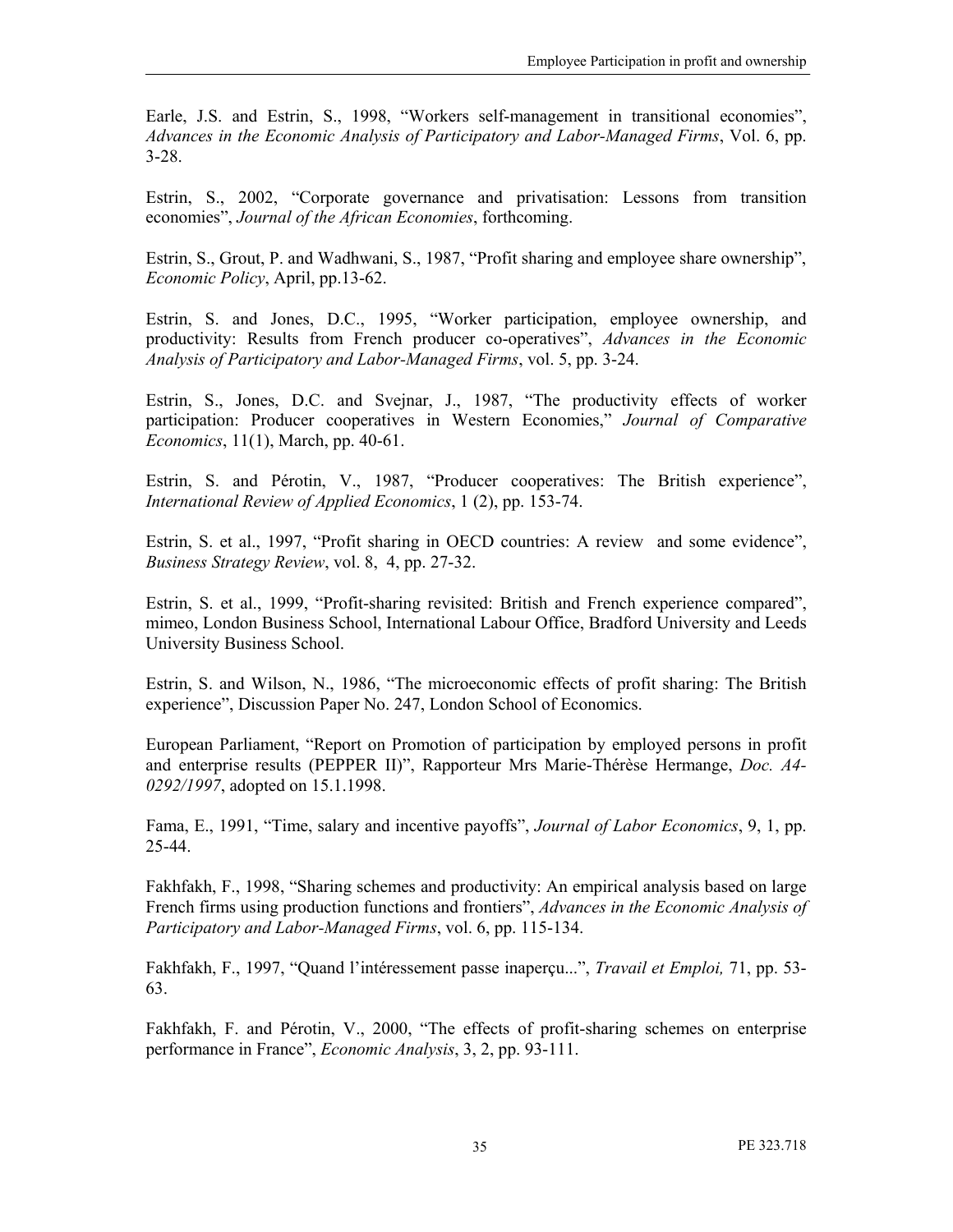Fakhfakh, F. and Pérotin, V., 2002, "France: Weitzman under State Paternalism?" in Brown, M. and Heywood, J. (eds), Paying for Performance: An International Comparison, EM Sharpe, pp. 90-114.

FitzRoy, F.R., and Kraft, K., 1995, "On the choice of incentives in firms", Journal of Economic Behavior and Organization, 26, p. 145-160.

FitzRoy, F.R., and Kraft, K., 1987, "Cooperation, productivity, and profit sharing", Quarterly Journal of Economics, 102, 1, pp. 23-35.

Freeman, R.B. and Lazear, E.P., 1995, "An economic analysis of works councils", in Rogers, J. and Streeck, W. (eds), Works Councils - Consultation, Representation and Cooperation in Industrial Relations, University of Chicago Press, Chicago, pp. 27-52.

Freeman, R.B. and Weitzman, M.L., 1986 "Bonuses and employment in Japan", NBER Working Paper, No. 1878, April.

Han, T.-S., 2002, "The economic effects of profit sharing and employee stock ownership plans: The case of Taiwan's high-tech firms", paper presented at the 11th Conference of the International Association for the Economics of Participation, Brussels.

Heywood, J.S. and Jirjahn, U., 2002, "Payment systems, gender and industrial relations in Germany", Industrial Labor Relations Review, 56, 1, pp. 44-64.

Hübler, O. and Jirjahn, U., 1998, "Zeit-, Leistungs- und Gruppenentlohnung--Empirische Untersuchungen mit Betriebsdaten zur Entlohnungsart" in Gerlach, K. et al., (eds), Ökonomische Analysen betrieblicher Strukturen und Entwicklungen: Das Hannoveraner Firmenpanel, Campus, Frankfurt am Main, pp. 148-172.

Ichino, A., 1994, "Flexible Labor Compensation, Risk Sharing and Company Leverage", European Economic Review, 38, 7, pp. 1411-1421.

Inland Revenue, 2002. Profit-related pay and employee share ownership statistics. http://www.inlandrevenue.gov.uk/stats/emp\_share\_schemes/ess\_t01\_1.htm.

International Cooperative Alliance, 2002, "Co-operative information", http://www.ica.coop/ ica/info/enprinciples.html.

IPSE, 1997, Le partage du profit en Europe: institutions et effets comparés, "Cahier Travail et Emploi", Ministère de l'Emploi et de la Solidarité, Paris.

Jirjahn, U., 2002, "The German experience with performance pay", in Brown, M. and Heywood, J. (eds), Paying for Performance. An International Comparison, EM Sharpe, pp. 148-178.

Jirjahn, U., 2000, "Incentives for multitasking: Fixed wages or profit sharing?", Economic Analysis, 3, 2, pp. 137-148.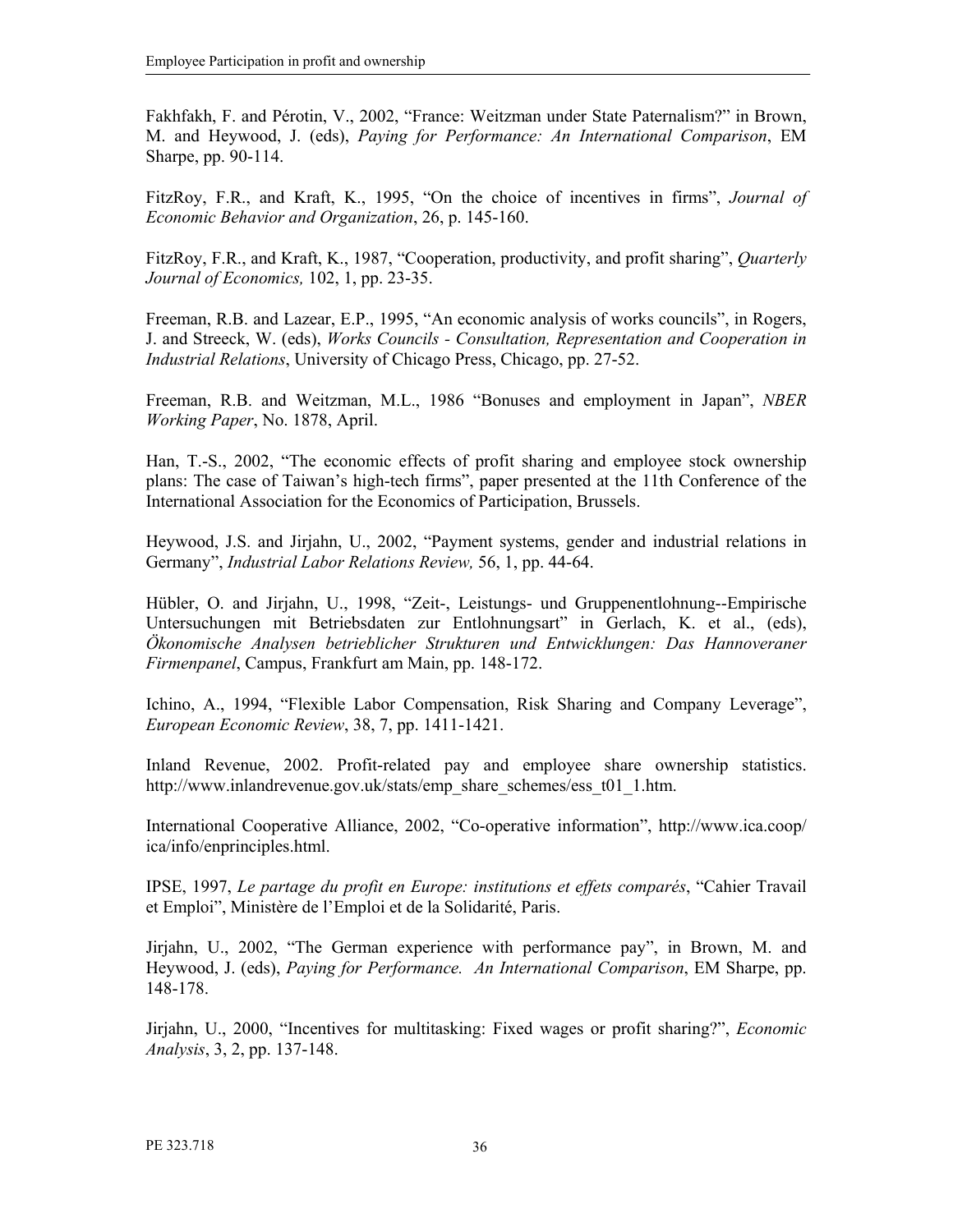Jones, D.C., 1999, "The nature and the effects of worker participation, employee ownership and profit sharing on economic performance: A review of empirical evidence for transitional economies", paper presented at the Conference on Democracy, Participation and Economic Development, Columbia University, April.

Jones, D.C., 1982a, "The United States of America: A survey of producer co-operative performance" in Stephen, F.H. (ed.), The Performance of Labour-Managed Firms, Macmillan, London.

Jones, D.C., 1982b, "British producer cooperatives, 1948-68: Productivity and organizational structure" in Jones, D.C. and Svejnar, J. (eds), Participatory and Self-Managed Firms, Lexington Books, Lexington (MA, US).

Jones, D.C. and Kato, T., 1995, "The productivity effects of employee stock ownership plans and bonuses: Evidence from Japanese panel data", American Economic Review, 85, 3, pp. 391-414.

Jones, D.C. and Kato, T., 1993, "On the scope, nature and effects of employee ownership in Japan", Industrial and Labor Relations Review, 46, pp. 352-367.

Jones, D.C. and Klinedinst, M., 2002, "Bulgarian Ownership patterns in transition", paper presented at the 11th Conference of the International Association for the Economics of Participation, Brussels.

Jones, D.C. and Pliskin, J., 1991, "The effects of worker participation, employee ownership and profit sharing on economic performance: A partial review", in Russell, R. and Rus, V. (eds), Ownership and Participation: International Handbook of Participation in Organisations, Vol. 2, Oxford University Press, Oxford, pp. 43-63.

Jones, D.C. et al., 1997, "Profit sharing and gain sharing: A review of theory, incidence, and effects" in Lewin, D. et al. (eds), The Human Resource Management Handbook, Part 1, JAI Press, Greenwich (CT, US).

Junkes, J., 2001, Mitarbeiterbeteiligung, Finanzierungspolitik und Unternehmenskultur, PhD thesis, Universität Trier.

Kato, T., 2000, "The recent transformation of participatory employment practices in Japan", NBER Working Paper No. 7965, October.

Kato, T., 2002, "Financial participation and pay for performance in Japan", in Brown, M. and Heywood, J. (eds), Paying for Performance. An International Comparison, EM Sharpe, pp. 214-235.

Kato, T. and Morishima, M., 2000, "The nature, scope and effects of profit sharing in Japan: Evidence from new survey data", mimeo, Colgate University, cited in Kato, T., 'Financial participation and pay for performance in Japan', in Brown, M. and Heywood, J. (eds), Paying for Performance. An International Comparison, EM Sharpe, 2002.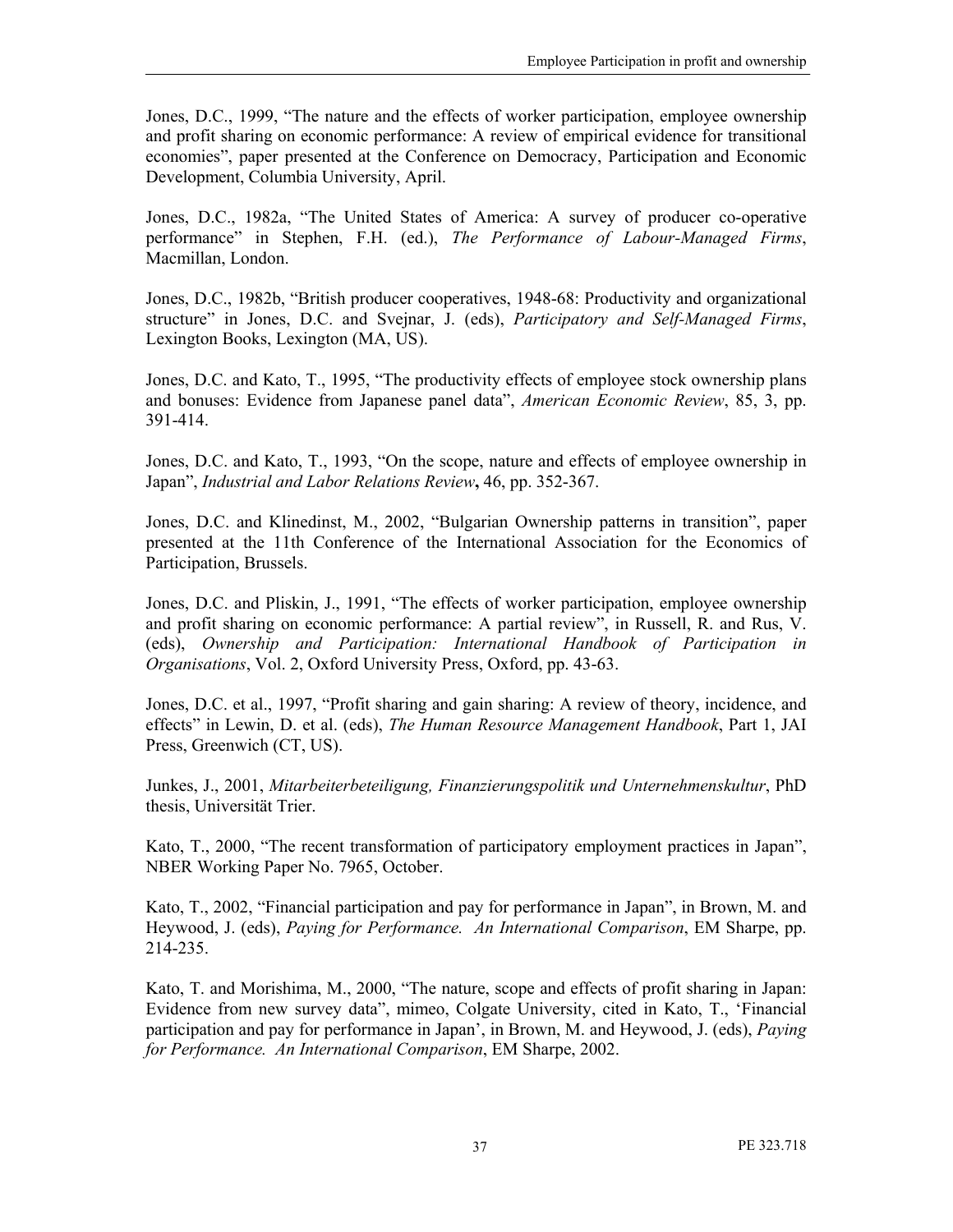Kalmi, P., 2000, "Insiders, outsiders and ownership change: An institutional model and survey evidence from Estonia", paper presented at the 10th Congress of the International Association for the Economics of Participation, Trento (Italy).

Kozarzewski, P. and Woodward, R., "Firms privatized by employee buyouts in Poland: Enterprise performance and the evolution of ownership structure", paper presented at the 11th conference of the International Association for the Economics of Participation, Brussels.

Kruse, D.L., 1991, "Profit sharing and employment variability: Microeconomic evidence on the Weitzman theory", Industrial and Labor Relations Review, 44, pp. 437-453.

Kruse, D.L., 1992, "Profit sharing and productivity: Microeconomic evidence from the United States", Economic Journal, 102, 410, pp. 24-36.

Kruse, D.L., 1993, Profit Sharing - Does It Make a Difference?, W.E. Upjohn Institute for Employment Research, Kalamazoo (Mich., US).

Kruse, D.L. and Blasi, J., 1997, "Employee ownership, employee attitudes, and firm performance: A review of the evidence", in Lewin, D. et al. (eds), The Human Resource Management Handbook, Part 1, JAI Press, Greenwich (CT, US).

Kruse, D.L., 1999, "Economic democracy or just another risk for workers? Reviewing the evidence on employee ownership and profit sharing", paper presented at the Conference on Democracy, Participation and Economic Development, Columbia University, April.

Kruse, D.L., 2002, "Research evidence on prevalence and effects of employee ownership", paper presented in testimony before the Subcommittee on Employer-Employee Relations, Committee on Education and the Workforce, US House of Representatives, 13 February, http://www.nceo.org/library/kruse\_testimony.html.

Lazear, E.P., 1995, Personnel Economics, MIT Press, Cambridge (MA, US).

Long, R.J., 2002, "Performance pay in Canada", in Brown, M. and Heywood, J. (eds), Paying for Performance. An International Comparison, EM Sharpe, pp. 52-89.

Mabile, S., 1998, "Intéressement et salaires: Complémentarité ou substitution?", Economie et Statistique, 316-317, pp. 45-61.

McNabb, R. et al., 1998, "The Impact of Financial Participation and Employee Involvement on Financial Performance", Scottish Journal of Political Economy, 45, 2, pp. 171-187.

Meade, J., 1986, *Different Forms of Share Economy*, Public Policy Centre, London.

Ministère de l'Emploi et de la Solidarité, 1999, Premières Informations, 32, p. 2, Paris.

Meihuisen, H., 2000, "Productivity effects of employee stock ownership and employee stock option plans in firms listed on the Amsterdam stock exchange: An empirical analysis", paper presented at the 10th congress of the International Association for the Economics of Participation, Trento (Italy).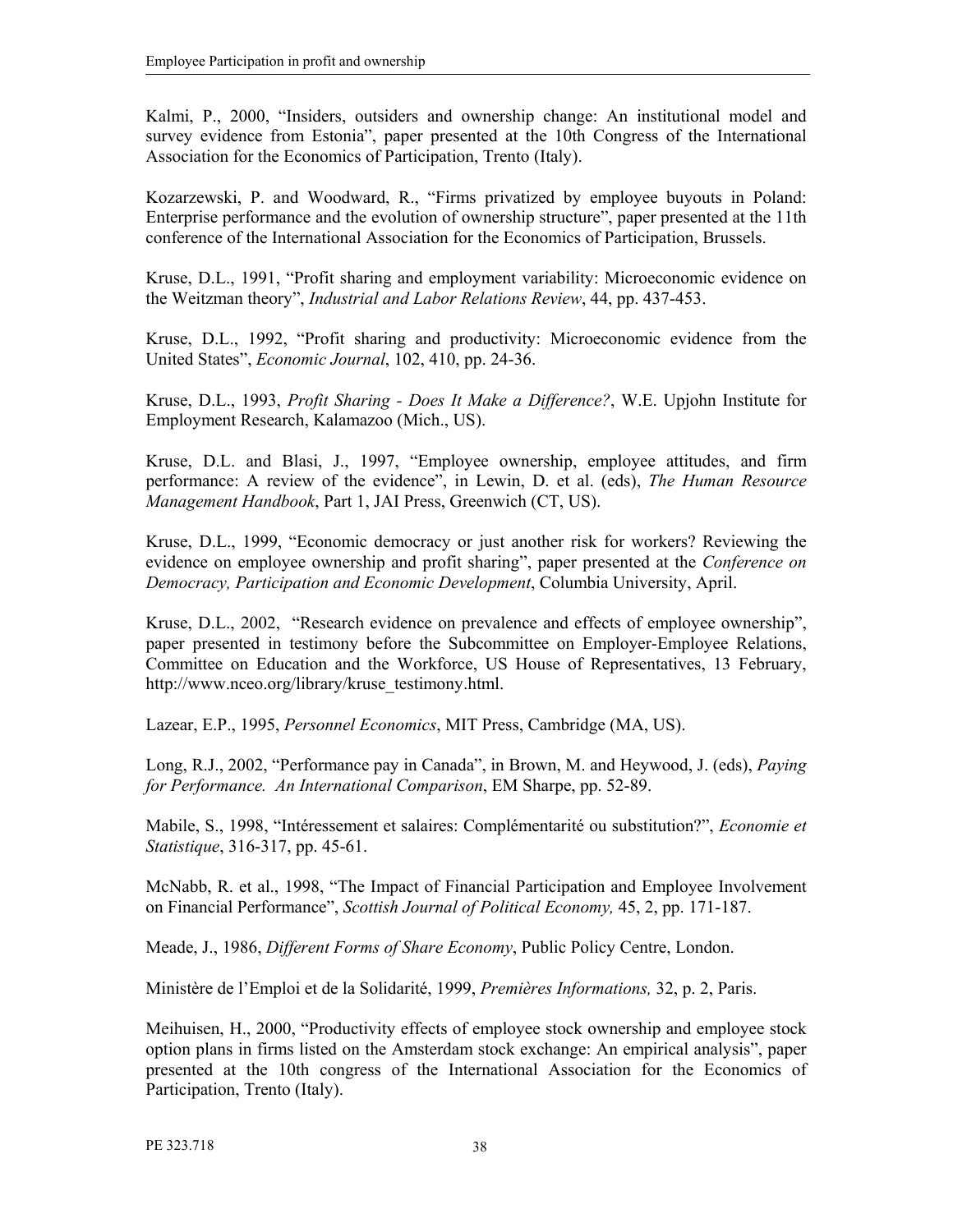Möller, I., 2000, "Produktivitätswirkung von Mitarbeiterbeteiligung", Mitteilungen aus der Arbeitsmarkt- und Berufsforschung, 33, 4, pp. 565-582.

Nuti, D.M., 1987, "Profit sharing and employment. Claims and overclaims", Industrial Relations, 26, 1, pp. 18-40.

O'Donnell, R. and Thomas, D., 2002, "Ireland in the 1990s: Policy concertation triumphant", ch.12 in Berger, S. and Compston, H. (eds), Policy Concertation and Social Partnership in Western Europe. Lessons for the  $21^{st}$  Century, Berghahn Books, New York and Oxford:

OECD, 1995, "Profit Sharing in OECD Countries", Chapter Four, Employment Outlook, pp. 139-169.

OECD, 2002, Employment Statistics, http://www.oecd.org/en/statistics.

Ohkusa, Y., and Ohtake, F., 1997, "The productivity effects of information sharing, profit sharing and ESOPs", Journal of the Japanese and International Economics, 11, 3, pp. 385- 402 cited in Brown, M. and Heywood, J., "What has been learned?", in Brown, M. and Heywood, J. (eds), Paying for Performance. An International Comparison, EM Sharpe, 2002.

Osterman, P., 1994, "How Common is Workplace Transformation and Who Adopts It?", Industrial and Labor Relations Review, 47, pp.173-188.

Pendleton, A. et al., 1995, "Does employee ownership weaken trade unions? Evidence From the UK Bus Industry", Economic and Industrial Democracy, vol. 16, no. 4, pp. 577-605.

Pendleton, A., 1997, "Characteristics of workplaces with financial participation: Evidence from the Workplace Industrial Relations Survey", Industrial Relations Journal, 28, 2, pp.103- 119.

Pérotin, V., 1999, "Why are there so few democratic firms? Entry, exit and the problem of entrepreneurship", paper presented at the Conference on Participation and Development, Columbia University, April.

Pérotin, V., 1993, "Expériences anglo-saxonnes d'actionnariat salarié: les ESOP aux Etats-Unis et en Grande-Bretagne", Revue des études coopératives, mutualistes et associatives, 48, 1993, p. 33-43.

Pérotin, V. et al., 1998, "Worker involvement schemes and concern or equal opportunities in Australian and British firms", paper presented at the 9th Congress of the International Association for the Economics of Participation, Bristol (UK), June.

Pérotin, V. and Pendleton, A. (eds.), forthcoming, The Impact of Profit Sharing in Europe, Edward Elgar, Cheltenham (UK) and Northampton (MA, US).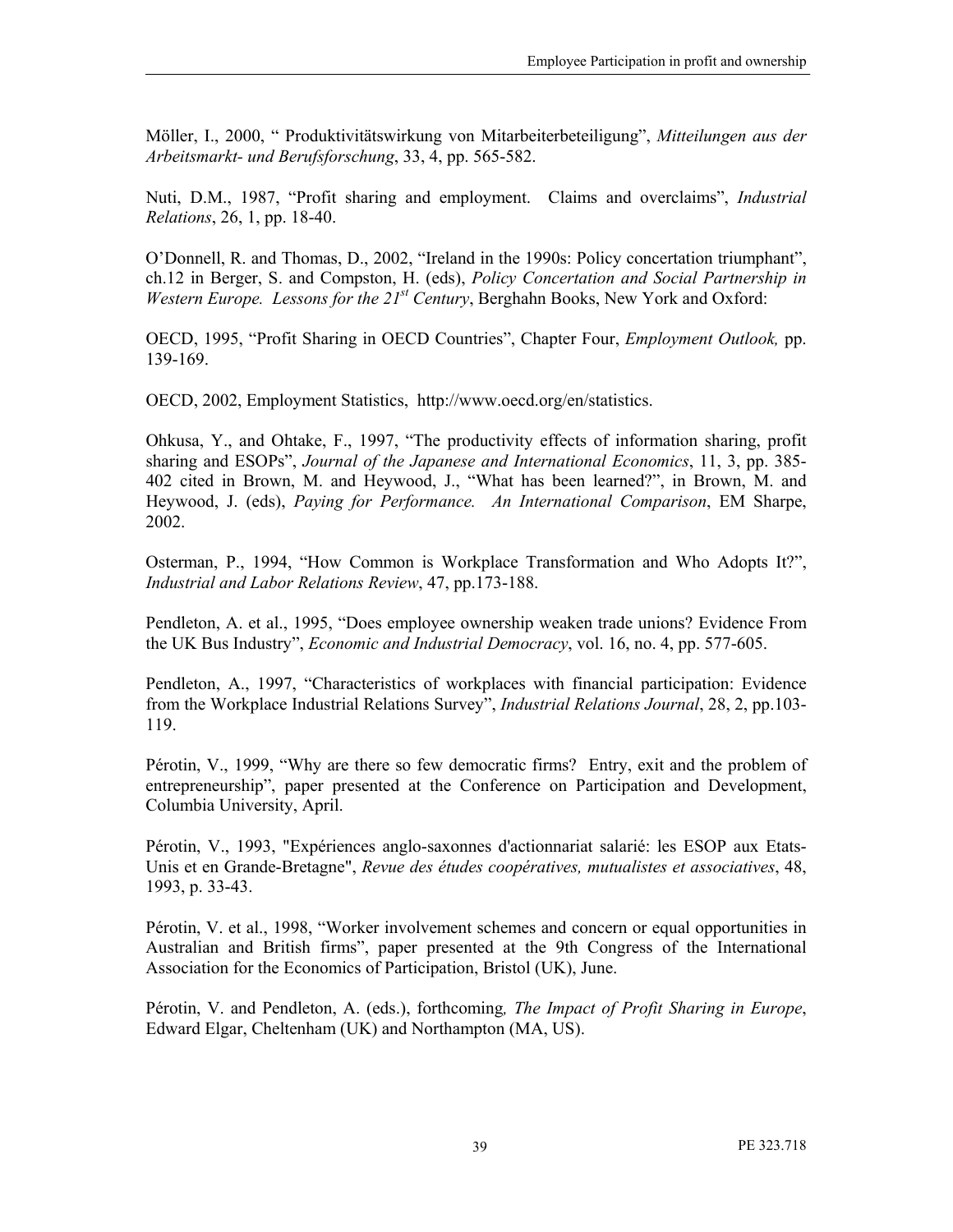Pérotin, V. and Robinson, A., 2000, "Employee participation and equal opportunities practices: Productivity effects and potential complementarities", British Journal of Industrial Relations, 38, 4, pp. 557-584.

Pérotin. V. and Robinson, A., 1998, "Profit-sharing and productivity: Evidence from Britain, France, Germany and Italy", Advances in the Economic Analysis of Participatory and Labor-Managed Firms, vol. 6, pp. 135-162.

Poutsma, E., 2001, Recent Trends in Employee Financial Participation in the European Union. Luxembourg: Office for the Official Publications of the European Communities.

Robinson, A. and Pérotin, V., 1997, "Is profit-sharing the answer?", New Economy, Issue on "UK Economic Challenges in the Medium Term", pp. 112-116.

Robinson, A. and Wilson, N., 2001, "Employee participation, ownership and productivity: An empirical re-appraisal," mimeo, Leeds University Business School.

Shields, J., 2002, "Performance related pay in Australia", ch. 7, in Brown, M. and Heywood, J. (eds), Paying for Performance. An International Comparison, EM Sharpe.

Thomas, H. and Logan, C., 1982, Mondragon: An Economic Analysis, London: Allen and Unwin.

Uvalic, M., 1991, The PEPPER Report: Promotion of Employee Participation in Profits and Enterprise Results, Supplement 3/91, Social Europe, Luxembourg: Office for Official Publications of the European Communities.

Uvalic, M., 1992, Investment and Property Rights in Yugoslavia, Cambridge University Press, Cambridge (UK).

Uvalic, M. and Vaughan-Whitehead, D. (eds), 1997, Privatisation Surprises in Transition Economies: Employee-Ownership in Central and Eastern Europe, Edward Elgar/ International Labour Organisation, Cheltenham (UK) and Geneva (Switzerland).

Vanek, J., 1965, "Workers' profit participation, unemployment and the Keynesian equilibrium", *Weltwirtschaftliches Archiv*, 94, pp. 206-214, reprinted in Advances in the Economic Analysis of Participatory and Labor-Managed Firms, vol. 2, 1987, pp. 5-11.

Vickers, J., and Yarrow, G., 1988, Privatization: An economic analysis, MIT Press, Cambridge (MA, US) and London (UK).

Whadhwani, S. and Wall, M., 1990, "The effects of profit-sharing on employment, wages, stock returns and productivity: Evidence from UK micro-data", Economic Journal, 100, pp. 1-17.

Weitzman, M.L., 1984, The Share Economy, Harvard University Press, Cambridge (MA, US).